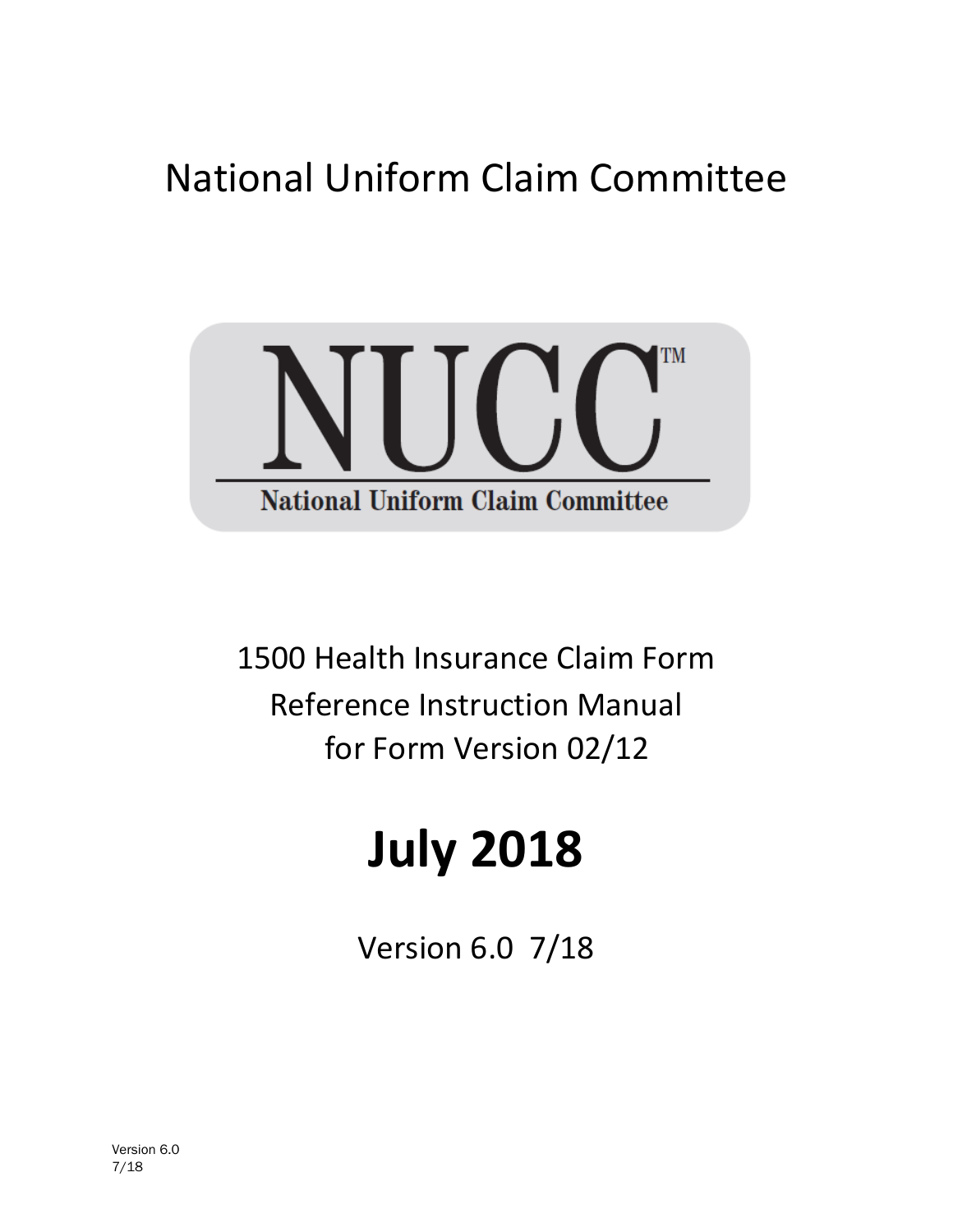Disclaimer and Notices © 2018 American Medical Association

This document is published in cooperation with the National Uniform Claim Committee (NUCC) by the American Medical Association (AMA). Permission is granted to any individual to copy and distribute this material as long as the copyright statement is included, the contents are not changed, and the copies are not sold or licensed. Applicable FARS/DFARS restrictions apply.

The 1500 Health Insurance Claim Form (1500 Claim Form) is in the public domain.

The NUCC has developed this general instructions document for completing the 1500 Claim Form. This document is intended to be a guide for completing the 1500 Claim Form and not definitive instructions for this purpose. Any user of this document should refer to the most current federal, state, or other payer instructions for specific requirements applicable to using the 1500 Claim Form.

The NUCC Reference Instruction Manual must remain intact. Any payer-specific instructions for completion of the 1500 Claim Form need to be maintained in a separate document.

The information provided here is for reference use only and does not constitute the rendering of legal, financial, or other professional advice or recommendations by the AMA or the NUCC. You should consult with an appropriate professional if you need legal or other advice. The listing of an organization or the provision of a link to a Web site does not imply any endorsement by the AMA or the NUCC or by any of its members for the products, services, and/or Internet sites listed.

This document is provided "as is" without representation or warranty of any kind either expressed or implied. The AMA and the NUCC and its members shall not be responsible for any use or non use of this document.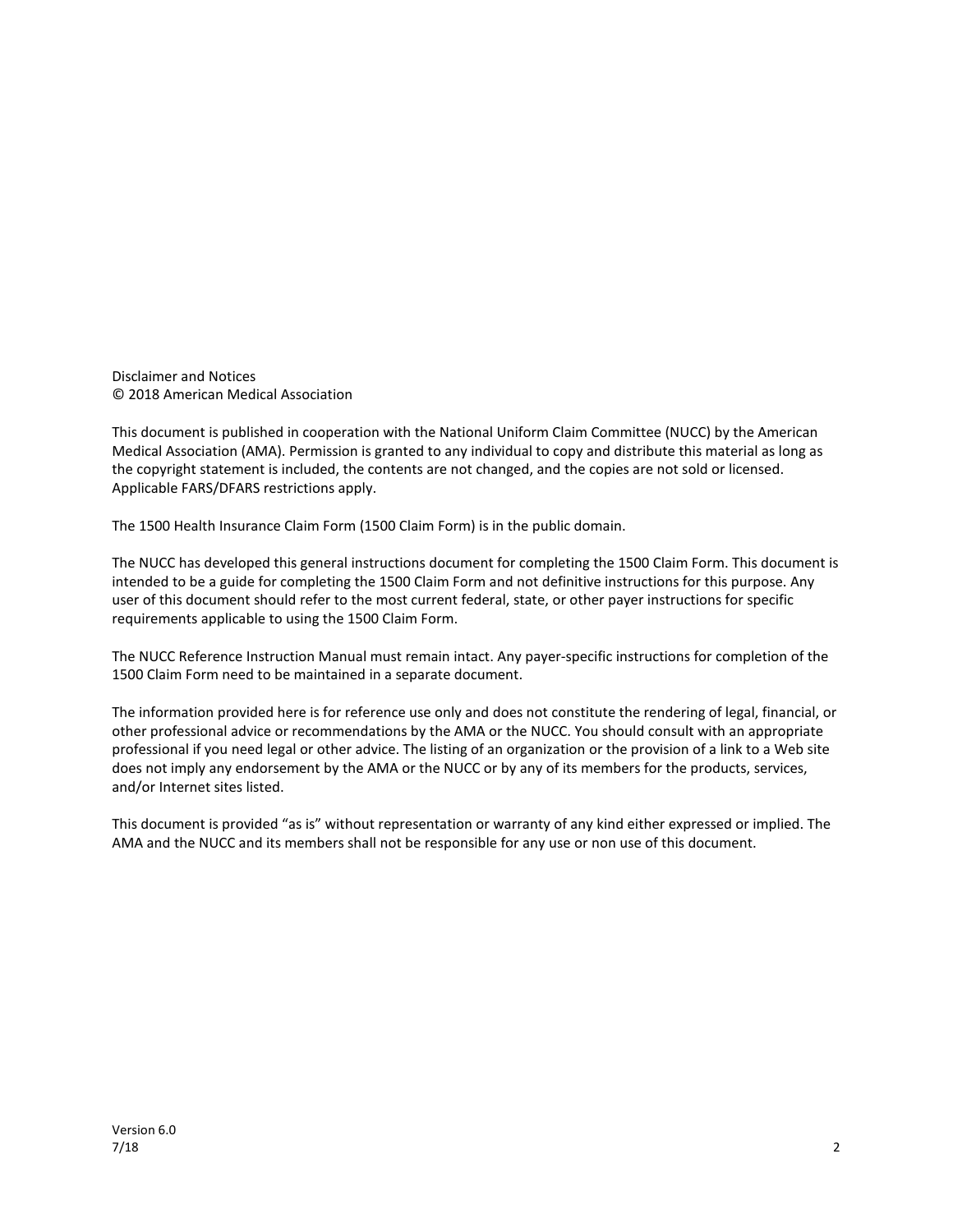## **TABLE OF CONTENTS**

|                                                                                                                                                            | Page              |
|------------------------------------------------------------------------------------------------------------------------------------------------------------|-------------------|
| <b>Background Information</b>                                                                                                                              | 4                 |
| Scope of Instructions                                                                                                                                      | 4                 |
| <b>Online Resources</b>                                                                                                                                    | 4                 |
| Sample 1500 Claim Form                                                                                                                                     | 5                 |
| <b>Overall Instructions</b>                                                                                                                                | 6                 |
| <b>Field Specific Instructions</b><br><b>Carrier Block</b><br>Items 1-13: Patient and Insured Information<br>Items 14-33: Provider or Supplier Information | 7<br>7<br>9<br>23 |
| Reference                                                                                                                                                  | 57                |
| Appendix A: Definitions                                                                                                                                    | 58                |
| Appendix B: Abbreviations                                                                                                                                  | 60                |
| Appendix C: Guidelines for Modifying the 1500 (02/12) Claim Form                                                                                           | 62                |
| Appendix D: Change Request Form for 1500 Claim Form and Instructions                                                                                       | 63                |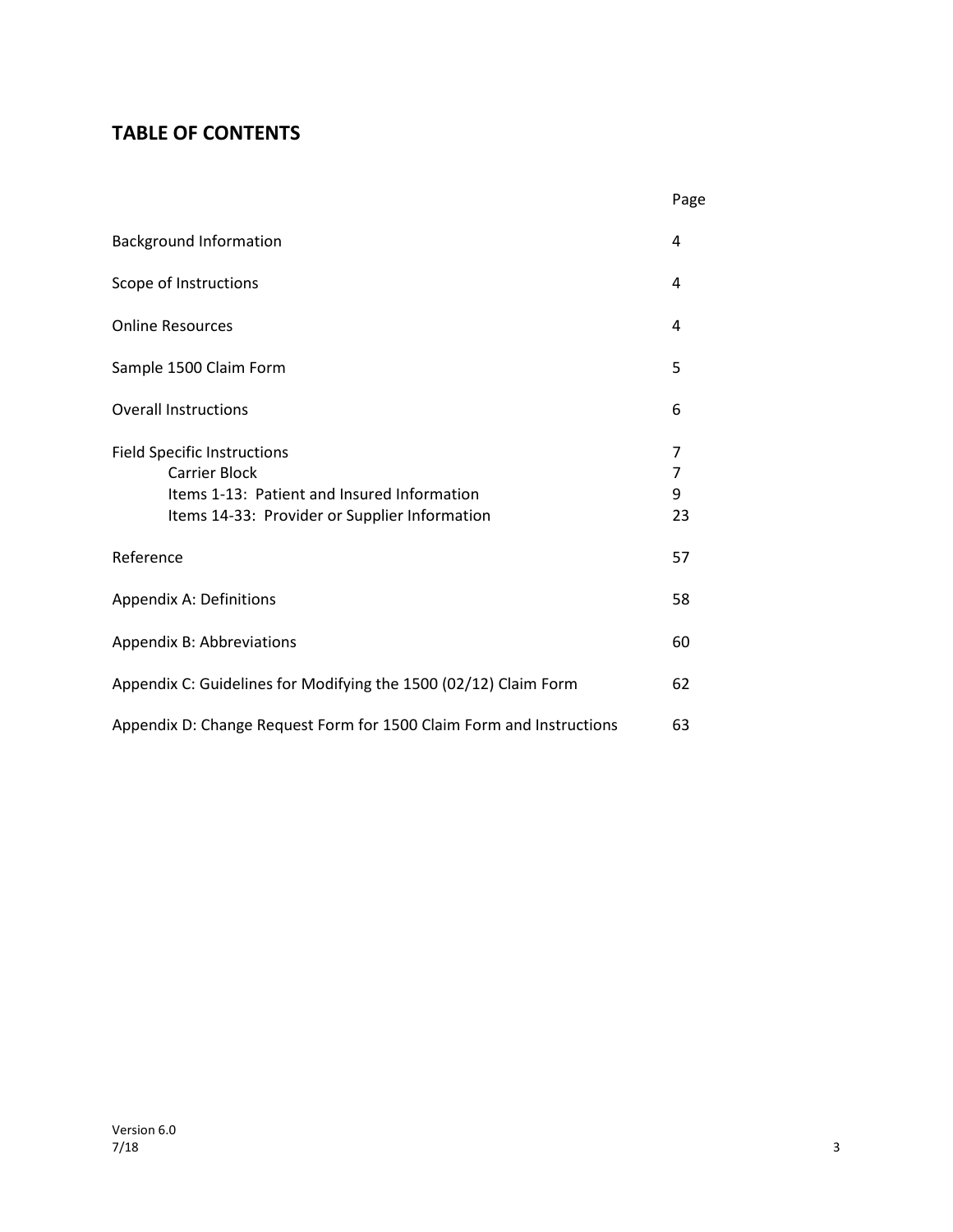## **BACKGROUND INFORMATION**

The 1500 Health Insurance Claim Form (1500 Claim Form) answers the needs of many health care payers. It is the basic paper claim form prescribed by many payers for claims submitted by physicians, other providers, and suppliers, and in some cases, for ambulance services.

In the 1960s, there were a number of different claim forms and coding systems required by third-party payers to communicate information regarding procedures and services to agencies concerned with insurance claims. There was, however, no standardized form for physicians and other health care providers to report health care services. Therefore, the American Medical Association (AMA) embraced an assignment in the 1980s to work with the Centers for Medicare & Medicaid Services (CMS; formerly known as HCFA), and many other payer organizations through a group called the Uniform Claim Form Task Force to standardize and promote the use of a universal health claim form. As a result of this joint effort, the 1500 Claim Form is accepted nationwide by most insurance entities as the standard claim form/attending physician statement for submission of medical claims.

The Uniform Claim Form Task Force was replaced by the National Uniform Claim Committee (NUCC) in the mid 1990s. The NUCC's goal was to develop the NUCC Data Set (NUCC-DS), a standardized data set for use in an electronic environment, but applicable to and consistent with evolving paper claim form standards. The NUCC continues to be responsible for the maintenance of the 1500 Claim Form. Although many providers now submit electronic claims, many of their software/hardware systems depend on the existing 1500 Claim Form in its current image.

## **SCOPE OF INSTRUCTIONS**

This NUCC Reference Instruction Manual provides specific instructions on how to complete the 1500 Claim Form. Instructions and information provided align with the Accredited Standards Committee X12 (ASC X12) Health Care Claim: Professional (837), 005010X222 Technical Report Type 3 (5010) and 005010X222A1 Technical Report Type 3 (5010A1). 5010 and 5010A1 are collectively referred to as "5010A1" in this manual.

The 1500 Claim Form instructions were initially approved by the NUCC in November 2005. The NUCC continues to research the type of data that are typically reported, as well as the required data elements that may apply to public and private payers. Therefore, the instructions have and will continue to evolve. Updated versions of this instruction manual are released each July. The ultimate goal of the NUCC is to develop standardized national instructions. The end result may require additional changes to the 1500 Claim Form in the future.

The instructions in this manual are not specific to any applicable public or private payer. Refer to specific instructions issued by your payer, clearinghouse, and/or vendor for further clarification of reporting requirements.

The 1500 Claim Form may also be used to report patient encounter data to federal, state, and/or other public health agencies. Refer to instructions issued by these agencies for further clarification of reporting requirements.

## **ONLINE RESOURCES**

The NUCC Reference Instruction Manual, Change Log, and a form to request changes to the manual are available at: [www.nucc.org.](http://www.nucc.org/)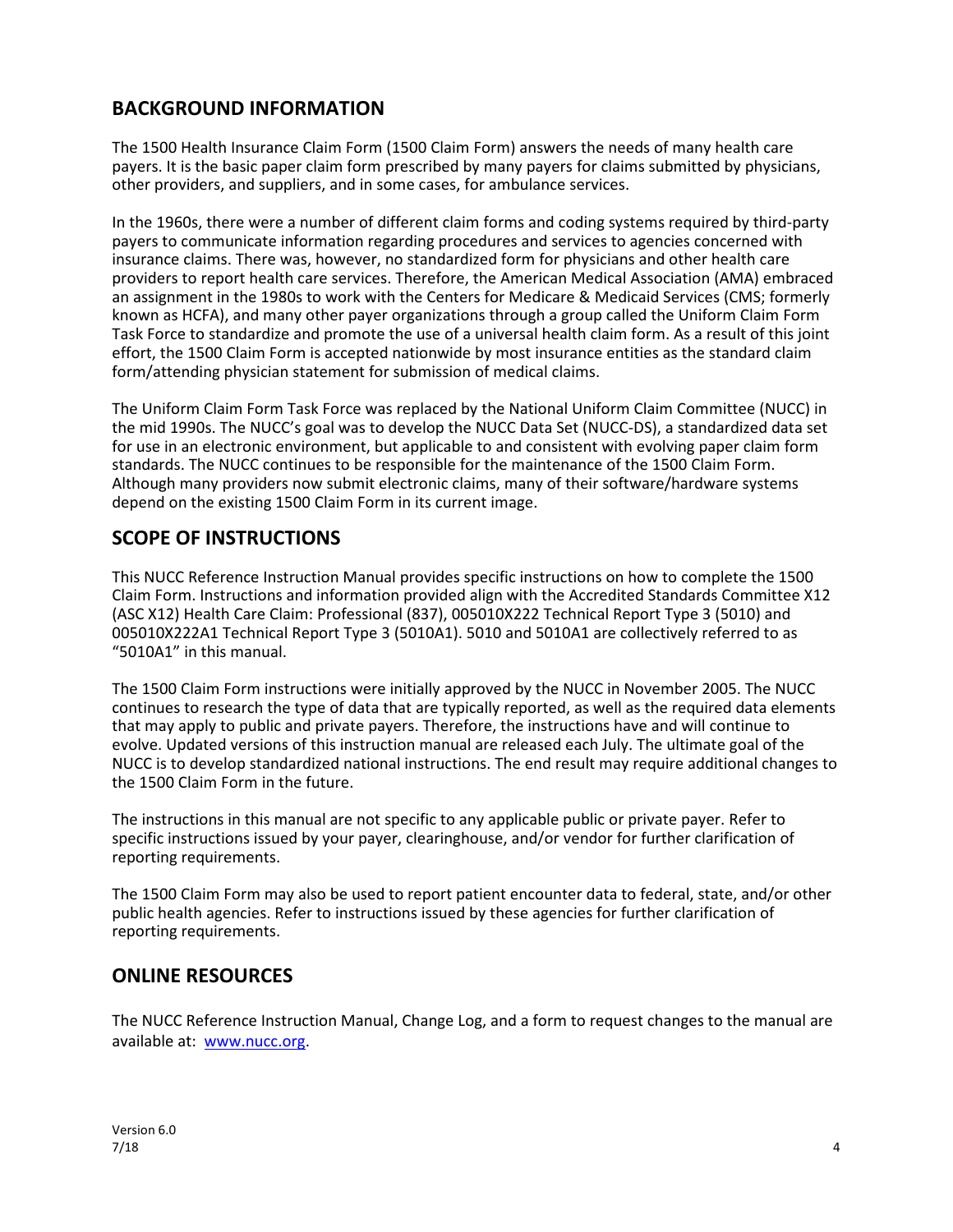

#### **HEALTH INSURANCE CLAIM FORM**

#### APPROVED BY NATIONAL UNIFORM CLAIM COMMITTEE (NUCC) 02/12

| PICA                                                                                                                                                                                                                                                           |                                                    |                                      |                     |            |                                                          |            |                       |                                        |            |                                  |                        |                                                                         |                                                                          |             |                               |                                       |                         | <b>PICA</b>           |
|----------------------------------------------------------------------------------------------------------------------------------------------------------------------------------------------------------------------------------------------------------------|----------------------------------------------------|--------------------------------------|---------------------|------------|----------------------------------------------------------|------------|-----------------------|----------------------------------------|------------|----------------------------------|------------------------|-------------------------------------------------------------------------|--------------------------------------------------------------------------|-------------|-------------------------------|---------------------------------------|-------------------------|-----------------------|
| <b>MEDICARE</b><br>1.                                                                                                                                                                                                                                          | <b>MEDICAID</b>                                    |                                      | <b>TRICARE</b>      |            | CHAMPVA                                                  |            |                       | GROUP<br>HEALTH PLAN                   |            | FECA<br>BLK LUNG<br><i>(ID#)</i> |                        | OTHER   1a. INSURED'S LD. NUMBER                                        |                                                                          |             |                               |                                       | (For Program in Item 1) |                       |
| (Medicare#)<br>2. PATIENT'S NAME (Last Name, First Name, Middle Initial)                                                                                                                                                                                       | (Medicaid#)                                        |                                      | (ID#/DoD#)          |            | (Member ID#)                                             |            | (ID#)                 | 3. PATIENT'S BIRTH DATE                |            |                                  | (1D#)<br><b>SEX</b>    | 4. INSURED'S NAME (Last Name, First Name, Middle Initial)               |                                                                          |             |                               |                                       |                         |                       |
|                                                                                                                                                                                                                                                                |                                                    |                                      |                     |            |                                                          |            |                       |                                        |            |                                  | F                      |                                                                         |                                                                          |             |                               |                                       |                         |                       |
| 5. PATIENT'S ADDRESS (No., Street)                                                                                                                                                                                                                             |                                                    |                                      |                     |            |                                                          |            |                       | 6. PATIENT RELATIONSHIP TO INSURED     |            |                                  |                        | 7. INSURED'S ADDRESS (No., Street)                                      |                                                                          |             |                               |                                       |                         |                       |
| CITY                                                                                                                                                                                                                                                           |                                                    |                                      |                     |            | <b>STATE</b>                                             | Sell       |                       | Spouse<br>8. RESERVED FOR NUCC USE     | Child      |                                  | Other                  | CITY                                                                    |                                                                          |             |                               |                                       |                         | <b>STATE</b>          |
|                                                                                                                                                                                                                                                                |                                                    |                                      |                     |            |                                                          |            |                       |                                        |            |                                  |                        |                                                                         |                                                                          |             |                               |                                       |                         |                       |
| <b>ZIP CODE</b>                                                                                                                                                                                                                                                |                                                    | <b>TELEPHONE</b> (Include Area Code) |                     |            |                                                          |            |                       |                                        |            |                                  |                        | <b>ZIP CODE</b>                                                         |                                                                          |             |                               | <b>TELEPHONE</b> (Include Area Code)  |                         |                       |
| 9. OTHER INSURED'S NAME (Last Name, First Name, Middle Initial)                                                                                                                                                                                                |                                                    |                                      |                     |            |                                                          |            |                       | 10. IS PATIENT'S CONDITION RELATED TO: |            |                                  |                        | 11. INSURED'S POLICY GROUP OR FECA NUMBER                               |                                                                          |             |                               |                                       |                         |                       |
|                                                                                                                                                                                                                                                                |                                                    |                                      |                     |            |                                                          |            |                       |                                        |            |                                  |                        |                                                                         |                                                                          |             |                               |                                       |                         |                       |
| a, OTHER INSURED'S POLICY OR GROUP NUMBER                                                                                                                                                                                                                      |                                                    |                                      |                     |            |                                                          |            |                       | a. EMPLOYMENT? (Current or Previous)   |            |                                  |                        | a. INSURED'S DATE OF BIRTH                                              |                                                                          |             |                               |                                       | <b>SEX</b>              |                       |
| b. RESERVED FOR NUCC USE                                                                                                                                                                                                                                       |                                                    |                                      |                     |            |                                                          |            |                       | ΈS<br>b. AUTO ACCIDENT?                |            | NO                               |                        |                                                                         |                                                                          |             | M                             |                                       | F                       |                       |
|                                                                                                                                                                                                                                                                |                                                    |                                      |                     |            |                                                          |            |                       | YES                                    |            | I NO                             | <b>PLACE (State)</b>   | b. OTHER CLAIM ID (Designated by NUCC)                                  |                                                                          |             |                               |                                       |                         |                       |
| c. RESERVED FOR NUCC USE                                                                                                                                                                                                                                       |                                                    |                                      |                     |            |                                                          |            |                       | c. OTHER ACCIDENT?                     |            |                                  |                        | c. INSURANCE PLAN NAME OR PROGRAM NAME                                  |                                                                          |             |                               |                                       |                         |                       |
|                                                                                                                                                                                                                                                                |                                                    |                                      |                     |            |                                                          |            |                       |                                        |            | <b>NO</b>                        |                        |                                                                         |                                                                          |             |                               |                                       |                         |                       |
| d. INSURANCE PLAN NAME OR PROGRAM NAME                                                                                                                                                                                                                         |                                                    |                                      |                     |            |                                                          |            |                       | 10d, CLAIM CODES (Designated by NUCC)  |            |                                  |                        | d. IS THERE ANOTHER HEALTH BENEFIT PLAN?<br><b>YES</b>                  | <b>NO</b>                                                                |             |                               | If yes, complete items 9, 9a, and 9d. |                         |                       |
|                                                                                                                                                                                                                                                                |                                                    |                                      |                     |            | READ BACK OF FORM BEFORE COMPLETING & SIGNING THIS FORM. |            |                       |                                        |            |                                  |                        | 13. INSURED'S OR AUTHORIZED PERSON'S SIGNATURE I authorize              |                                                                          |             |                               |                                       |                         |                       |
| 12. PATIENT'S OR AUTHORIZED PERSON'S SIGNATURE I authorize the release of any medical or other information necessary<br>to process this claim. I also request payment of government benefits either to myself or to the party who accepts assignment<br>below. |                                                    |                                      |                     |            |                                                          |            |                       |                                        |            |                                  |                        | services described below.                                               | payment of medical benefits to the undersigned physician or supplier for |             |                               |                                       |                         |                       |
| <b>SIGNED</b>                                                                                                                                                                                                                                                  |                                                    |                                      |                     |            |                                                          |            | <b>DATE</b>           |                                        |            |                                  |                        | <b>SIGNED</b>                                                           |                                                                          |             |                               |                                       |                         |                       |
| 14. DATE OF CURRENT ILLNESS, INJURY, or PREGNANCY (LMP)                                                                                                                                                                                                        |                                                    |                                      |                     |            |                                                          |            | <b>15. OTHER DATE</b> |                                        |            |                                  |                        | 16. DATES PATIENT UNABLE TO WORK IN CURRENT OCCUPATION                  |                                                                          |             |                               |                                       |                         |                       |
|                                                                                                                                                                                                                                                                | <b>QUAL</b>                                        |                                      |                     |            | <b>QUAL</b>                                              |            |                       | MN                                     | DD         |                                  | YY                     | <b>FROM</b>                                                             |                                                                          |             | то                            |                                       |                         |                       |
| 17. NAME OF REFERRING PROVIDER OR OTHER SOURCE                                                                                                                                                                                                                 |                                                    |                                      |                     |            | 17a.<br>17b.                                             | <b>NPI</b> |                       |                                        |            |                                  |                        | 18. HOSPITALIZATION DATES RELATED TO CURRENT SERVICES MM<br><b>FROM</b> |                                                                          |             | то                            |                                       |                         |                       |
| 19. ADDITIONAL CLAIM INFORMATION (Designated by NUCC)                                                                                                                                                                                                          |                                                    |                                      |                     |            |                                                          |            |                       |                                        |            |                                  |                        | 20. OUTSIDE LAB?                                                        |                                                                          |             |                               | \$ CHARGES                            |                         |                       |
|                                                                                                                                                                                                                                                                |                                                    |                                      |                     |            |                                                          |            |                       |                                        |            |                                  |                        | <b>YES</b>                                                              | <b>NO</b>                                                                |             |                               |                                       |                         |                       |
| 21. DIAGNOSIS OR NATURE OF ILLNESS OR INJURY Relate A-L to service line below (24E)                                                                                                                                                                            |                                                    |                                      |                     |            |                                                          |            |                       |                                        | ICD Ind.   |                                  |                        | 22. RESUBMISSION                                                        |                                                                          |             | ORIGINAL REF. NO.             |                                       |                         |                       |
| А<br>Е.                                                                                                                                                                                                                                                        |                                                    | в.                                   |                     |            | c. I                                                     |            |                       |                                        | D.         |                                  |                        | 23. PRIOR AUTHORIZATION NUMBER                                          |                                                                          |             |                               |                                       |                         |                       |
|                                                                                                                                                                                                                                                                |                                                    | F,                                   |                     |            | G.<br>κ.                                                 |            |                       |                                        | н.<br>L.   |                                  |                        |                                                                         |                                                                          |             |                               |                                       |                         |                       |
| 24. A.<br>rom                                                                                                                                                                                                                                                  | DATE(S) OF SERVICE<br>Т٥                           |                                      | в.<br><b>LACE O</b> | c.         | D. PROCEDURES, SERVICES, OR SUPPLIES                     |            |                       | (Explain Unusual Circumstances)        |            |                                  | Е.<br><b>DIAGNOSIS</b> | Е.                                                                      | G.<br>DAYS                                                               |             | ı.<br>ID.                     |                                       | J,<br><b>RENDERING</b>  |                       |
| MN<br>DD                                                                                                                                                                                                                                                       | MM<br><b>DD</b>                                    | <b>YY</b>                            | <b>SERVICI</b>      | <b>EMG</b> | <b>CPT/HCPCS</b>                                         |            |                       | <b>MODIFIER</b>                        |            |                                  | <b>POINTER</b>         | \$ CHARGES                                                              | OR<br>UNITS                                                              | aml<br>Plan | QUA                           |                                       | PROVIDER ID. #          |                       |
|                                                                                                                                                                                                                                                                |                                                    |                                      |                     |            |                                                          |            |                       |                                        |            |                                  |                        |                                                                         |                                                                          |             | <b>NPI</b>                    |                                       |                         |                       |
|                                                                                                                                                                                                                                                                |                                                    |                                      |                     |            |                                                          |            |                       |                                        |            |                                  |                        |                                                                         |                                                                          |             |                               |                                       |                         |                       |
|                                                                                                                                                                                                                                                                |                                                    |                                      |                     |            |                                                          |            |                       |                                        |            |                                  |                        |                                                                         |                                                                          |             | NPI                           |                                       |                         |                       |
|                                                                                                                                                                                                                                                                |                                                    |                                      |                     |            |                                                          |            |                       |                                        |            |                                  |                        |                                                                         |                                                                          |             | <b>NPI</b>                    |                                       |                         |                       |
|                                                                                                                                                                                                                                                                |                                                    |                                      |                     |            |                                                          |            |                       |                                        |            |                                  |                        |                                                                         |                                                                          |             |                               |                                       |                         |                       |
|                                                                                                                                                                                                                                                                |                                                    |                                      |                     |            |                                                          |            |                       |                                        |            |                                  |                        |                                                                         |                                                                          |             | <b>NP</b>                     |                                       |                         |                       |
|                                                                                                                                                                                                                                                                |                                                    |                                      |                     |            |                                                          |            |                       |                                        |            |                                  |                        |                                                                         |                                                                          |             | <b>NPI</b>                    |                                       |                         |                       |
|                                                                                                                                                                                                                                                                |                                                    |                                      |                     |            |                                                          |            |                       |                                        |            |                                  |                        |                                                                         |                                                                          |             |                               |                                       |                         |                       |
| 25, FEDERAL TAX I.D. NUMBER                                                                                                                                                                                                                                    |                                                    |                                      | SSN EIN             |            | 26, PATIENT'S ACCOUNT NO.                                |            |                       |                                        |            |                                  | 27. ACCEPT ASSIGNMENT? | 28. TOTAL CHARGE                                                        |                                                                          |             | <b>NPI</b><br>29. AMOUNT PAID |                                       |                         | 30. Rsvd for NUCC Use |
|                                                                                                                                                                                                                                                                |                                                    |                                      |                     |            |                                                          |            |                       |                                        | <b>YES</b> |                                  | <b>NO</b>              | s                                                                       | s                                                                        |             |                               |                                       |                         |                       |
| 31, SIGNATURE OF PHYSICIAN OR SUPPLIER<br><b>INCLUDING DEGREES OR CREDENTIALS</b><br>(I certify that the statements on the reverse                                                                                                                             | apply to this bill and are made a part thereof.)   |                                      |                     |            | 32, SERVICE FACILITY LOCATION INFORMATION                |            |                       |                                        |            |                                  |                        | 33. BILLING PROVIDER INFO & PH #                                        |                                                                          |             |                               |                                       |                         |                       |
| <b>SIGNED</b>                                                                                                                                                                                                                                                  |                                                    | <b>DATE</b>                          |                     | a.         |                                                          |            | þ.                    |                                        |            |                                  |                        | a.                                                                      | ۱h.                                                                      |             |                               |                                       |                         |                       |
|                                                                                                                                                                                                                                                                | NUCC Instruction Manual available at: www.nucc.org |                                      |                     |            |                                                          |            |                       | <b>PLEASE PRINT OR TYPE</b>            |            |                                  |                        |                                                                         | APPROVED OMB-0938-1197 FORM 1500 (02-12)                                 |             |                               |                                       |                         |                       |

 $CARRIER$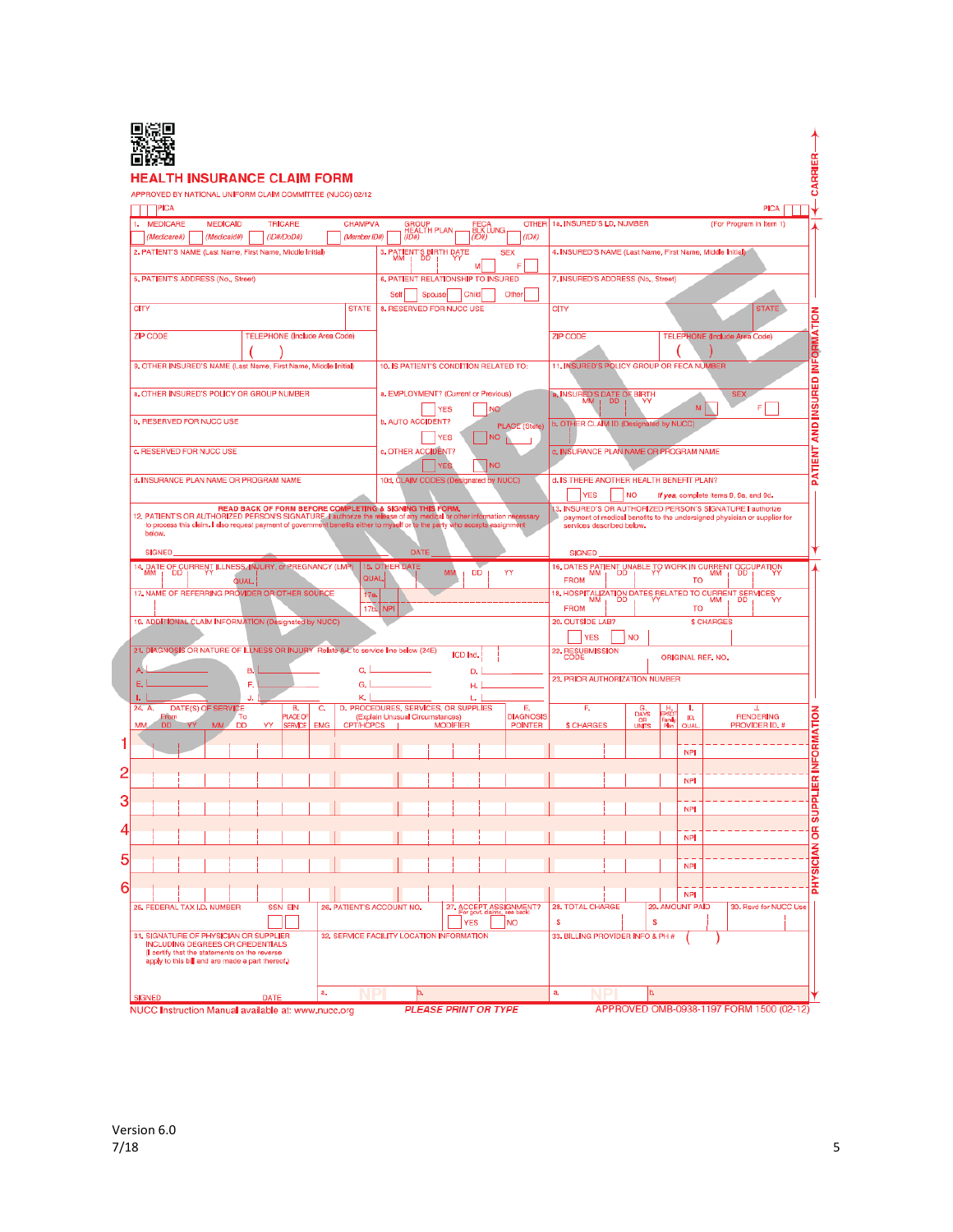## **OVERALL INSTRUCTIONS**

Each Item Number includes the title, instructions, description, field specifications, and example. The examples provided in the instructions are demonstrating how to enter the data in the field. They are not providing instruction on how to bill for certain services.

#### **PUNCTUATION**

The use of punctuation is noted in the instructions section of each Item Number.

#### **MULTIPLE PAGE CLAIMS**

When reporting line item services on multiple page claims, only the diagnosis code(s) reported on the first page may be used and must be repeated on subsequent pages. If more than 12 diagnoses are required to report the line services, the claim must be split and the services related to the additional diagnoses must be billed as a separate claim. If there are more than 50 service lines, the claim must be split.

**NOTE 1**: Form images throughout this manual may not be to scale.

**NOTE 2:** Data content entered into fields may not fill all allotted space.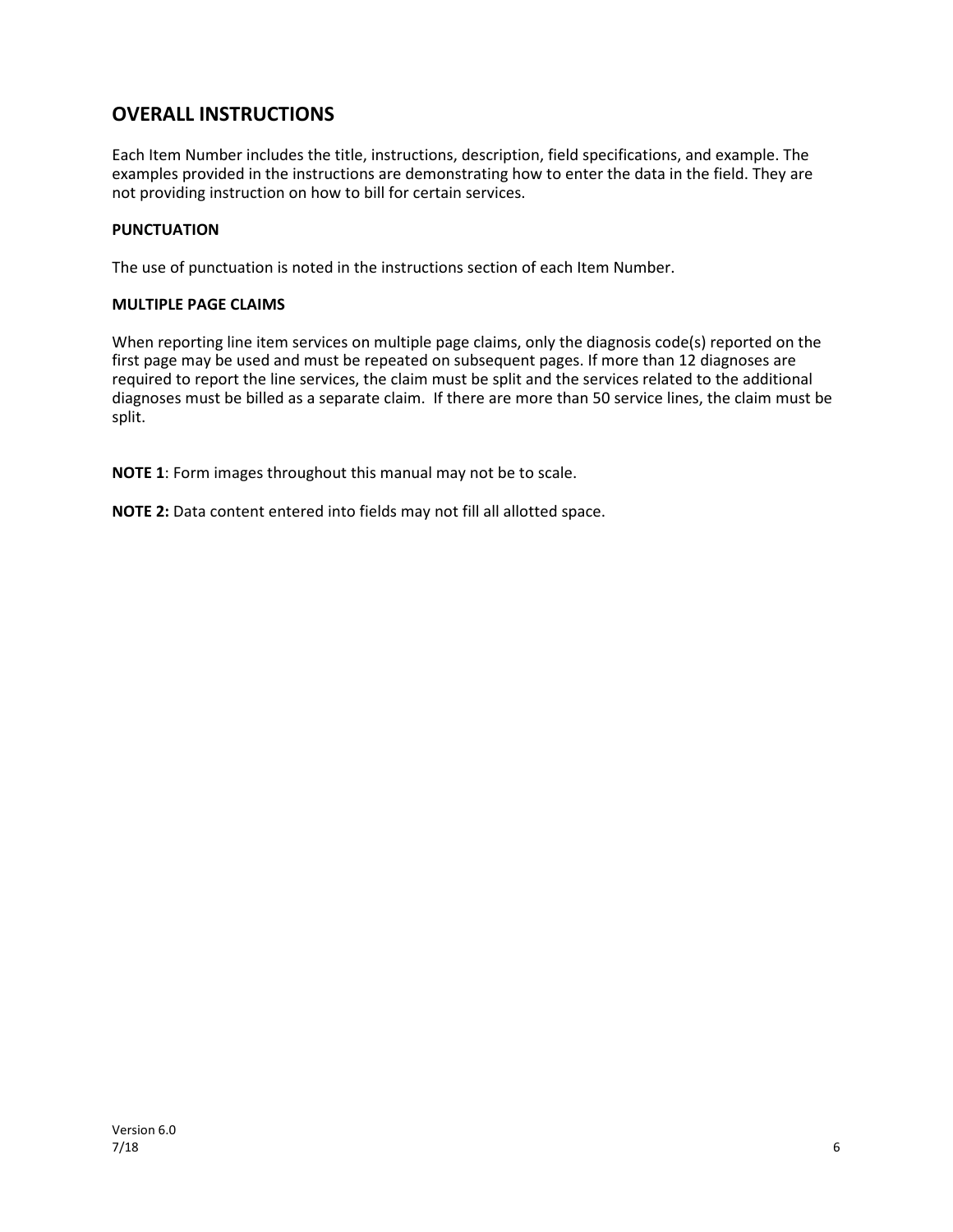## **FIELD SPECIFIC INSTRUCTIONS**

## **CARRIER BLOCK**

The carrier block is located in the upper center and right margin of the form. In order to distinguish this version of the form from previous versions, the Quick Response (QR) code symbol and the date approved by the NUCC have been added to the top, left-hand margin.



| <b>HEALTH INSURANCE CLAIM FORM</b>                        |             |
|-----------------------------------------------------------|-------------|
| APPROVED BY NATIONAL UNIFORM CLAIM COMMITTEE (NUCC) 02/12 |             |
| <b>TTTTPICA</b>                                           | <b>PICA</b> |

**INSTRUCTIONS:** Enter in the white, open carrier area the name and address of the payer to whom this claim is being sent. Enter the name and address information in the following format:

 $1<sup>st</sup>$  Line – Name

 $2^{nd}$  Line – First line of address

3<sup>rd</sup> Line – Second line of address, if necessary

4<sup>th</sup> Line – City, State (2 characters) and ZIP code

| Line | <b>Descriptor</b>        | Type | <b>Bytes</b> | <b>Columns</b> |
|------|--------------------------|------|--------------|----------------|
| 4    | Payer Name               | A/N  | 41           | 38-78          |
| 5.   | Payer Address 1          | A/N  | 41           | 38-78          |
| 6    | Payer Address 2          | A/N  | 41           | 38-78          |
|      | Payer City State and ZIP | A/N  | 41           | 38-78          |

For an address with three lines, enter it in the following format:

1st Line – Name 2nd Line – Line of address 3rd Line – Leave blank 4th Line – City, State (2 characters) and ZIP code

| Line | <b>Descriptor</b>        | Type | <b>Bytes</b> | <b>Columns</b> |
|------|--------------------------|------|--------------|----------------|
| 4    | Payer Name               | A/N  | 41           | 38-78          |
| 5.   | Payer Address            | A/N  | 41           | 38-78          |
| 6    | Leave blank              |      |              |                |
|      | Payer City State and ZIP | A/N  | 41           | 38-78          |

Do not use punctuation (i.e., commas, periods) or other symbols in the address (e.g., 123 N Main Street 101 instead of 123 N. Main Street, #101). Report a 5 or 9-digit ZIP code. Enter the 9-digit ZIP code without the hyphen.

When printing page numbers on multiple page claims (generally done by clearinghouses when converting 5010A1 to the 1500 Claim Form), print the page numbers in the Carrier Block on Line 8 beginning at column 32. Page numbers are to be printed as:

#### Page XX of YY

**DESCRIPTION:** The payer is the carrier, health plan, third-party administrator, or other payer that will handle the claim. This information directs the claim to the appropriate payer.

۴Ė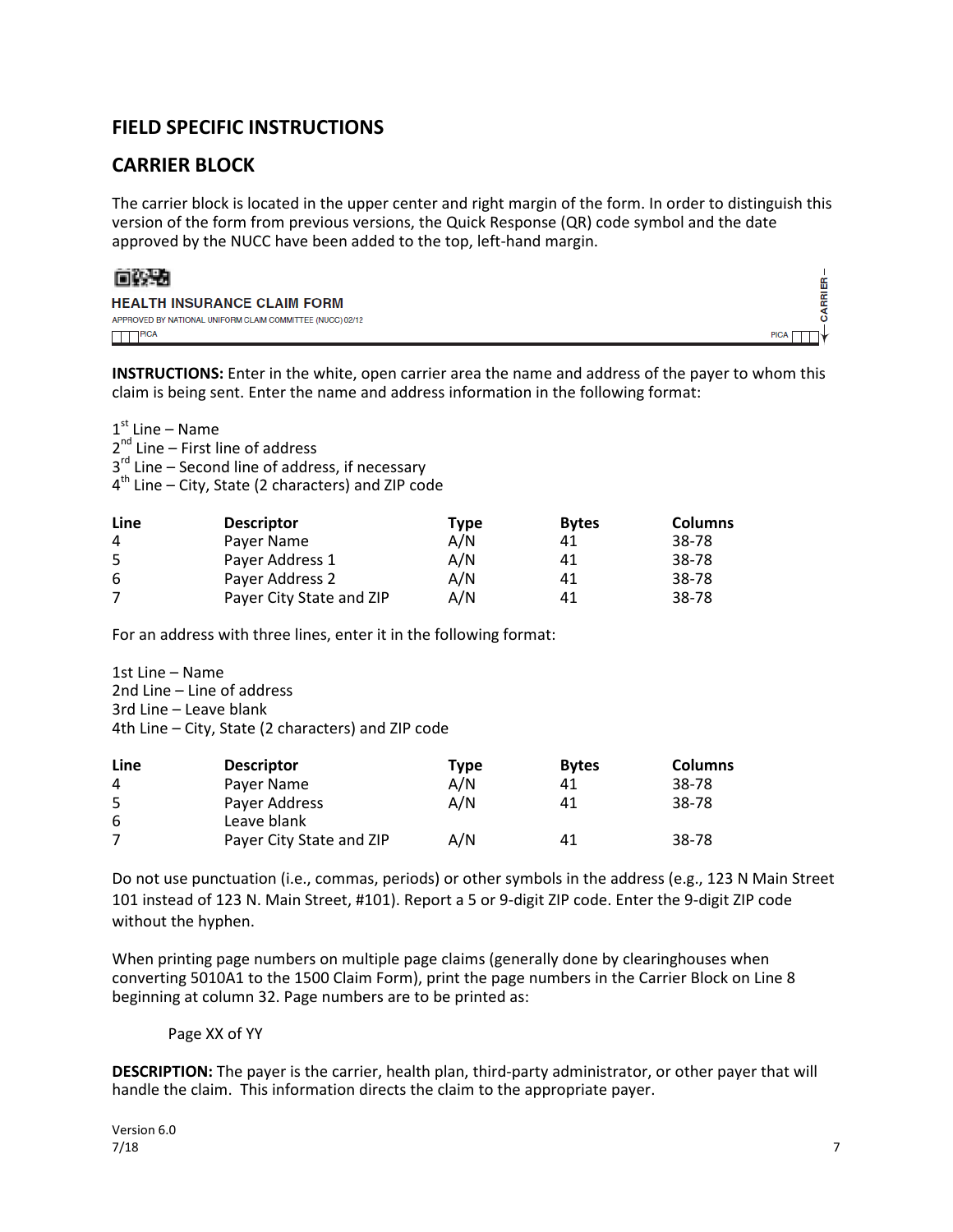#### **EXAMPLES:**

Four line address:

#### 回致地

#### **HEALTH INSURANCE CLAIM FORM**

APPROVED BY NATIONAL UNIFORM CLAIM COMMITTEE (NUCC) 02/12  $\Box$  PICA Page 01 of 02

Three line address:

## 回头者

#### **HEALTH INSURANCE CLAIM FORM**

APPROVED BY NATIONAL UNIFORM CLAIM COMMITTEE (NUCC) 02/12  $\Box$  PICA Page 01 of 02 **ABC Insurance Company** Suite 600 567 Insurance Lane Big City IL 60605

**CARRIER** PICA | | |

PICA<sub>[</sub>

CARRIER-

**ABC Insurance Company** 567 Insurance Lane

Big City IL 60605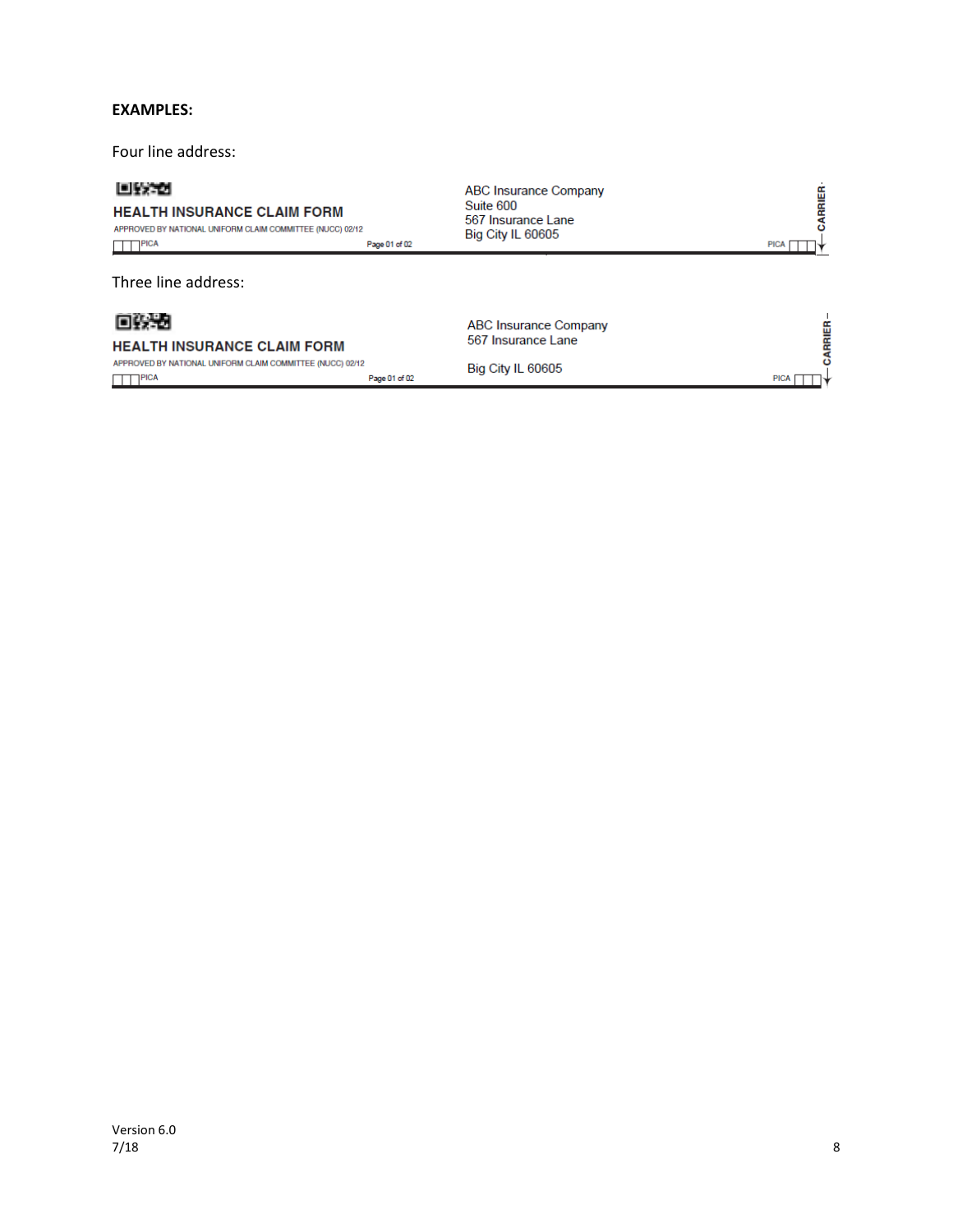## **ITEMS 1–13: PATIENT AND INSURED INFORMATION**

**Note:** If the patient can be identified by a unique Member Identification Number, the patient is considered to be the "insured". The patient is reported as the insured in the insured data fields and not in the patient fields.

#### **ITEM NUMBER 1**

|   | 1. MEDICARE | <b>MEDICAID</b> | <b>TRICARE</b> | CHAMPVA             |                                                          |                                 |  |
|---|-------------|-----------------|----------------|---------------------|----------------------------------------------------------|---------------------------------|--|
| Е | (Medicare#) | (Medicald#)     | (ID#/DoD#)     | $\Box$ (Member ID#) | $\left  \frac{\text{HEALTH PLAN}}{\text{(ID4)}} \right $ | FECA<br>BLKLUNG<br><i>(ID#)</i> |  |

**TITLE:** Medicare, Medicaid, TRICARE, CHAMPVA, Group Health Plan, FECA, Black Lung, Other

**INSTRUCTIONS:** Indicate the type of health insurance coverage applicable to this claim by placing an X in the appropriate box. Only one box can be marked.

**DESCRIPTION:** "Medicare, Medicaid, TRICARE, CHAMPVA, Group Health Plan, FECA, Black Lung, Other" means the insurance type to which the claim is being submitted. "Other" indicates health insurance including HMOs, commercial insurance, automobile accident, liability, or workers' compensation. This information directs the claim to the correct program and may establish primary liability.

**FIELD SPECIFICATION:** This field allows for entry of 1 character in any box within the field.

| 1. MEDICARE | <b>MEDICAID</b> | TRICARE    | CHAMPVA                                   | <b>FEGA</b>       |  |
|-------------|-----------------|------------|-------------------------------------------|-------------------|--|
| (Medicare#) | (Medicald#)     | (ID#/DoD#) | $\left($ Member ID#) $\overline{X}$ (ID#) | BLK LUNG<br>(ID#) |  |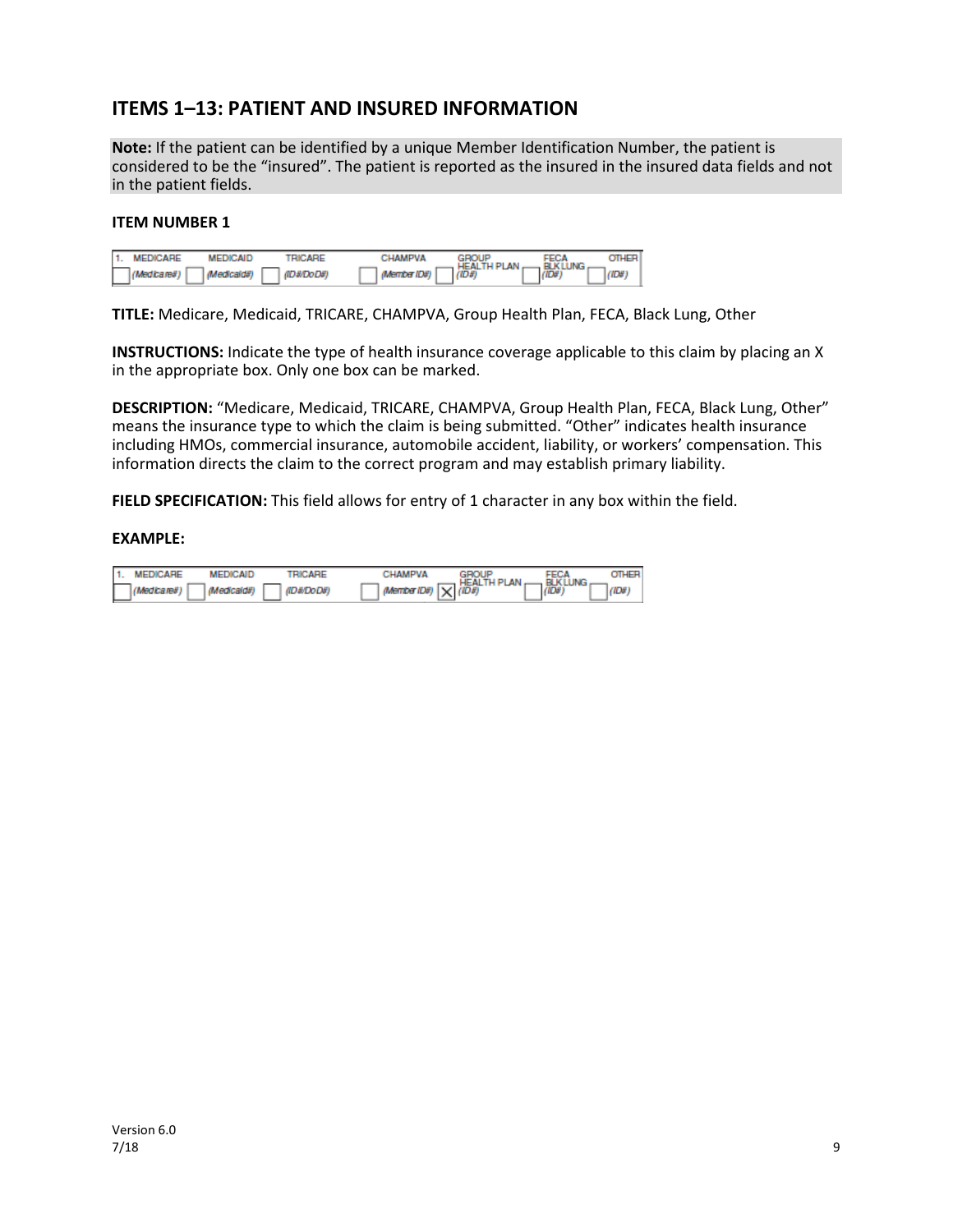#### **ITEM NUMBER 1a**

1a. INSURED'S I.D. NUMBER (For Program in Item 1)

#### **TITLE:** Insured's ID Number

**INSTRUCTIONS:** Enter the insured's ID number as shown on insured's ID card for the payer to which the claim is being submitted. If the patient has a unique Member Identification Number assigned by the payer, then enter that number in this field.

**FOR TRICARE:** Enter the DoD Benefits Number (DBN 11-digit number) from the back of the ID card.

**FOR WORKERS COMPENSATION CLAIMS:** Enter the appropriate identifier of the employee.

**FOR OTHER PROPERTY AND CASUALTY CLAIMS:** Enter the appropriate identifier of the insured person or entity.

**DESCRIPTION:** The "Insured's ID Number" is the identification number of the insured. This information identifies the insured to the payer.

**FIELD SPECIFICATION:** This field allows for entry of 29 characters.

#### **EXAMPLE:**

| 1a. INSURED'S I.D. NUMBER | (For Program in Item 1) |
|---------------------------|-------------------------|
| X0123456789               |                         |

#### **ITEM NUMBER 2**

2. PATIENT'S NAME (Last Name, First Name, Middle Initial)

#### **TITLE:** Patient's Name

**INSTRUCTIONS:** Enter the patient's full last name, first name, and middle initial. If the patient uses a last name suffix (e.g., Jr, Sr), enter it after the last name and before the first name. Titles (e.g., Sister, Capt, Dr) and professional suffixes (e.g., PhD, MD, Esq) should not be included with the name.

Use commas to separate the last name, first name, and middle initial. A hyphen can be used for hyphenated names. Do not use periods within the name.

If the patient's name is the same as the insured's name (i.e., the patient is the insured), then it is not necessary to report the patient's name.

**DESCRIPTION:** The "Patient's Name" is the name of the person who received the treatment or supplies.

**FIELD SPECIFICATION:** This field allows for the entry of 28 characters.

| 2. PATIENT'S NAME (Last Name, First Name, Middle Initial) |  |
|-----------------------------------------------------------|--|
| Doe Jr, John, J                                           |  |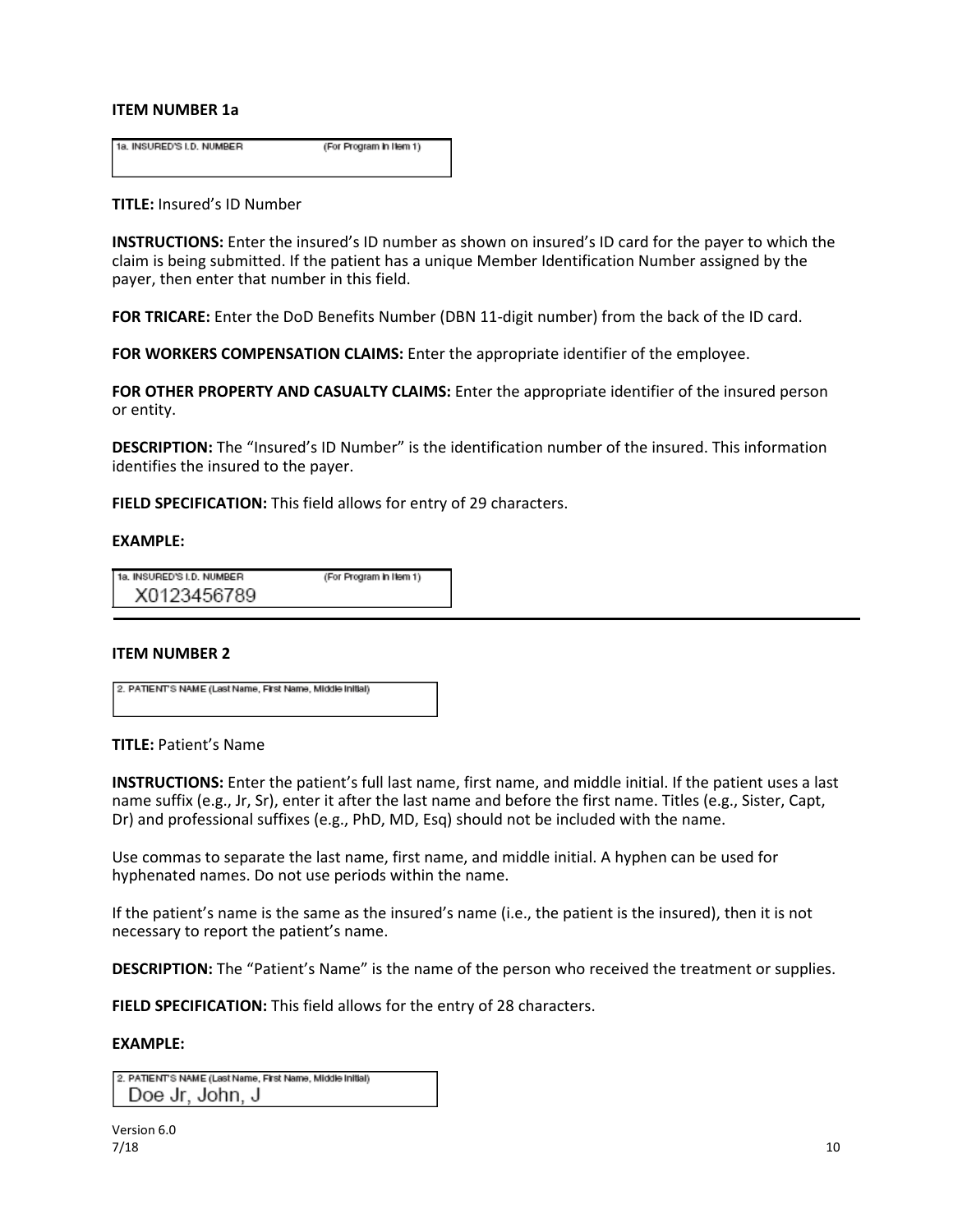| PATIENT'S BIRTH DATE |  |  |  |
|----------------------|--|--|--|
|                      |  |  |  |

**TITLE:** Patient's Birth Date, Sex

**INSTRUCTIONS:** Enter the patient's 8-digit birth date (MM | DD | YYYY). Enter an X in the correct box to indicate sex (gender) of the patient. Only one box can be marked. If sex is unknown, leave blank.

**DESCRIPTION:** The "Patient's Birth Date, Sex" is information that will identify the patient and it distinguishes persons with similar names.

**FIELD SPECIFICATION:** This field allows for the entry of the following: 2 digits under MM, 2 digits under DD, 4 digits under YY, and 1 character in either box.

#### **EXAMPLE:**

3. PATIENT'S BIRTH DATE **SEX**  $04$   $104$   $1987$   $N$  $F$ 

#### **ITEM NUMBER 4**

| 4. INSURED'S NAME (Last Name, First Name, Middle Initial) |  |
|-----------------------------------------------------------|--|
|                                                           |  |

#### **TITLE:** Insured's Name

**INSTRUCTIONS:** Enter the insured's full last name, first name, and middle initial. If the insured uses a last name suffix (e.g., Jr, Sr), enter it after the last name and before the first name. Titles (e.g., Sister, Capt, Dr) and professional suffixes (e.g., PhD, MD, Esq) should not be included with the name.

Use commas to separate the last name, first name, and middle initial. A hyphen can be used for hyphenated names. Do not use periods within the name.

**FOR WORKERS COMPENSATION CLAIMS:** Enter the name of the Employer.

FOR OTHER PROPERTY & CASUALTY CLAIMS: Enter the name of the insured person or entity.

**DESCRIPTION:** The "Insured's Name" identifies the person who holds the policy, which would be the employee for employer-provided health insurance.

**FIELD SPECIFICATION:** This field allows for the entry of 29 characters.

| 4. INSURED'S NAME (Last Name, First Name, Middle Initial) |
|-----------------------------------------------------------|
| Doe, John, J                                              |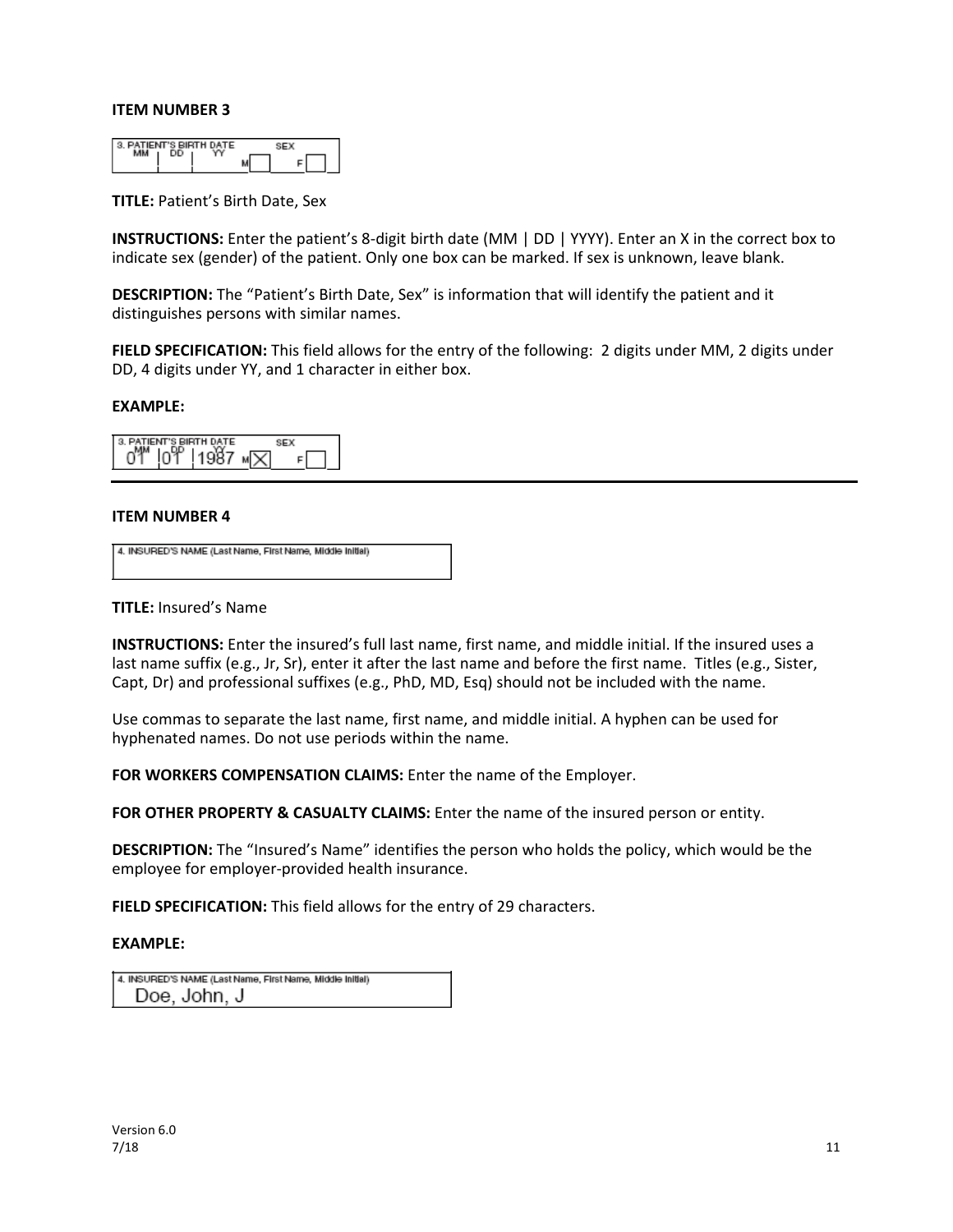| 5. PATIENT'S ADDRESS (No., Street) |                               |              |
|------------------------------------|-------------------------------|--------------|
| CITY                               |                               | <b>STATE</b> |
| ZIP CODE                           | TELEPHONE (Include Area Code) |              |
|                                    |                               |              |

**TITLE:** Patient's Address (multiple fields)

**INSTRUCTIONS:** Enter the patient's address. The first line is for the street address; the second line, the city and state; the third line, the ZIP code.

Do not use punctuation (i.e., commas, periods) or other symbols in the address (e.g., 123 N Main Street 101 instead of 123 N. Main Street, #101). Report a 5 or 9-digit ZIP code. Enter the 9-digit ZIP code without the hyphen.

If reporting a foreign address, contact payer for specific reporting instructions.

If the patient's address is the same as the insured's address, then it is not necessary to report the patient's address.

"Patient's Telephone" does not exist in 5010A1. The NUCC recommends that the phone number not be reported. Phone extensions are not supported.

**FOR WORKERS' COMPENSATION AND OTHER PROPERTY AND CASUALTY CLAIMS:** If required by a payer to report a telephone number, do not use a hyphen or space as a separator within the telephone number.

**DESCRIPTION:** The "Patient's Address" is the patient's permanent residence. A temporary address or school address should not be used.

**FIELD SPECIFICATION:** This field allows for the entry of the following: 28 characters for street address, 24 characters for city, 3 characters for state, 12 digits for ZIP code, 3 digits for area code, and 10 digits for phone number.

#### **EXAMPLE:**

With phone number, if required.

| 5. PATIENT'S ADDRESS (No., Street) |                               |              |
|------------------------------------|-------------------------------|--------------|
| 123 Main Street                    |                               |              |
| CITY                               |                               | <b>STATE</b> |
| Anytown                            |                               |              |
| ZIP CODE                           | TELEPHONE (Include Area Code) |              |
| 60610                              | (312) 5551212                 |              |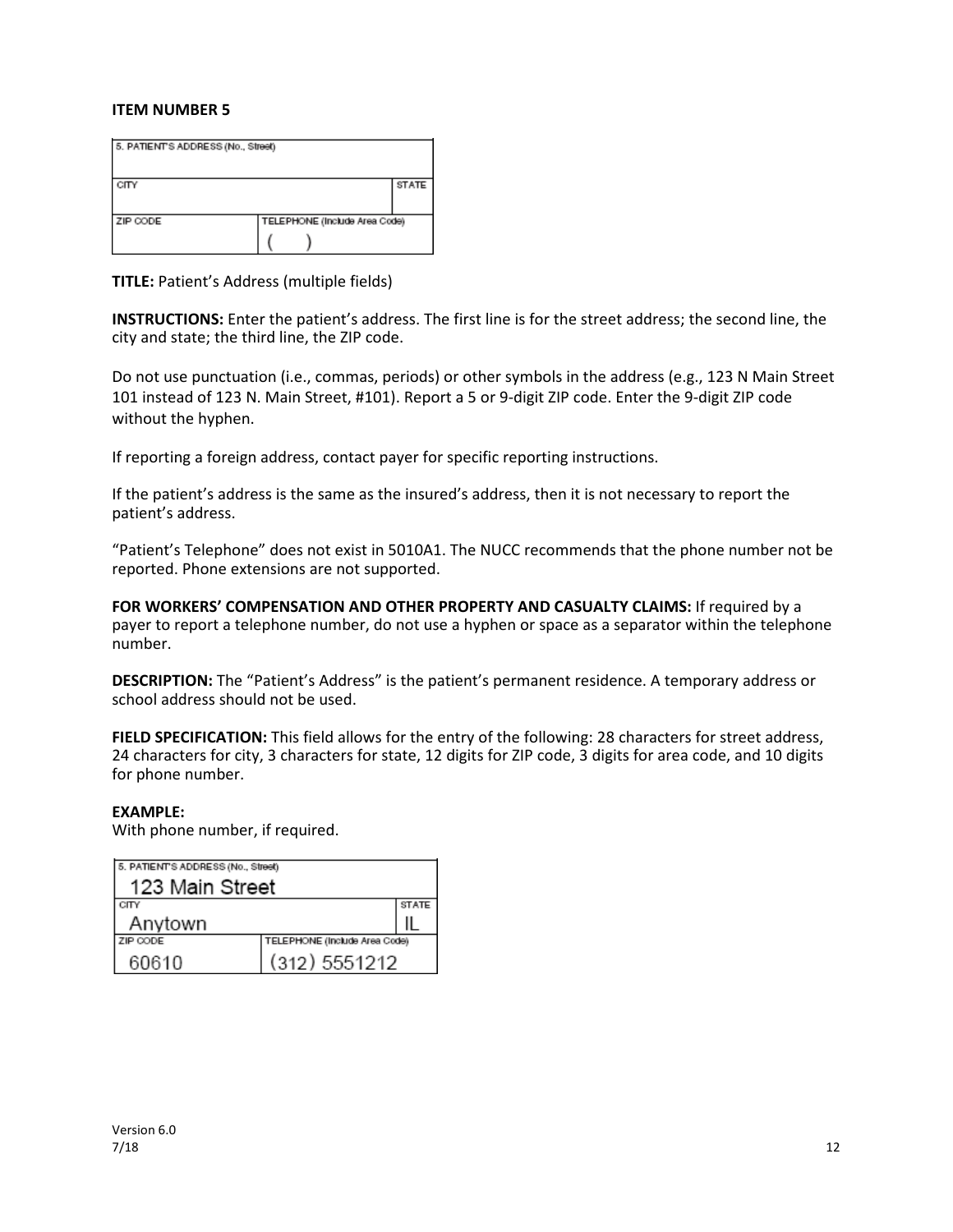| 6. PATIENT RELATIONSHIP TO INSURED |  |  |
|------------------------------------|--|--|
|                                    |  |  |

**TITLE:** Patient Relationship to Insured

**INSTRUCTIONS:** Enter an X in the correct box to indicate the patient's relationship to insured when Item Number 4 is completed. Only one box can be marked.

If the patient is a dependent, but has a unique Member Identification Number and the payer requires the identification number be reported on the claim, then report "Self", since the patient is reported as the insured.

**DESCRIPTION:** The "Patient Relationship to Insured" indicates how the patient is related to the insured. "Self" would indicate that the insured is the patient. "Spouse" would indicate that the patient is the husband or wife or qualified partner, as defined by the insured's plan. "Child" would indicate that the patient is the minor dependent, as defined by the insured's plan. "Other" would indicate that the patient is other than the self, spouse, or child, which may include employee, ward, or dependent, as defined by the insured's plan.

**FIELD SPECIFICATION:** This field allows for entry of 1 character in any box within the field.

|  | 6. PATIENT RELATIONSHIP TO INSURED |  |
|--|------------------------------------|--|
|  | child X other                      |  |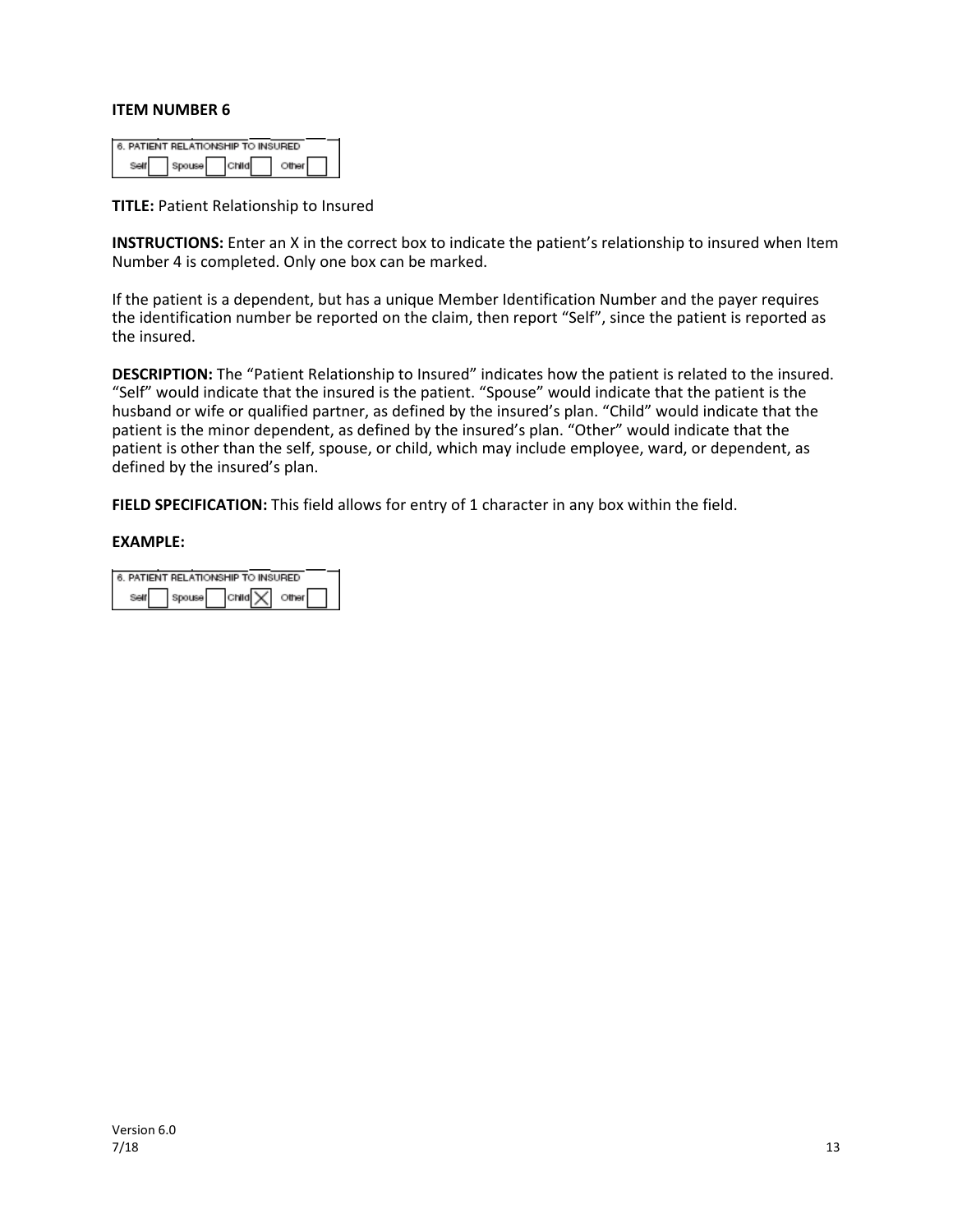| 7. INSURED'S ADDRESS (No., Street) |                               |  |
|------------------------------------|-------------------------------|--|
| <b>STATE</b><br>CITY               |                               |  |
| ZIP CODE                           | TELEPHONE (Include Area Code) |  |

**TITLE:** Insured's Address (multiple fields)

**INSTRUCTIONS:** Enter the insured's address. If Item Number 4 is completed, then this field should be completed. The first line is for the street address; the second line, the city and state; the third line, the ZIP code.

Do not use punctuation (i.e., commas, periods) or other symbols in the address (e.g., 123 N Main Street 101 instead of 123 N. Main Street, #101). Report a 5 or 9-digit ZIP code. Enter the 9-digit ZIP code without the hyphen.

If reporting a foreign address, contact payer for specific reporting instructions.

"Insured's Telephone" does not exist in 5010A1. The NUCC recommends that the phone number not be reported. Phone extensions are not supported.

FOR WORKERS COMPENSATION CLAIMS: Enter the address of the Employer.

**FOR OTHER PROPERTY AND CASUALTY CLAIMS:** Enter the address of the insured noted in Item Number 4.

**FOR WORKERS' COMPENSATION AND OTHER PROPERTY AND CASUALTY CLAIMS:** If required by a payer to report a telephone number, do not use a hyphen or space as a separator within the telephone number.

**DESCRIPTION:** The "Insured's Address" is the insured's permanent residence, which may be different from the patient's address in Item Number 5.

**FIELD SPECIFICATION:** This field allows for the entry of the following: 29 characters for street address, 23 characters for city, 4 characters for state, 12 digits for ZIP code, 3 digits for area code, and 10 digits for phone number.

| 7. INSURED'S ADDRESS (No., Street) |                               |  |
|------------------------------------|-------------------------------|--|
| 123 N Main Street                  |                               |  |
| <b>STATE</b><br>CITY               |                               |  |
| Anytown                            |                               |  |
| ZIP CODE                           | TELEPHONE (Include Area Code) |  |
| 60610                              | $(312)$ 5551212               |  |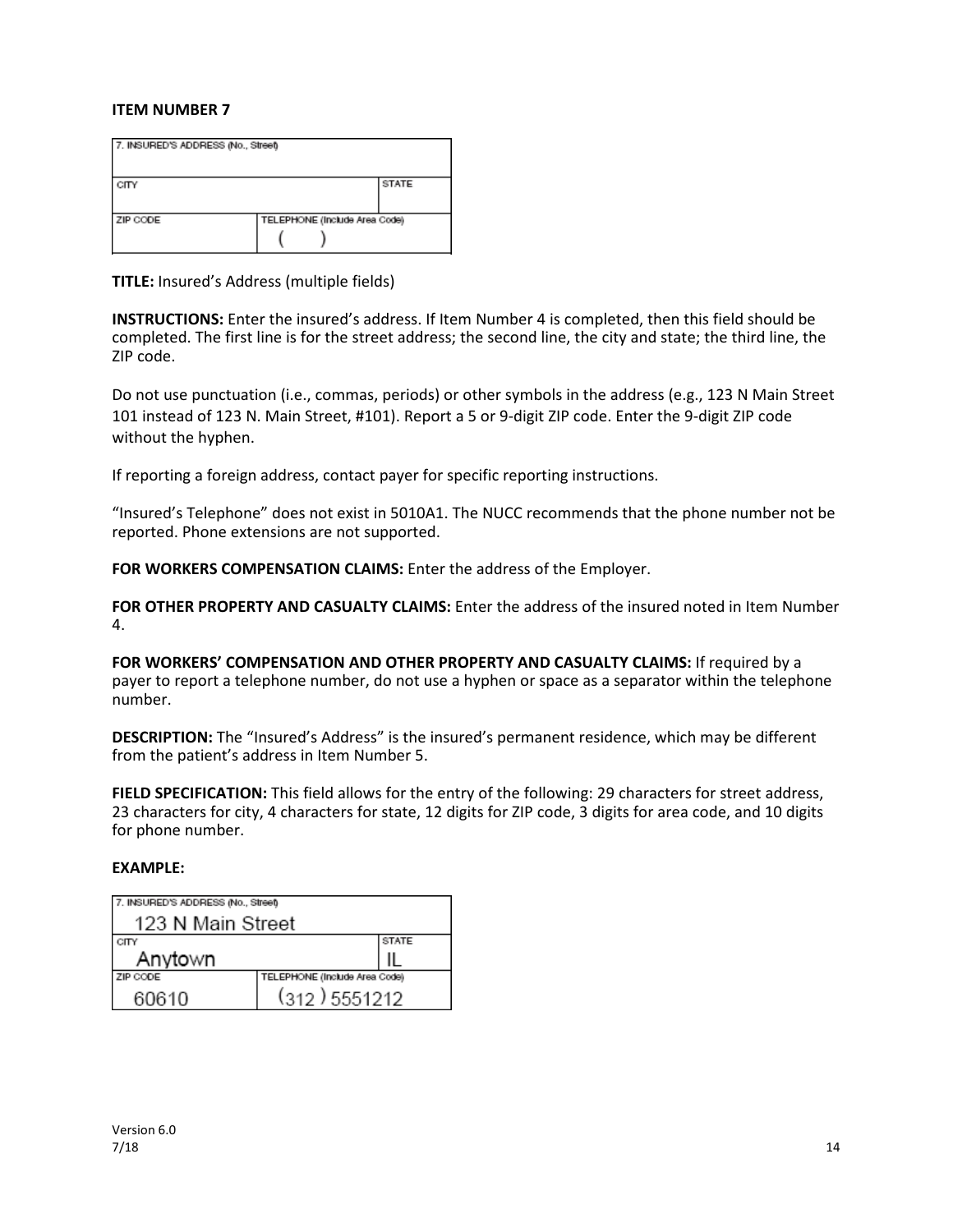8. RESERVED FOR NUCC USE

**TITLE:** Reserved for NUCC Use

**INSTRUCTIONS:** This field was previously used to report "Patient Status." "Patient Status" does not exist in 5010A1, so this field has been eliminated.

This field is reserved for NUCC use. The NUCC will provide instructions for any use of this field.

**DESCRIPTION:** This field is reserved for NUCC use.

**FIELD SPECIFICATION:** None

**EXAMPLE:** None

#### **ITEM NUMBER 9**

9. OTHER INSURED'S NAME (Last Name, First Name, Middle Initial)

**TITLE:** Other Insured's Name

**Instructions:** If Item Number 11d is marked, complete fields 9, 9a, and 9d, otherwise leave blank. When additional group health coverage exists, enter other insured's full last name, first name, and middle initial of the enrollee in another health plan if it is different from that shown in Item Number 2. If the insured uses a last name suffix (e.g., Jr, Sr), enter it after the last name and before the first name. Titles (e.g., Sister, Capt, Dr) and professional suffixes (e.g., PhD, MD, Esq) should not be included with the name.

Use commas to separate the last name, first name, and middle initial. A hyphen can be used for hyphenated names. Do not use periods within the name.

**DESCRIPTION:** The "Other Insured's Name" indicates that there is a holder of another policy that may cover the patient.

**FIELD SPECIFICATION:** This field allows for the entry of 28 characters.

| 9. OTHER INSURED'S NAME (Last Name, First Name, Middle Initial) |
|-----------------------------------------------------------------|
| Doe, Mary, A                                                    |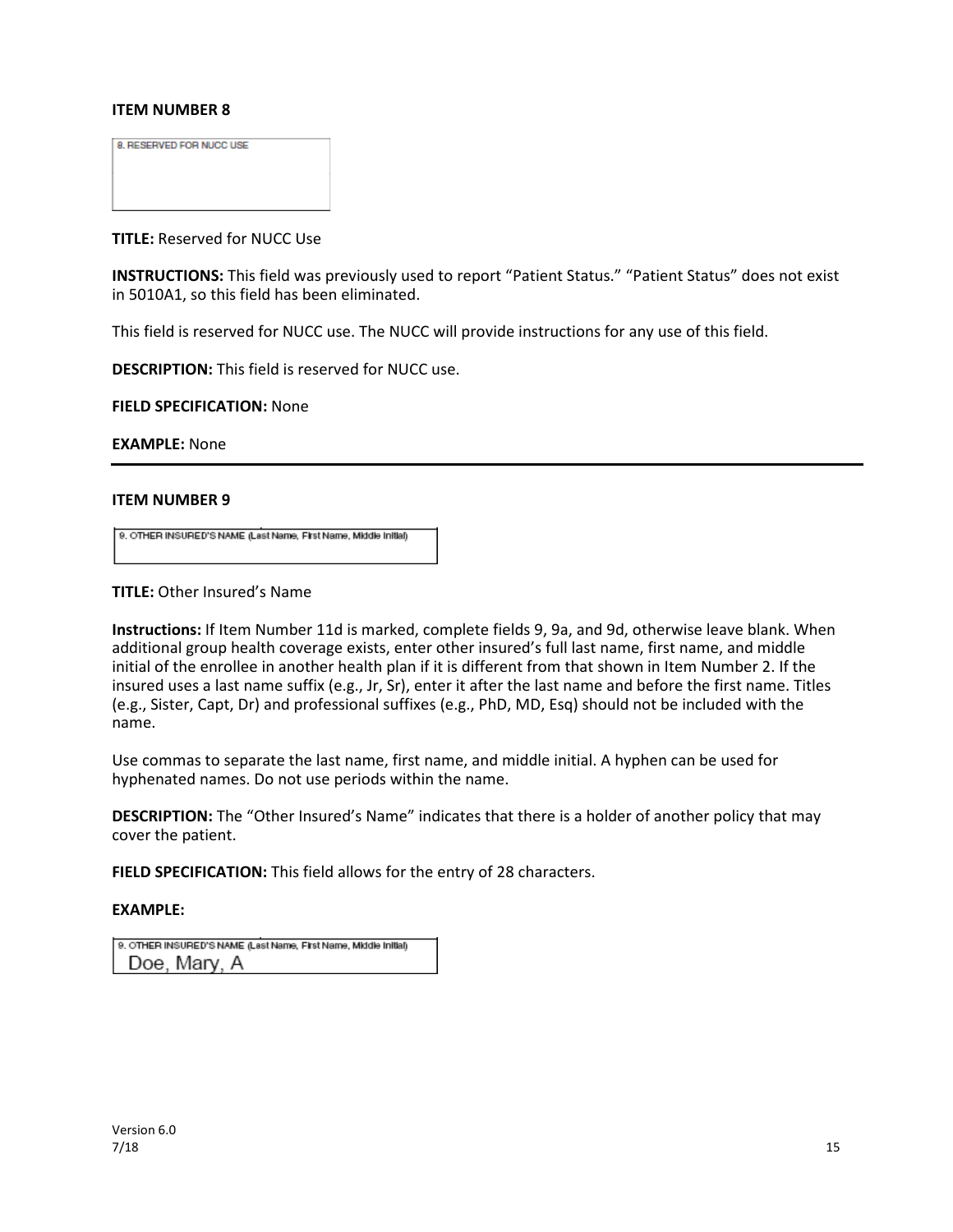#### **ITEM NUMBER 9a**

a. OTHER INSURED'S POLICY OR GROUP NUMBER

**TITLE:** Other Insured's Policy or Group Number

**INSTRUCTIONS:** Enter the policy or group number of the other insured.

Do not use a hyphen or space as a separator within the policy or group number.

**DESCRIPTION:** The "Other Insured's Policy or Group Number" identifies the policy or group number for coverage of the insured as indicated in Item Number 9.

**FIELD SPECIFICATION:** This field allows for the entry of 28 characters.

#### **EXAMPLE:**

a. OTHER INSURED'S POLICY OR GROUP NUMBER X9876543210

#### **ITEM NUMBER 9b**

| <b>b. RESERVED FOR NUCC USE</b> |  |
|---------------------------------|--|
|                                 |  |
|                                 |  |
|                                 |  |
|                                 |  |
|                                 |  |

**TITLE:** Reserved for NUCC Use

**INSTRUCTIONS:** This field was previously used to report "Other Insured's Date of Birth, Sex." "Other Insured's Date of Birth, Sex" does not exist in 5010A1, so this field has been eliminated.

This field is reserved for NUCC use. The NUCC will provide instructions for any use of this field.

**DESCRIPTION:** This field is reserved for NUCC use.

**FIELD SPECIFICATION:** None

**EXAMPLE:** None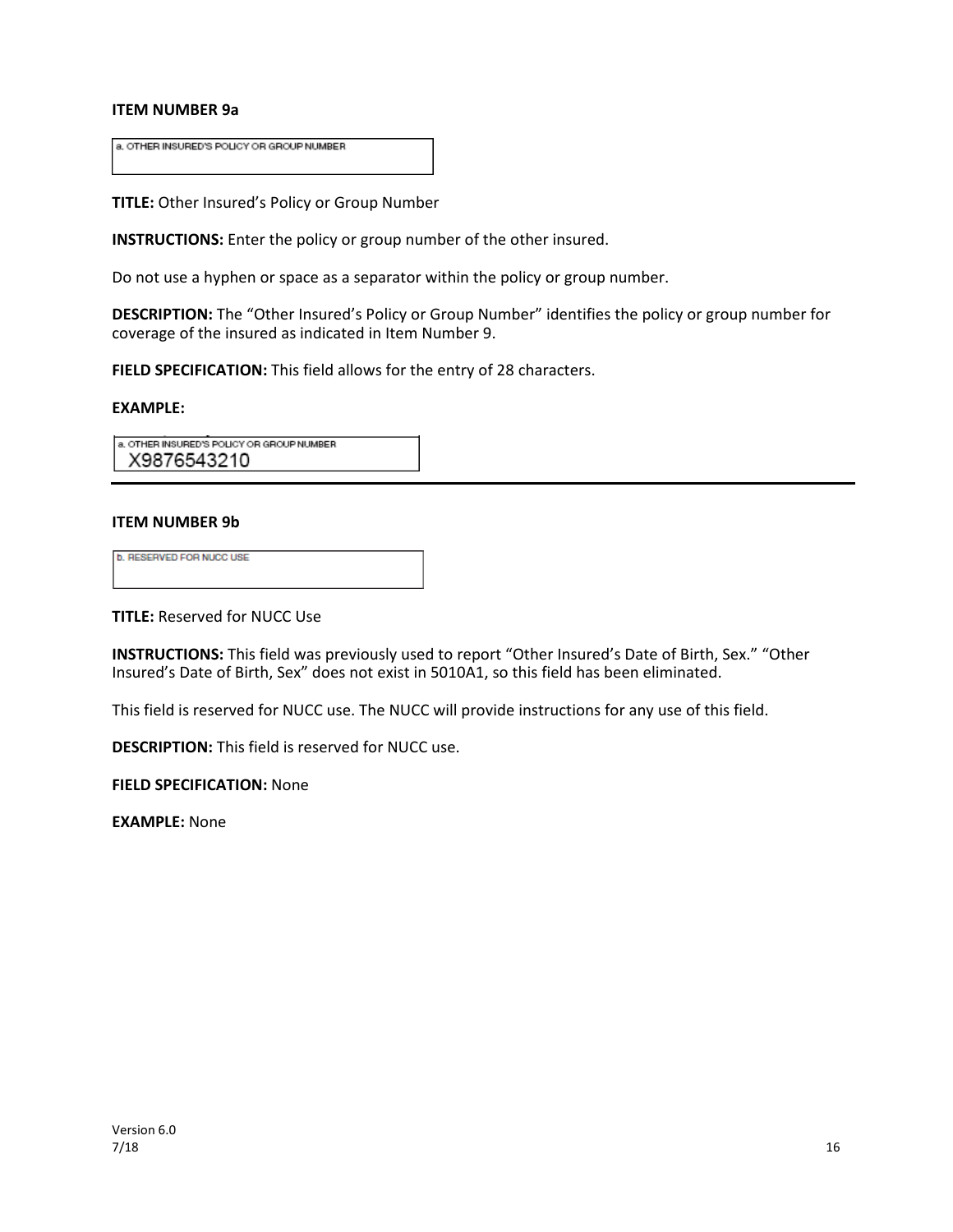#### **ITEM NUMBER 9c**

c. RESERVED FOR NUCC USE

**TITLE:** Reserved for NUCC Use

**INSTRUCTIONS:** This field was previously used to report "Employer's Name or School Name." "Employer's Name or School Name" does not exist in 5010A1, so this field has been eliminated.

This field is reserved for NUCC use. The NUCC will provide instructions for any use of this field.

**DESCRIPTION:** This field is reserved for NUCC use.

**FIELD SPECIFICATION:** None

**EXAMPLE:** None

#### **ITEM NUMBER 9d**

d. INSURANCE PLAN NAME OR PROGRAM NAME

**TITLE:** Insurance Plan Name or Program Name

**INSTRUCTIONS:** Enter the other insured's insurance plan or program name.

**DESCRIPTION:** The "Insurance Plan Name or Program Name" identifies the name of the plan or program of the other insured as indicated in Item Number 9.

**FIELD SPECIFICATION:** This field allows for the entry of 28 characters.

#### **EXAMPLE:**

d. INSURANCE PLAN NAME OR PROGRAM NAME

XYZ Insurance Company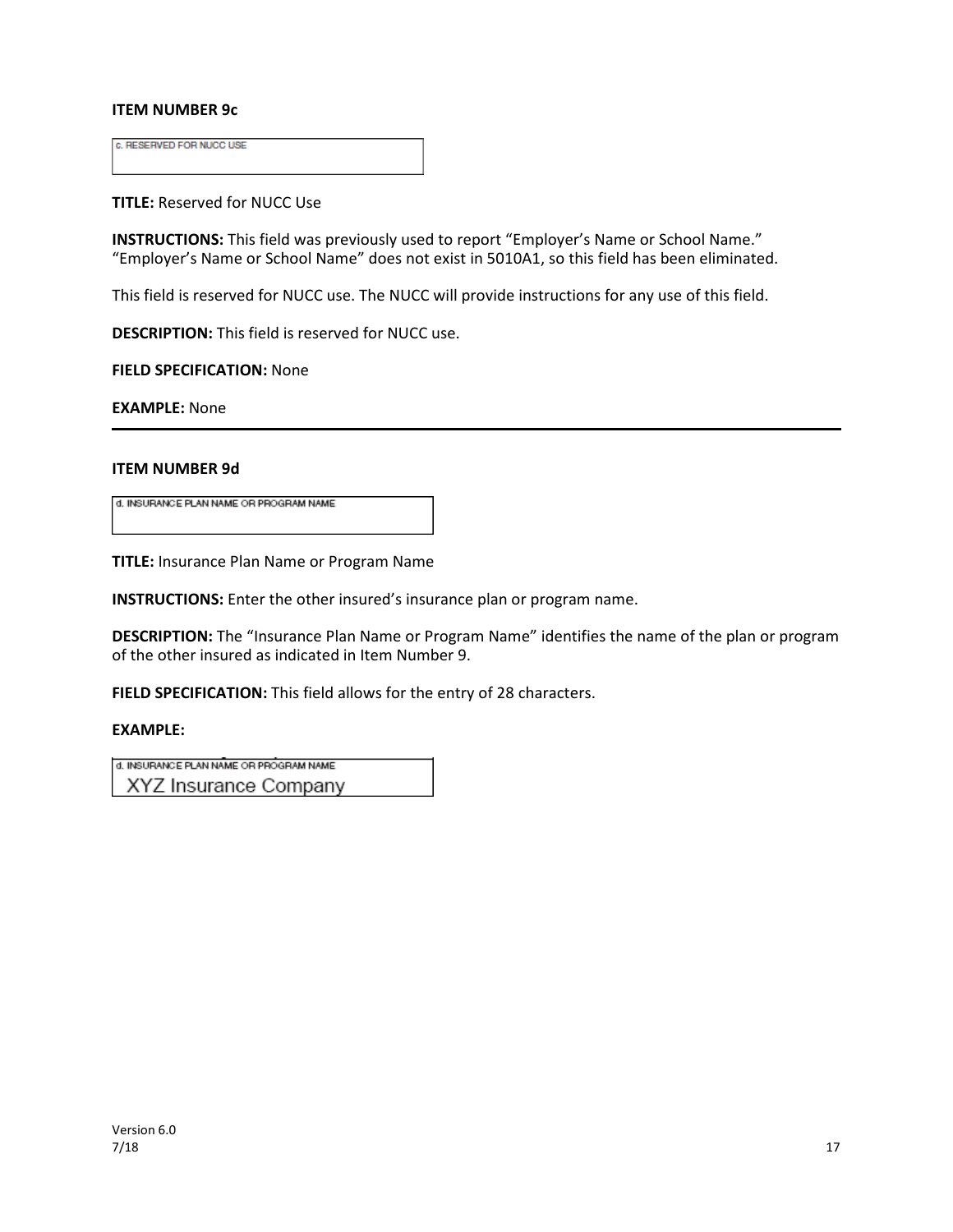#### **ITEM NUMBERS 10a–10c**

| 10. IS PATIENT'S CONDITION RELATED TO: |               |
|----------------------------------------|---------------|
|                                        |               |
| a. EMPLOYMENT? (Current or Previous)   |               |
| YES                                    | NO            |
| <b>b. AUTO ACCIDENT?</b>               | PLACE (State) |
| YES                                    | NO            |
| c. OTHER ACCIDENT?                     |               |
| YES                                    | NO            |

**TITLE:** Is Patient's Condition Related To:

**INSTRUCTIONS:** When appropriate, enter an X in the correct box to indicate whether one or more of the services described in Item Number 24 are for a condition or injury that occurred on the job or as a result of an automobile or other accident. Only one box on each line can be marked.

The state postal code where the accident occurred must be reported if "YES" is marked in 10b for "Auto Accident." Any item marked "YES" indicates there may be other applicable insurance coverage that would be primary, such as automobile liability insurance. Primary insurance information must then be shown in Item Number 11.

**DESCRIPTION:** This information indicates whether the patient's illness or injury is related to employment, auto accident, or other accident. "Employment (current or previous)" would indicate that the condition is related to the patient's job or workplace. "Auto accident" would indicate that the condition is the result of an automobile accident. "Other accident" would indicate that the condition is the result of any other type of accident.

**FIELD SPECIFICATION:** This field allows for the entry of the following: 1 character in either box per each line and 2 characters in the Place/State field.

| 0. IS PATIENT'S CONDITION RELATED TO: |                      |
|---------------------------------------|----------------------|
| a. EMPLOYMENT? (Current or Previous)  |                      |
| YES<br><b>b. AUTO ACCIDENT?</b>       | NO.<br>PLACE (State) |
| YES<br>c. OTHER ACCIDENT?             | <b>NO</b>            |
| YES                                   | NO                   |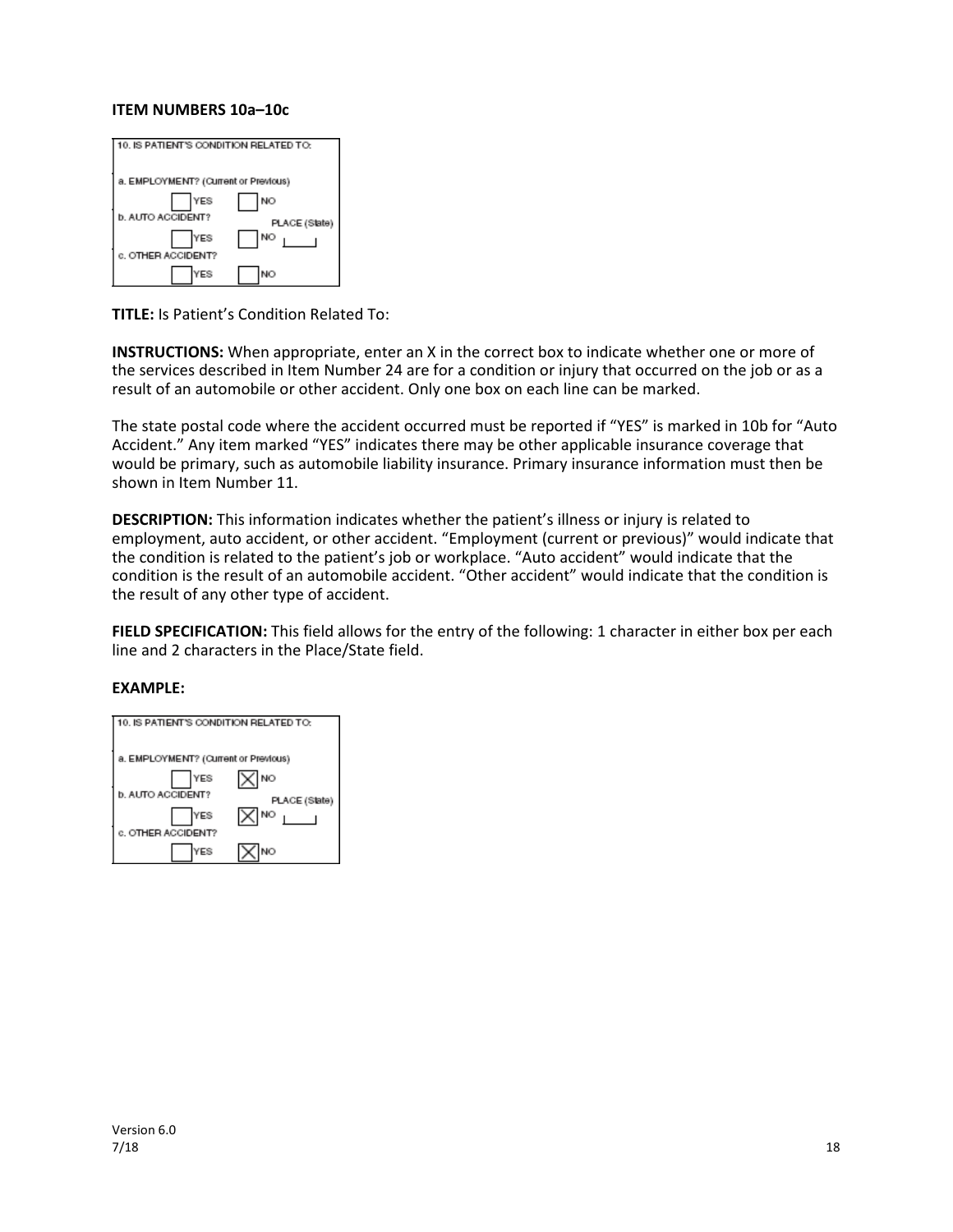#### **ITEM NUMBER 10d**

| 10d. CLAIM CODES (Designated by NUCC) |  |
|---------------------------------------|--|
|                                       |  |

**TITLE:** Claim Codes (Designated by NUCC)

**INSTRUCTIONS:** When applicable, use to report appropriate claim codes. Applicable claim codes are designated by the NUCC. Please refer to the most current instructions from the public or private payer regarding the need to report claim codes.

When required by payers to provide the sub-set of Condition Codes approved by the NUCC, enter the Condition Code in this field. The Condition Codes approved for use on the 1500 Claim Form are available a[t www.nucc.org](http://www.nucc.org/) under Code Sets.

When reporting more than one code, enter three blank spaces and then the next code.

**FOR WORKERS COMPENSATION CLAIMS:** Condition Codes are required when submitting a bill that is a duplicate or an appeal. (Original Reference Number must be entered in Box 22 for these situations). Note: Do not use Condition Codes when submitting a revised or corrected bill.

**DESCRIPTION:** The "Claim Codes" identify additional information about the patient's condition or the claim.

**FIELD SPECIFICATION:** This field allows for the entry of 19 characters.

#### **EXAMPLE:**

10d. CLAIM CODES (Designated by NUCC) W<sub>2</sub>

#### **ITEM NUMBER 11**

11. INSURED'S POLICY GROUP OR FECA NUMBER

**TITLE:** Insured's Policy, Group, or FECA Number

**INSTRUCTIONS:** Enter the insured's policy or group number as it appears on the insured's health care identification card. If Item Number 4 is completed, then this field should be completed.

Do not use a hyphen or space as a separator within the policy or group number.

**DESCRIPTION:** The "Insured's Policy, Group, or FECA Number" is the alphanumeric identifier for the health, auto, or other insurance plan coverage. The FECA number is the 9-character alphanumeric identifier assigned to a patient claiming work-related condition(s) under the Federal Employees Compensation Act 5 USC 8101.

**FIELD SPECIFICATION:** This field allows for the entry of 29 characters.

| 11. INSURED'S POLICY GROUP OR FECA NUMBER |  |
|-------------------------------------------|--|
| A1234                                     |  |
| Version 6.0                               |  |
| 7/18                                      |  |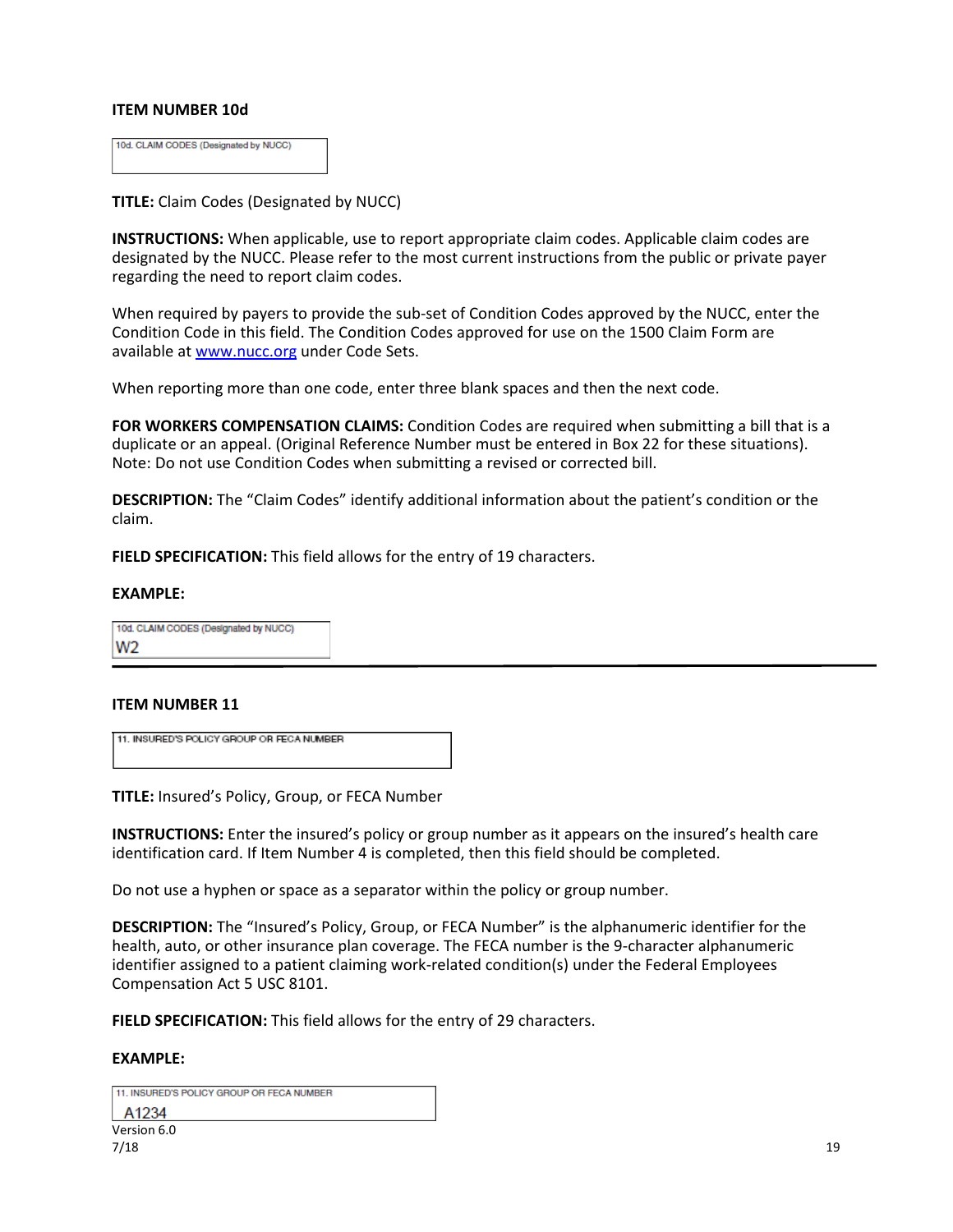#### **ITEM NUMBER 11a**

| SURED'S DATE OF BIRTH |   |
|-----------------------|---|
|                       | м |
|                       |   |

**TITLE:** Insured's Date of Birth, Sex

**INSTRUCTIONS:** Enter the 8-digit date of birth (MM│DD│YYYY) of the insured and an X to indicate the sex (gender) of the insured. Only one box can be marked. If gender is unknown, leave blank.

**DESCRIPTION:** The "Insured's Date of Birth, Sex" is the birth date and gender of the insured as indicated in Item Number 1a.

**FIELD SPECIFICATION:** This field allows for the entry of the following: 2 digits under MM, 2 digits under DD, 4 digits under YY, and 1 character in either box.

#### **EXAMPLE:**

| ED'S DATE OF BIRTH<br>a. INSURED |  |
|----------------------------------|--|
| мм<br>DD<br>$-\alpha$            |  |

#### **ITEM NUMBER 11b**

| b. OTHER CLAIM ID (Designated by NUCC) |  |
|----------------------------------------|--|
|                                        |  |
|                                        |  |
|                                        |  |
|                                        |  |

**TITLE:** Other Claim ID (Designated by NUCC)

**INSTRUCTIONS:** Enter the "Other Claim ID." Applicable claim identifiers are designated by the NUCC.

When submitting to Property and Casualty payers, e.g. Automobile, Homeowner's, or Workers' Compensation insurers and related entities, the following qualifier and accompanying identifier has been designated for use:

Y4 Agency Claim Number (Property Casualty Claim Number)

Enter the qualifier to the left of the vertical, dotted line. Enter the identifier number to the right of the vertical, dotted line.

**FOR WORKERS' COMPENSATION OR PROPERTY & CASUALTY:** Required if known. Enter the claim number assigned by the payer.

**DESCRIPTION:** The "Other Claim ID" is another identifier applicable to the claim.

**FIELD SPECIFICATION:** This field allows for the entry of the following: 2 characters to the left of the vertical, dotted line and 28 characters to the right of the dotted line.

| b. OTHER CLAIM ID (Designated by NUCC) |  |
|----------------------------------------|--|
| Y4 112233445566                        |  |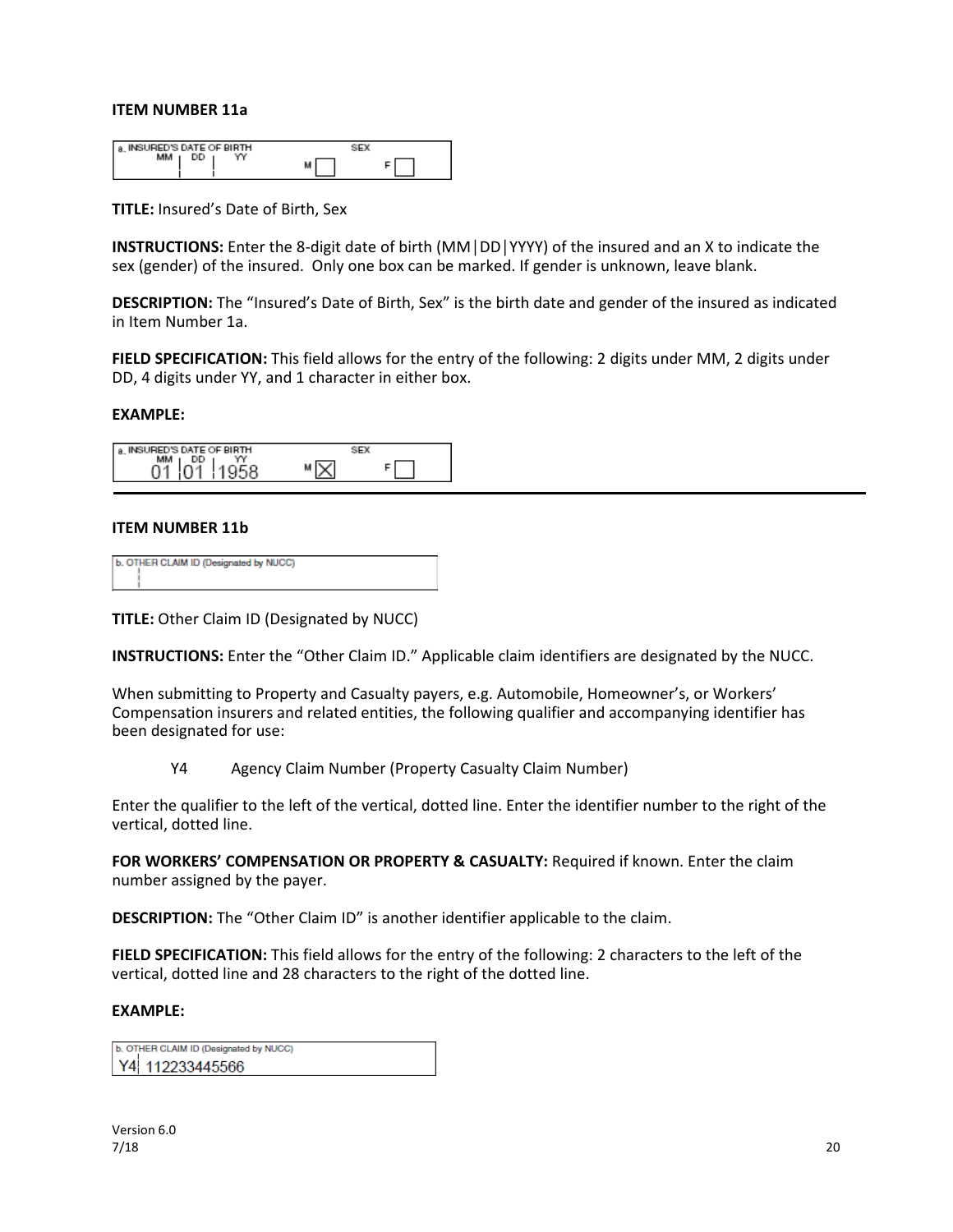#### **ITEM NUMBER 11c**

| c. INSURANCE PLAN NAME OR PROGRAM NAME |  |
|----------------------------------------|--|
|                                        |  |
|                                        |  |
|                                        |  |
|                                        |  |
|                                        |  |

**TITLE:** Insurance Plan Name or Program Name

**INSTRUCTIONS:** Enter the name of the insurance plan or program of the insured. Some payers require an identification number of the primary insurer rather than the name in this field.

**DESCRIPTION:** The "Insurance Plan Name or Program Name" is the name of the plan or program of the insured as indicated in Item Number 1a.

**FIELD SPECIFICATION:** This field allows for the entry of 29 characters.

#### **EXAMPLE:**

| c. INSURANCE PLAN NAME OR PROGRAM NAME |  |
|----------------------------------------|--|
| ABC Insurance Company                  |  |

#### **ITEM NUMBER 11d**

| d. IS THERE ANOTHER HEALTH BENEFIT PLAN? |                                                    |  |
|------------------------------------------|----------------------------------------------------|--|
| YES                                      | <b>INO</b><br>If yes, complete items 9, 9a and 9d. |  |

**TITLE:** Is there another Health Benefit Plan?

**INSTRUCTIONS:** When appropriate, enter an X in the correct box. If marked "YES", complete 9, 9a, and 9d. Only one box can be marked.

**DESCRIPTION:** "Is there another health benefit plan" indicates that the patient has insurance coverage other than the plan indicated in Item Number 1.

**FIELD SPECIFICATION:** This field allows for the entry of 1 character in either box.

| d. IS THERE ANOTHER HEALTH BENEFIT PLAN? |           |                                      |  |
|------------------------------------------|-----------|--------------------------------------|--|
| $\times$ YES                             | <b>NO</b> | If yes, complete items 9, 9a and 9d. |  |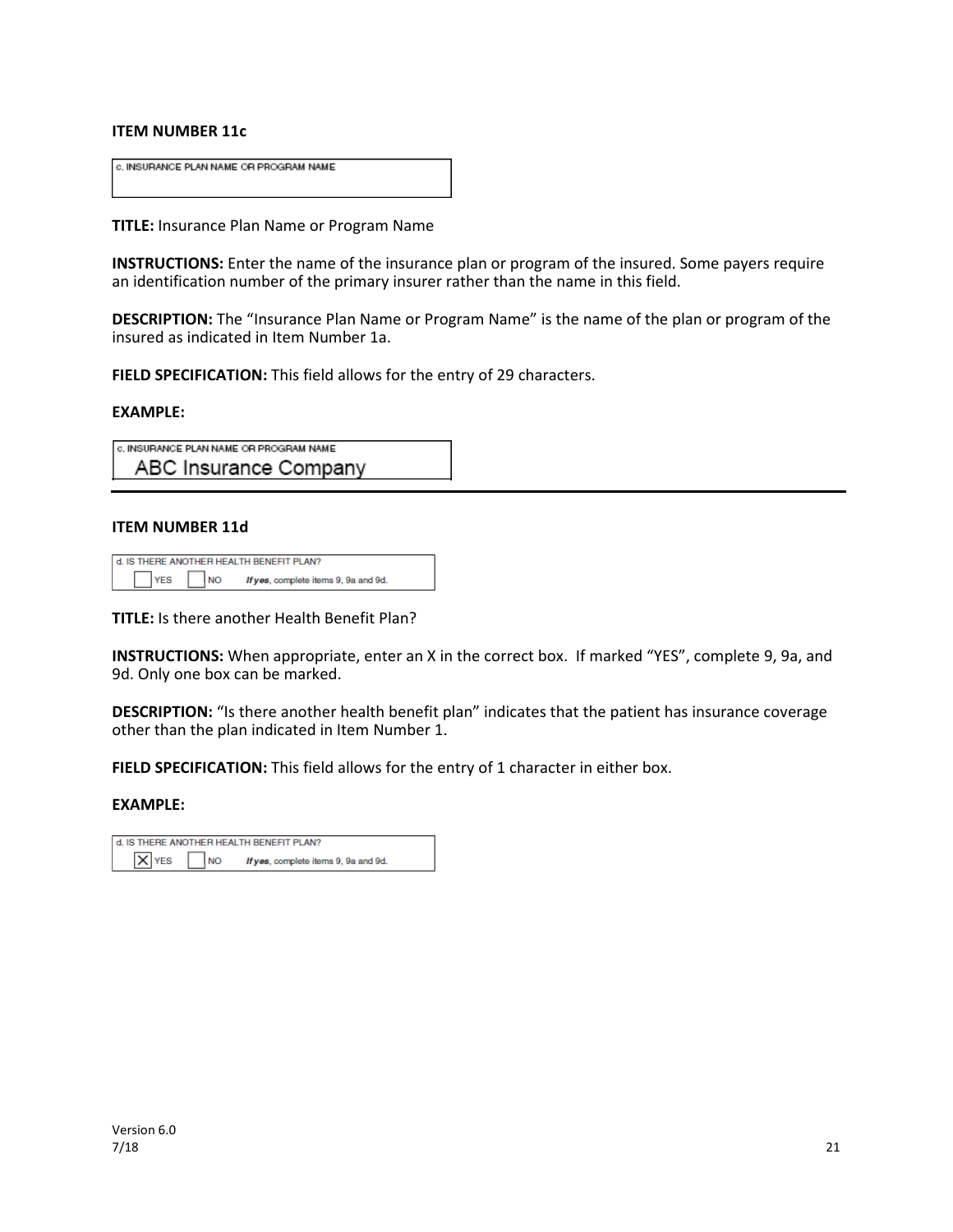| READ BACK OF FORM BEFORE COMPLETING & SIGNING THIS FORM.<br>112. PATIENT'S OR AUTHORIZED PERSON'S SIGNATURE 1 authorize the release of any medical or other information necessary<br>to process this claim. I also request payment of government benefits either to myself or to the party who accepts assignment<br>below. |      |
|-----------------------------------------------------------------------------------------------------------------------------------------------------------------------------------------------------------------------------------------------------------------------------------------------------------------------------|------|
| SIGNED                                                                                                                                                                                                                                                                                                                      | DATE |

**TITLE:** Patient's or Authorized Person's Signature

**INSTRUCTIONS:** Enter "Signature on File," "SOF," or legal signature. When legal signature, enter date signed in 6-digit (MM|DD|YY) or 8-digit format (MM|DD|YYYY) format. If there is no signature on file, leave blank or enter "No Signature on File."

**DESCRIPTION:** The "Patient's or Authorized Person's Signature" indicates there is an authorization on file for the release of any medical or other information necessary to process and/or adjudicate the claim.

**FIELD SPECIFICATION:** Use the space available to enter signature/information and date.

#### **EXAMPLE:**

| READ BACK OF FORM BEFORE COMPLETING & SIGNING THIS FORM.<br>12. PATIENT'S OR AUTHORIZED PERSON'S SIGNATURE I authorize the release of any medical or other information necessary<br>to process this claim. I also request payment of government benefits either to myself or to the party who accepts assignment<br>below. |      |  |
|----------------------------------------------------------------------------------------------------------------------------------------------------------------------------------------------------------------------------------------------------------------------------------------------------------------------------|------|--|
| <b>SIGNED</b>                                                                                                                                                                                                                                                                                                              | DATE |  |

#### **ITEM NUMBER 13**

| 13. INSURED'S OR AUTHORIZED PERSON'S SIGNATURE I authorize<br>payment of medical benefits to the undersigned physician or supplier for<br>services described below. |
|---------------------------------------------------------------------------------------------------------------------------------------------------------------------|
| SIGNED                                                                                                                                                              |

**TITLE:** Insured's or Authorized Person's Signature

**INSTRUCTIONS:** Enter "Signature on File," "SOF," or legal signature. If there is no signature on file, leave blank or enter "No Signature on File."

**DESCRIPTION:** The "Insured's or Authorized Person's Signature" indicates that there is a signature on file authorizing payment of medical benefits.

**FIELD SPECIFICATION:** Use the space available to enter signature/information.

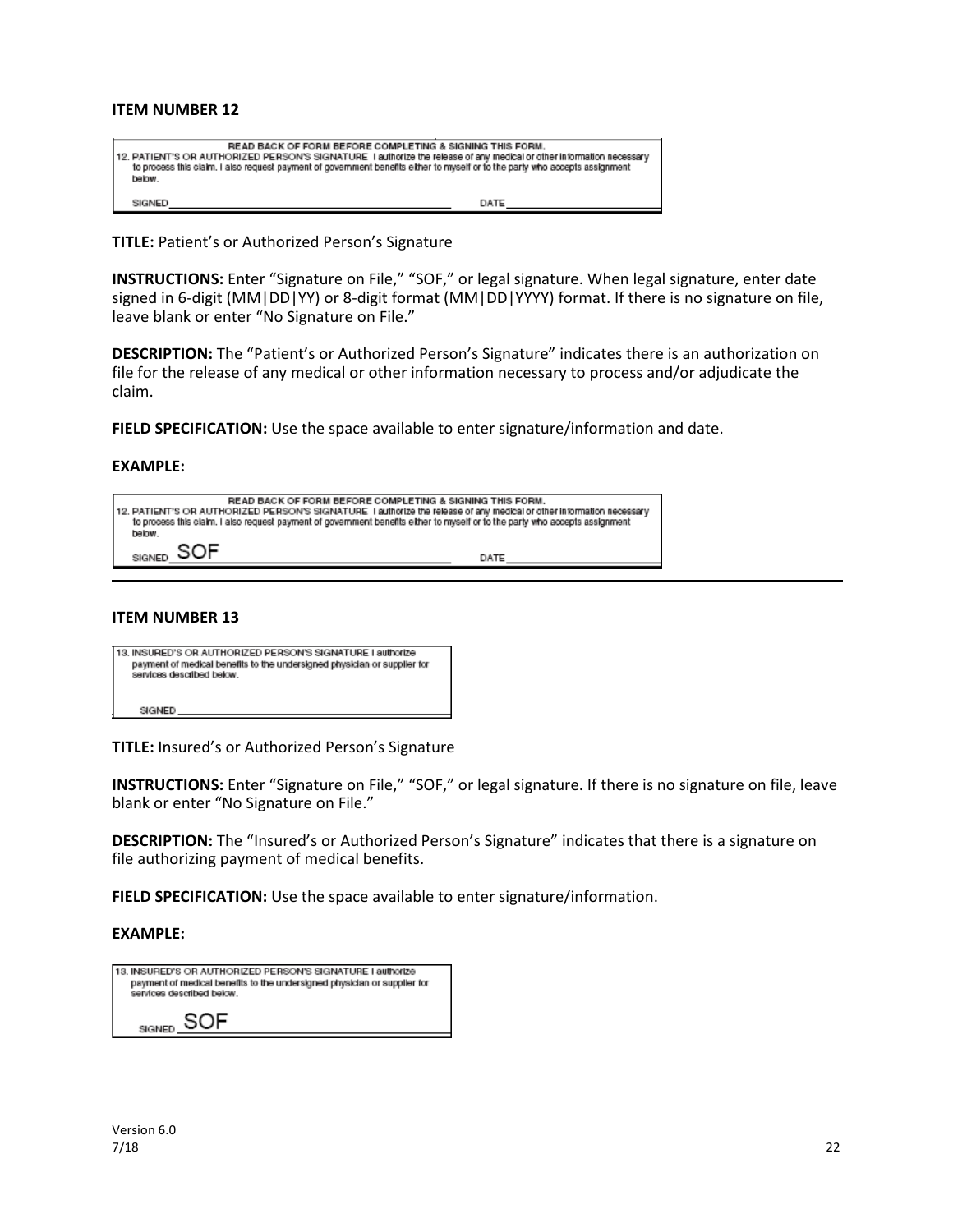## **ITEMS 14–33: PHYSICIAN OR SUPPLIER INFORMATION**

#### **ITEM NUMBER 14**

|           |       | 14. DATE OF CURRENT ILLNESS, INJURY, or PREGNANCY (LMP) |
|-----------|-------|---------------------------------------------------------|
| <b>MM</b> |       |                                                         |
|           | QUAL. |                                                         |

**TITLE:** Date of Current Illness, Injury, or Pregnancy (LMP)

**INSTRUCTIONS:** Enter the 6-digit (MM│DD│YY) or 8-digit (MM│DD│YYYY) date of the first date of the present illness, injury, or pregnancy. For pregnancy, use the date of the last menstrual period (LMP) as the first date.

Enter the applicable qualifier to identify which date is being reported.

- 431 Onset of Current Symptoms or Illness
- 484 Last Menstrual Period

Enter the qualifier to the right of the vertical, dotted line.

**DESCRIPTION:** The "Date of Current Illness, Injury, or Pregnancy" identifies the first date of onset of illness, the actual date of injury, or the LMP for pregnancy.

**FIELD SPECIFICATION:** This field allows for the entry of the following: 2 digits under MM, 2 digits under DD, 4 digits under YY, and 3 characters to the right of the vertical, dotted line.

14. DATE OF CURRENT ILLNESS, INJURY, or PREGNANCY (LMP) 09 30 2005 QUAL 431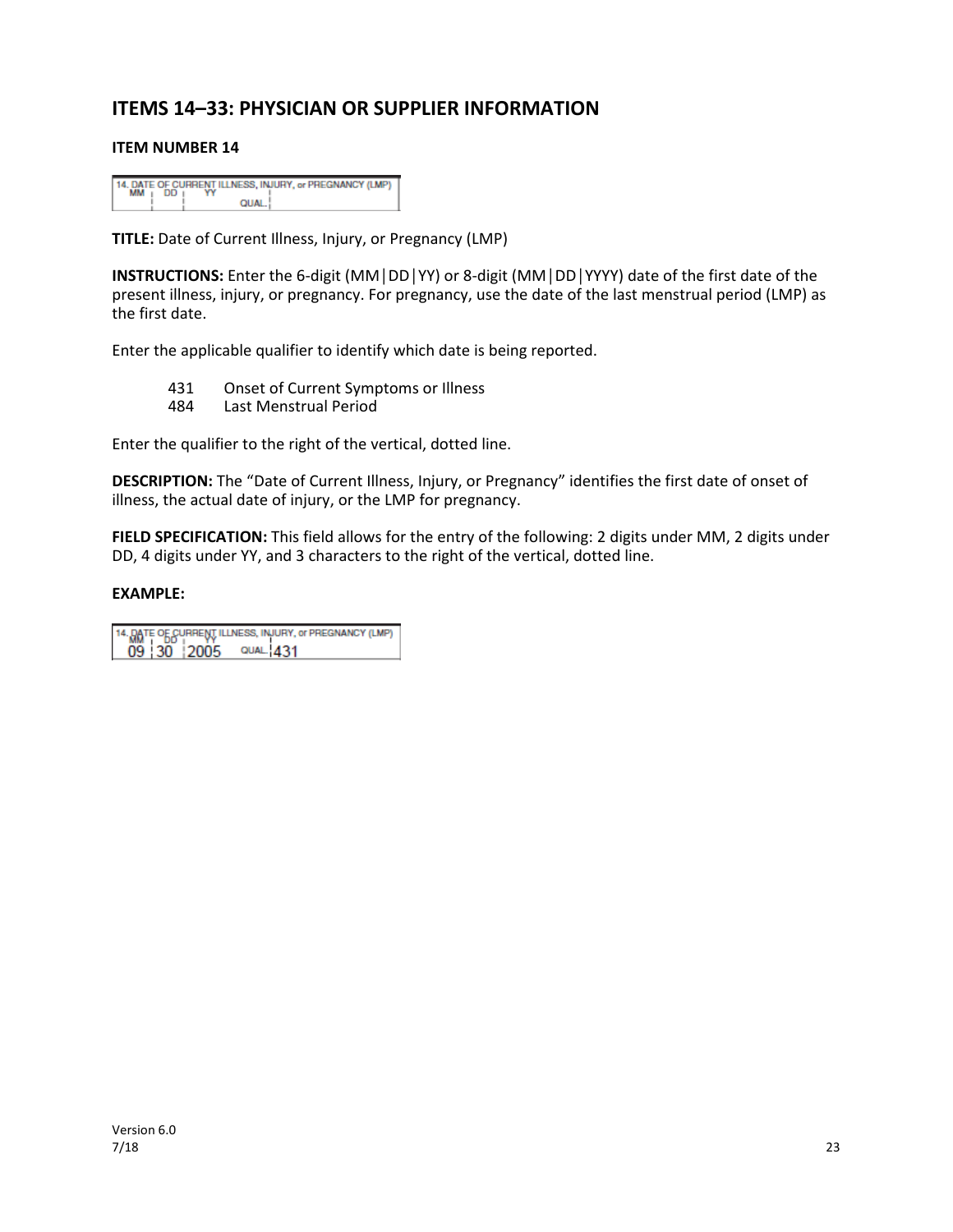| <b>15. OTHER DATE</b><br><b>OUAL</b> | MM<br>- DD<br>Y٢ |  |
|--------------------------------------|------------------|--|
|--------------------------------------|------------------|--|

#### **TITLE:** Other Date

**INSTRUCTIONS:** Enter another date related to the patient's condition or treatment. Enter the date in the 6-digit (MM│DD│YY) or 8-digit (MM│DD│YYYY) format.

Enter the applicable qualifier to identify which date is being reported.

- 454 Initial Treatment<br>304 Latest Visit or Cor
- Latest Visit or Consultation
- 453 Acute Manifestation of a Chronic Condition
- 439 Accident
- 455 Last X-ray
- 471 Prescription
- 090 Report Start (Assumed Care Date)<br>091 Report End (Relinguished Care Dat
- Report End (Relinquished Care Date)
- 444 First Visit or Consultation

Enter the qualifier between the left-hand set of vertical, dotted lines.

**DESCRIPTION:** The "Other Date" identifies additional date information about the patient's condition or treatment.

**FIELD SPECIFICATION:** This field allows for the entry of the following: 3 characters between the vertical, dotted lines, 2 digits under MM, 2 digits under DD, and 4 digits under YY.

| 15. OTHER DATE |                       |       |
|----------------|-----------------------|-------|
| $QUAL$ 454     | MМ<br>- DD<br>09.I25. | 12005 |
|                |                       |       |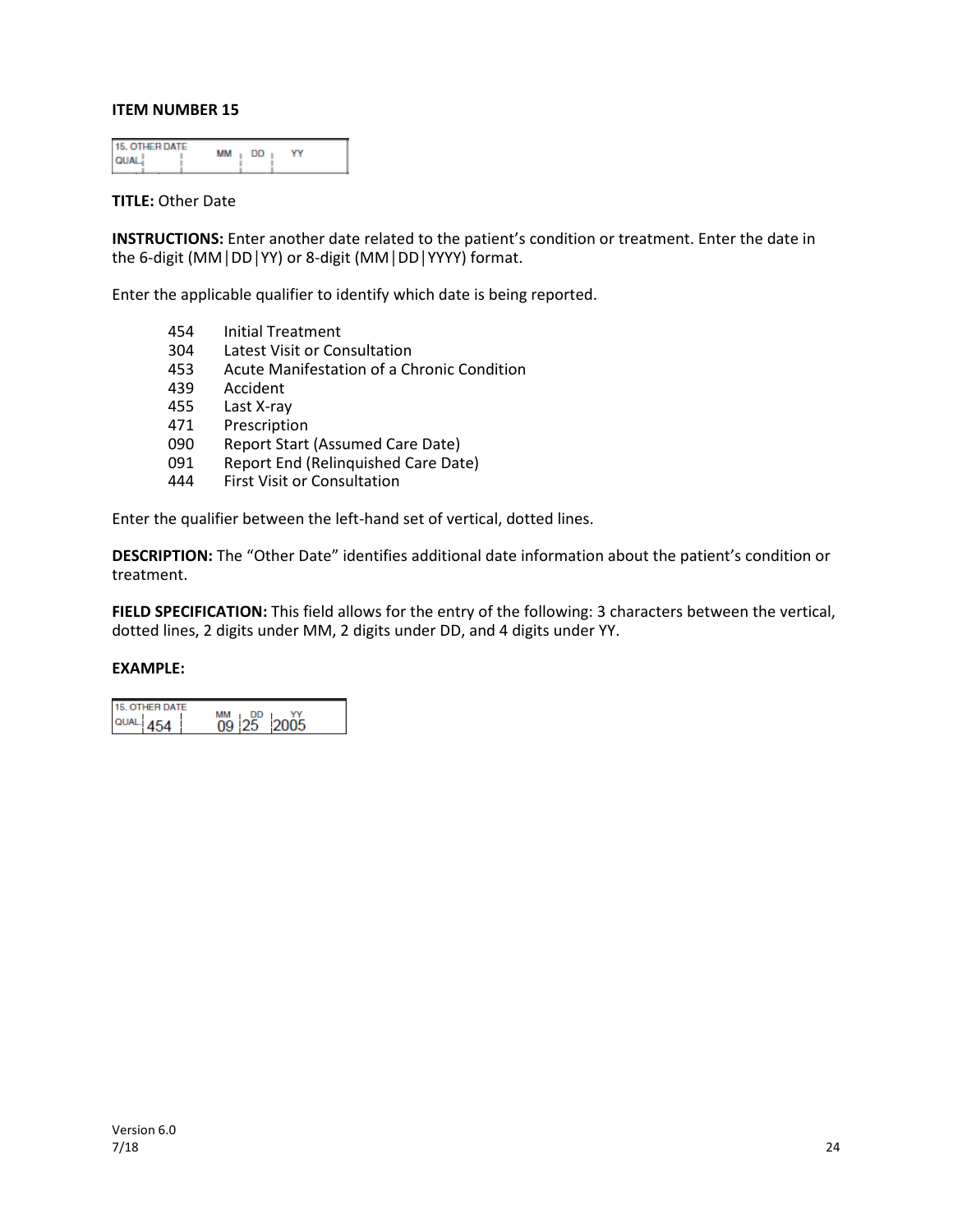|  |    | 116. DATES PATIENT UNABLE TO WORK IN CURRENT OCCUPATION. |    |  |
|--|----|----------------------------------------------------------|----|--|
|  | DD |                                                          | DD |  |
|  |    |                                                          |    |  |

**TITLE:** Dates Patient Unable to Work in Current Occupation

**INSTRUCTIONS:** If the patient is employed and is unable to work in current occupation, a 6-digit (MM│DD│YY) or 8-digit (MM│DD│YYYY) date must be shown for the "from–to" dates that the patient is unable to work. An entry in this field may indicate employment-related insurance coverage.

**DESCRIPTION:** "Dates Patient Unable to Work in Current Occupation" is the time span the patient is or was unable to work.

**FIELD SPECIFICATION:** This field allows for the entry of the following in each of the date fields: 2 digits under MM, 2 digits under DD, and 4 digits under YY.

| 16. DATES PATIENT UNABLE TO WORK IN CURRENT OCCUPATION. |  |                                            |  |
|---------------------------------------------------------|--|--------------------------------------------|--|
| FROM 09   25   2005                                     |  | το 10 <sup>MM</sup> 128 <sup>p</sup> 12005 |  |
|                                                         |  |                                            |  |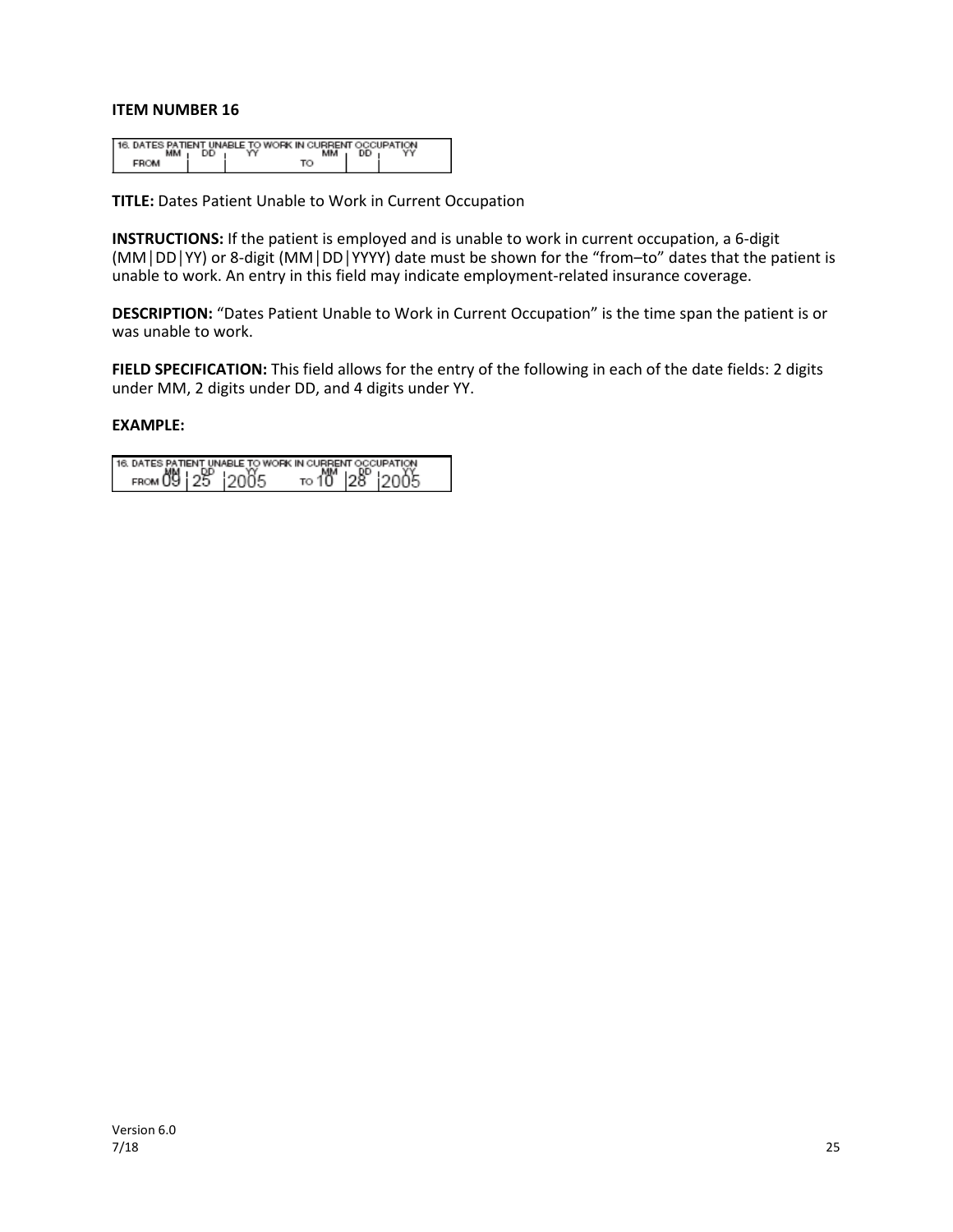| 17. NAME OF REFERRING PROVIDER OR OTHER SOURCE |  |
|------------------------------------------------|--|
|                                                |  |
|                                                |  |
|                                                |  |

**TITLE:** Name of Referring Provider or Other Source

**INSTRUCTIONS:** Enter the name (First Name, Middle Initial, Last Name) followed by the credentials of the professional who referred or ordered the service(s) or supply(ies) on the claim.

If multiple providers are involved, enter one provider using the following priority order:

- 1. Referring Provider
- 2. Ordering Provider
- 3. Supervising Provider

Do not use periods or commas. A hyphen can be used for hyphenated names.

Enter the applicable qualifier to identify which provider is being reported.

- DN Referring Provider
- DK Ordering Provider
- DQ Supervising Provider

Enter the qualifier to the left of the vertical, dotted line.

**DESCRIPTION:** The name entered is the referring provider, ordering provider, or supervising provider who referred, ordered, or supervised the service(s) or supply(ies) on the claim. The qualifier indicates the role of the provider being reported.

**FIELD SPECIFICATION:** This field allows for the entry of 2 characters to the left of the vertical, dotted line and 24 characters to the right of the dotted line.

#### **EXAMPLE:**

17. NAME OF REFERRING PROVIDER OR OTHER SOURCE DN Jane A Smith MD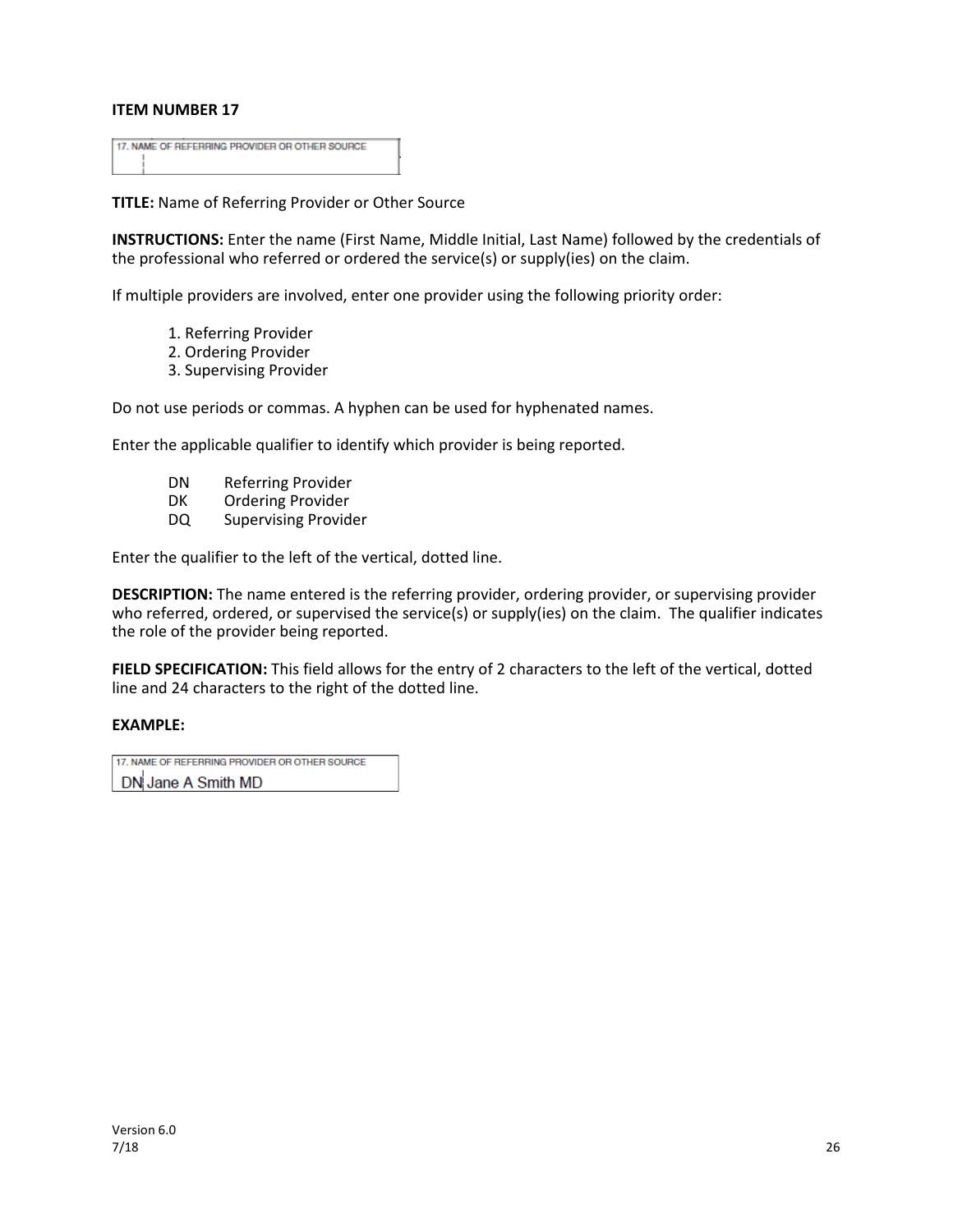#### **ITEM NUMBER 17a AND 17b (Split Field)**

| ΙŦ<br>w.<br>ı |  |
|---------------|--|

#### **TITLE 17a:** Other ID#

**INSTRUCTIONS 17a:** The Other ID number of the referring, ordering, or supervising provider is reported in 17a in the shaded area. The qualifier indicating what the number represents is reported in the qualifier field to the immediate right of 17a.

The NUCC defines the following qualifiers used in 5010A1:

- 0B State License Number
- 1G Provider UPIN Number
- G2 Provider Commercial Number
- LU Location Number (This qualifier is used for Supervising Provider only.)

**DESCRIPTION:** The non-NPI ID number of the referring, ordering, or supervising provider is the unique identifier of the professional.

**FIELD SPECIFICATION:** This field allows for the entry of 2 characters in the qualifier field and 17 characters in the Other ID# field.

#### **TITLE 17b:** NPI #

**INSTRUCTIONS 17b:** Enter the NPI number of the referring, ordering, or supervising provider in Item Number 17b.

**DESCRIPTION:** The NPI number refers to the HIPAA National Provider Identifier number.

**FIELD SPECIFICATION:** This field allows for the entry of a 10-digit NPI number.

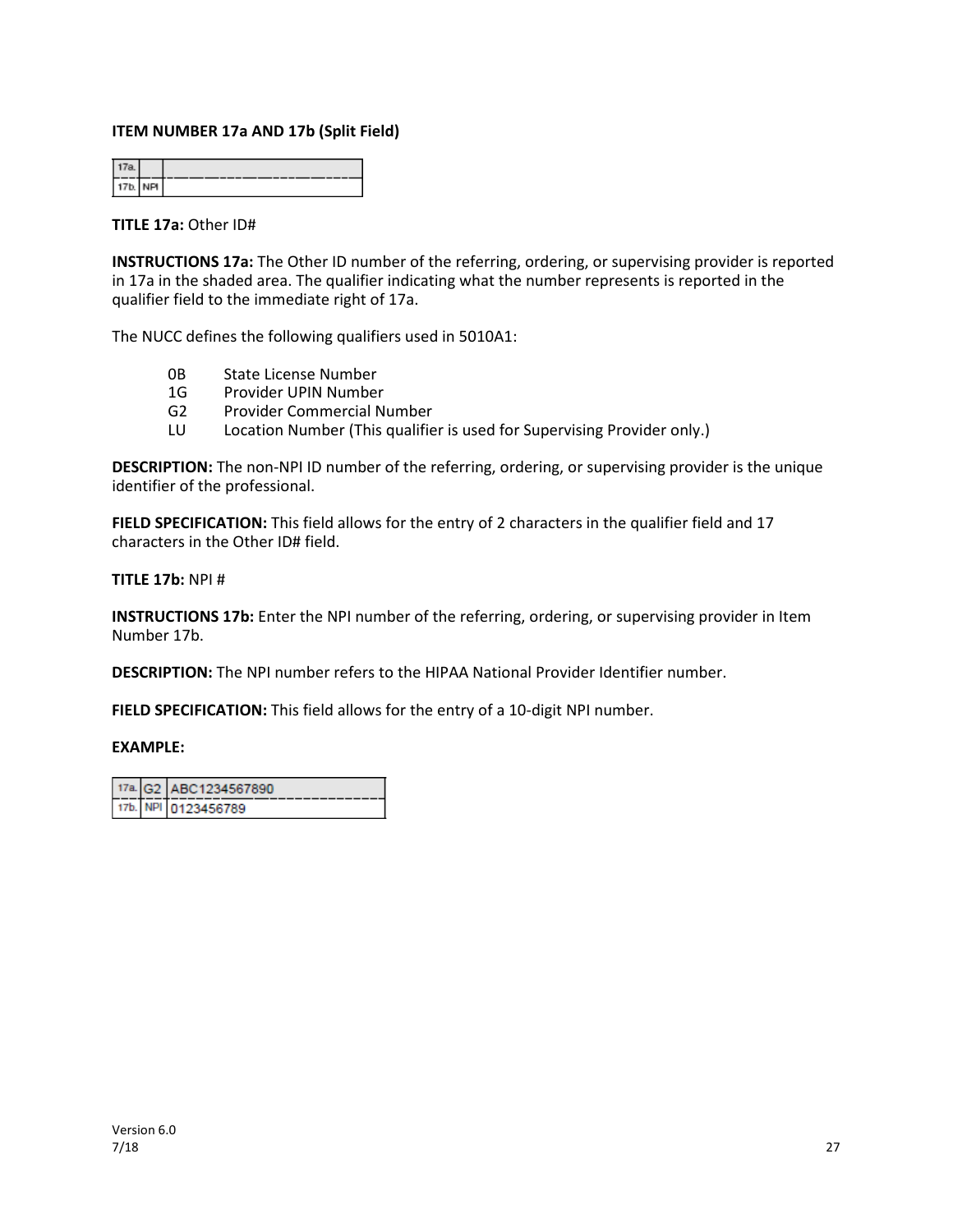| . HOSPITALIZATION DATES RELATED TO CURRENT SERVICES<br><b>18</b> |          |  |  |  |  |
|------------------------------------------------------------------|----------|--|--|--|--|
|                                                                  |          |  |  |  |  |
|                                                                  | YY<br>DD |  |  |  |  |
|                                                                  |          |  |  |  |  |
|                                                                  |          |  |  |  |  |
|                                                                  |          |  |  |  |  |
|                                                                  |          |  |  |  |  |

**TITLE:** Hospitalization Dates Related to Current Services

**INSTRUCTIONS:** Enter the inpatient 6-digit (MM│DD│YY) or 8-digit (MM│DD│YYYY) hospital admission date followed by the discharge date (if discharge has occurred). If not discharged, leave discharge date blank. This date is when a medical service is furnished as a result of, or subsequent to, a related hospitalization.

**DESCRIPTION:** The "Hospitalization Dates Related to Current Services" refers to an inpatient stay and indicates the admission and discharge dates associated with the service(s) on the claim.

**FIELD SPECIFICATION:** This field allows for the entry of the following in each of the date fields: 2 digits under MM, 2 digits under DD, and 4 digits under YY.

#### **EXAMPLE:**

|   |             |     | TION DATES RELATED TO CURPENT |  |  |
|---|-------------|-----|-------------------------------|--|--|
| ľ | <b>BARA</b> |     | 1, 25, 21                     |  |  |
|   |             | 25. |                               |  |  |

#### **ITEM NUMBER 19**

19. ADDITIONAL CLAIM INFORMATION (Designated by NUCC)

**TITLE:** Additional Claim Information (Designated by NUCC)

**INSTRUCTIONS:** Please refer to the most current instructions from the public or private payer regarding the use of this field. Report the appropriate qualifier, when available, for the information being entered. Do not enter a space, hyphen, or other separator between the qualifier and the information.

For the Claim Information (NTE), the following are the qualifiers in 5010A1. Enter the qualifier "NTE", followed by the appropriate qualifier, then the information. Do not enter spaces between the qualifier and the first word of the information. After the qualifier, use spaces to separate any words.

ADD Additional Information CER Certification Narrative DCP Goals, Rehabilitation Potential, or Discharge Plans DGN Diagnosis Description TPO Third Party Organization Notes

#### **EXAMPLE:**

19. ADDITIONAL CLAIM INFORMATION (Designated by NUCC) NTEADDSurgery was unusually long due to scarring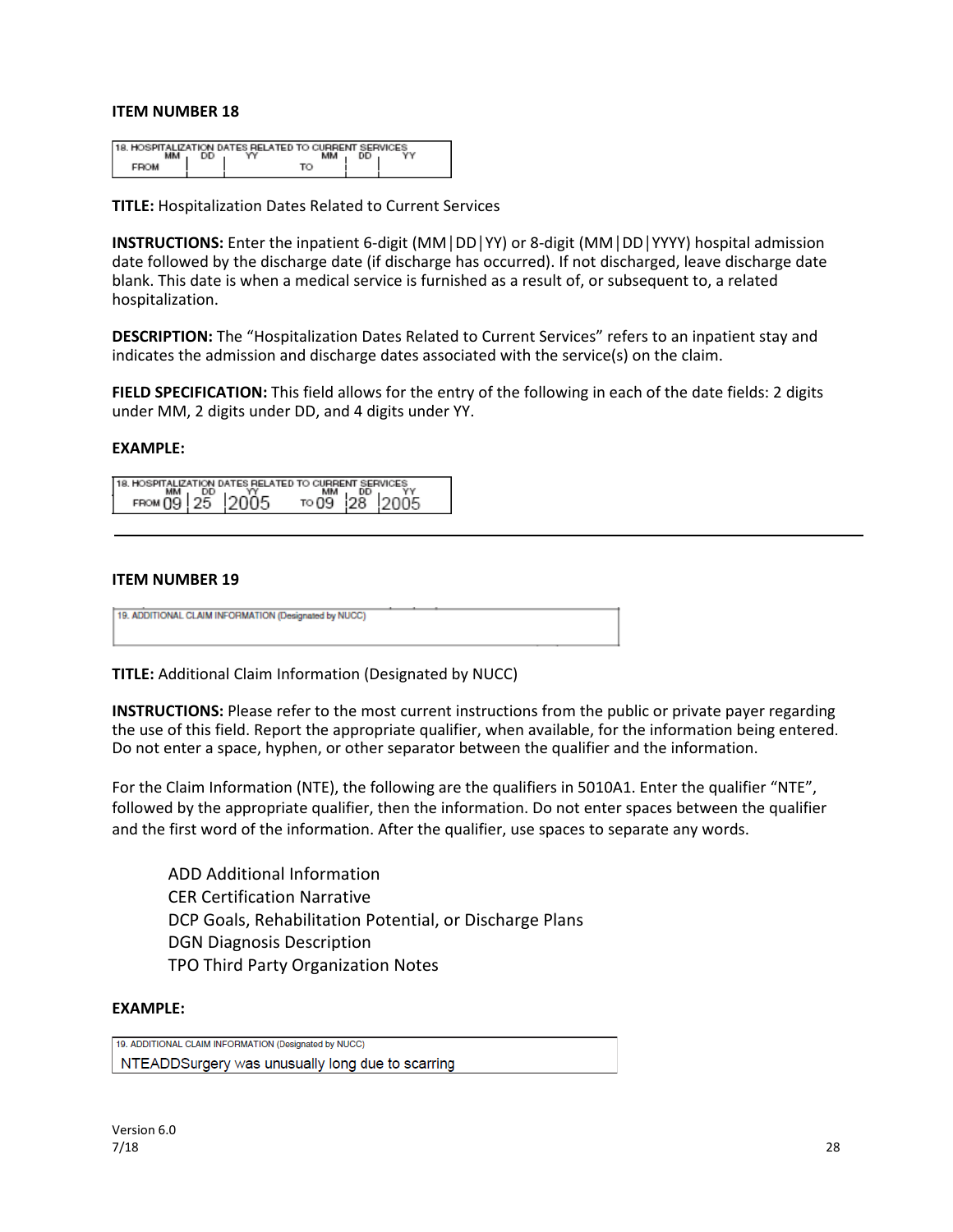For additional identifiers (REFs), the following are the qualifiers in 5010A1. Enter the qualifier "REF", followed by the qualifier, then the identifier. Do not enter spaces between the qualifier and identifier.

- 0B State License Number
- 1G Provider UPIN Number
- G2 Provider Commercial Number
- LU Location Number (This qualifier is used for Supervising Provider only.)
- N5 Provider Plan Network Identification Number
- SY Social Security Number (The social security number may not be used for Medicare.)
- X5 State Industrial Accident Provider Number
- ZZ Provider Taxonomy (The qualifier in the 5010A1 for Provider Taxonomy is PXC, but ZZ will remain the qualifier for the 1500 Claim Form.)

The above list contains both provider identifiers, as well as the provider taxonomy code. The provider identifiers are assigned to the provider either by a specific payer or by a third party in order to uniquely identify the provider. The taxonomy code is designated by the provider in order to identify his/her provider grouping, classification, or area of specialization. Both, provider identifiers and provider taxonomy may be used in this field.

Taxonomy codes or other identifiers reported in this field must not be reportable in other fields, i.e., Item Numbers 17, 24J, 32, or 33.

#### **EXAMPLE:**

| 19. ADDITIONAL CLAIM INFORMATION (Designated by NUCC) |
|-------------------------------------------------------|
| REFG21234567890                                       |

For Supplemental Claim Information (PWK), the following are the qualifiers in the 5010A1. Enter the qualifier "PWK", followed by the appropriate Report Type Code, the appropriate Transmission Type Code, then the Attachment Control Number. Do not enter spaces between the qualifiers and data.

#### **REPORT TYPE CODES**

- 03 Report Justifying Treatment Beyond Utilization
- 04 Drugs Administered
- 05 Treatment Diagnosis
- 06 Initial Assessment
- 07 Functional Goals
- 08 Plan of Treatment
- 09 Progress Report
- 10 Continued Treatment
- 11 Chemical Analysis
- 13 Certified Test Report
- 15 Justification for Admission
- 21 Recovery Plan
- A3 Allergies/Sensitivities Document
- A4 Autopsy Report
- AM Ambulance Certification
- AS Admission Summary
- B2 Prescription
- B3 Physician Order
- B4 Referral Form
- BR Benchmark Testing Results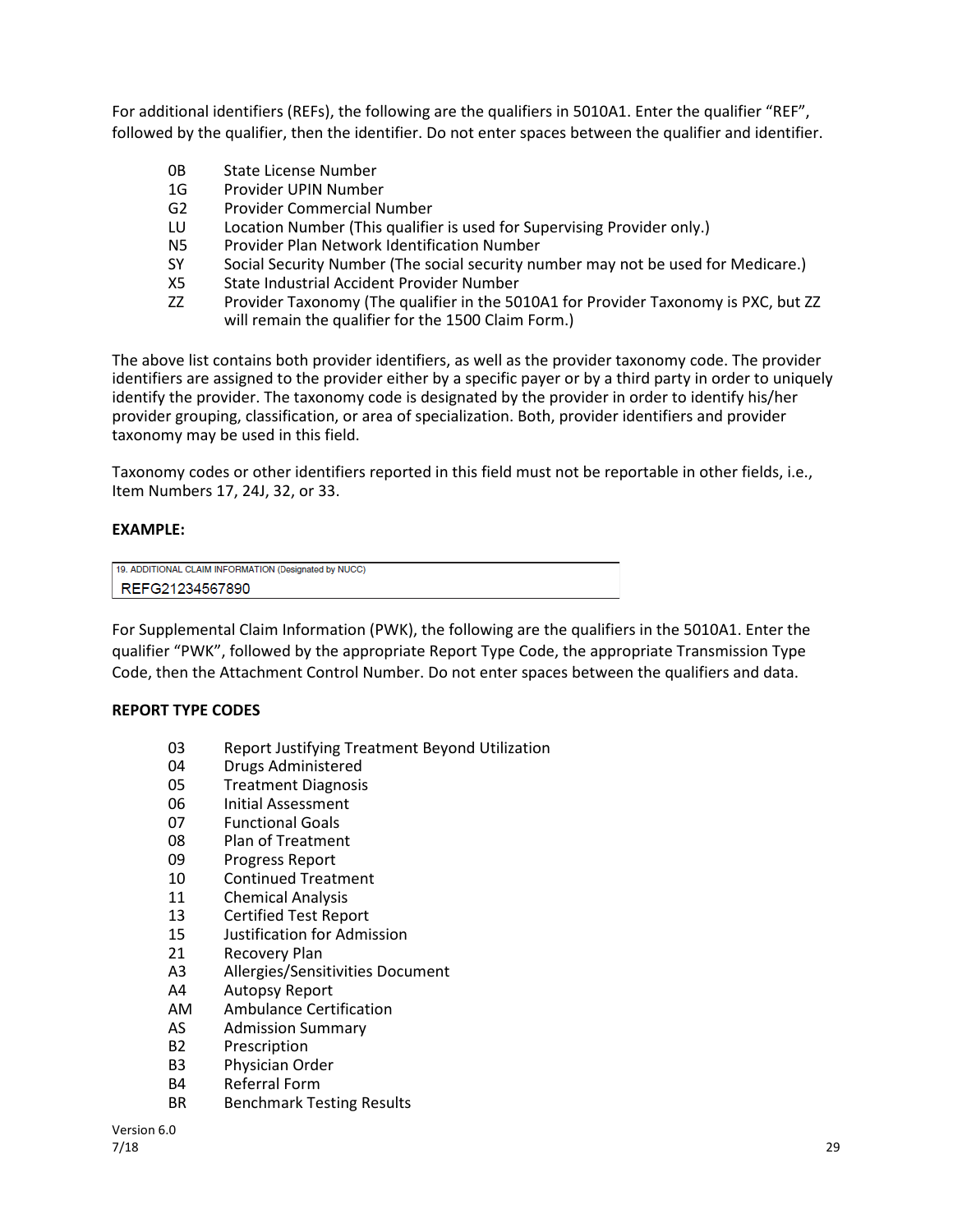- BS Baseline
- BT Blanket Test Results
- CB Chiropractic Justification
- CK Consent Form(s)
- CT Certification
- D2 Drug Profile Document
- DA Dental Models
- DB Durable Medical Equipment Prescription
- DG Diagnostic Report
- DJ Discharge Monitoring Report
- DS Discharge Summary
- EB Explanation of Benefits (Coordination of Benefits or Medicare Secondary Payor)
- HC Health Certificate
- HR Health Clinic Records
- I5 Immunization Record
- IR State School Immunization Records
- LA Laboratory Results
- M1 Medical Record Attachment
- MT Models
- NN Nursing Notes
- OB Operative Note
- OC Oxygen Content Averaging Report
- OD Orders and Treatments Document
- OE Objective Physical Examination (including vital signs) Document
- OX Oxygen Therapy Certification
- OZ Support Data for Claim
- P4 Pathology Report
- P5 Patient Medical History Document
- PE Parenteral or Enteral Certification<br>PN Physical Therapy Notes
- Physical Therapy Notes
- PO Prosthetics or Orthotic Certification
- PQ Paramedical Results
- PY Physician's Report
- PZ Physical Therapy Certification
- RB Radiology Films
- RR Radiology Reports
- RT Report of Tests and Analysis Report
- RX Renewable Oxygen Content Averaging Report
- SG Symptoms Document
- V5 Death Notification
- XP Photographs

#### **TRANSMISSION TYPE CODES**

- AA Available on Request at Provider Site
- BM By Mail

#### **EXAMPLE:**

19. ADDITIONAL CLAIM INFORMATION (Designated by NUCC) PWK03AA12363545465

When reporting multiple separate items, enter three blank spaces and then the next qualifier and followed by the information

Version 6.0  $7/18$  30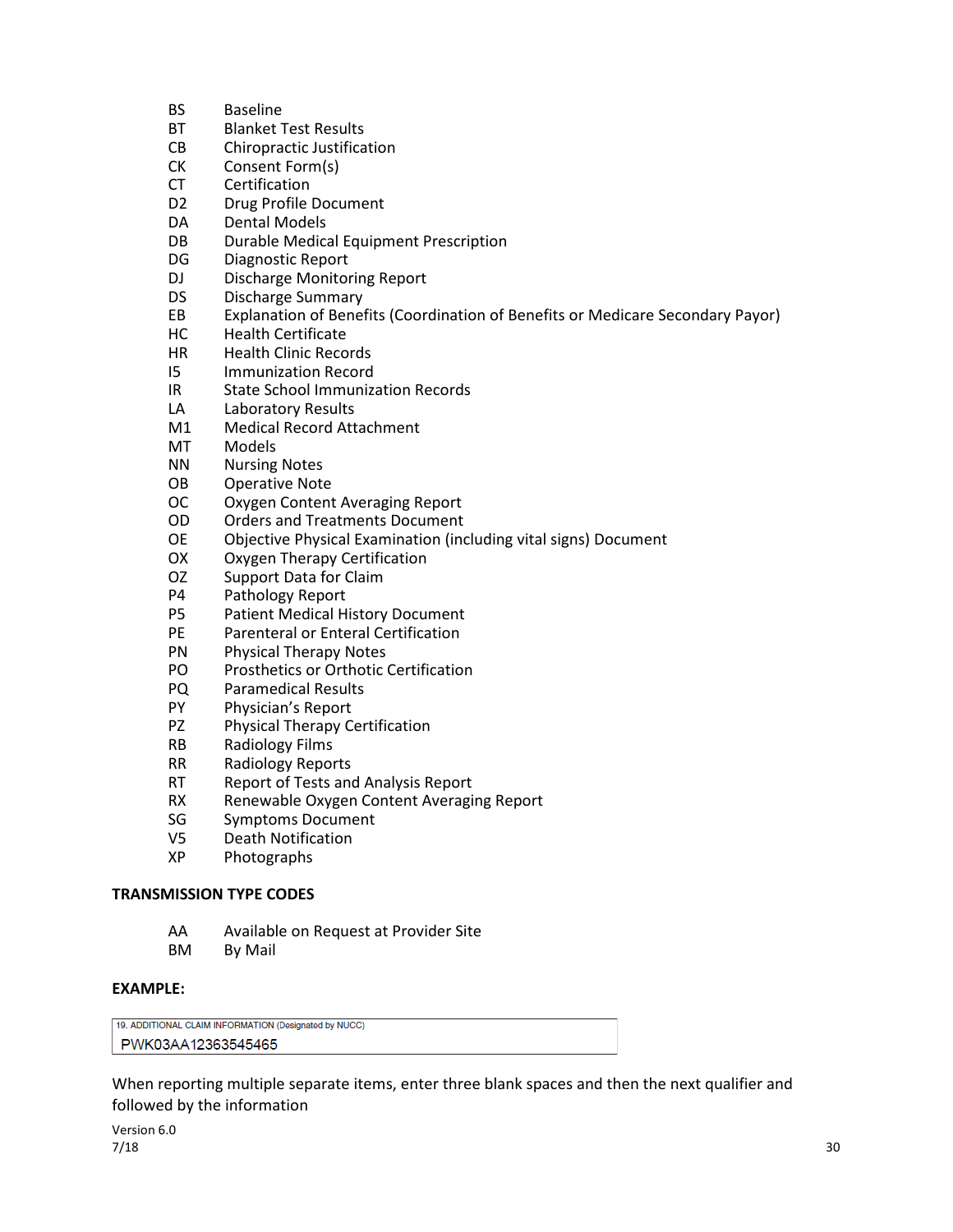#### **EXAMPLE:**

19. ADDITIONAL CLAIM INFORMATION (Designated by NUCC) NTEADD Surgery was unusually long due to scarring PWKOBBM1213141

**DESCRIPTION:** "Additional Claim Information" identifies additional information about the patient's condition or the claim.

**FIELD SPECIFICATION:** This field allows for the entry of 71 characters.

#### **ITEM NUMBER 20**

| 20. OUTSIDE LAB? | \$ CHARGES |  |
|------------------|------------|--|
|                  |            |  |

**TITLE:** Outside Lab? \$Charges

**INSTRUCTIONS:** Complete this field when billing for purchased services by entering an X in "YES." A "YES" mark indicates that the reported service was provided by an entity other than the billing provider (for example, services subject to Medicare's anti-markup rule). A "NO" mark or blank indicates that no purchased services are included on the claim.

If "YES" is marked, enter the purchase price under "\$Charges" and complete Item Number 32. Each purchased service must be reported on a separate claim form as only one charge can be entered.

When entering the charge amount, enter the amount in the field to the left of the vertical line. Enter number right justified to the left of the vertical line. Enter 00 for cents if the amount is a whole number. Do not use dollar signs, commas, or a decimal point when reporting amounts. Negative dollar amounts are not allowed. Leave the right-hand field blank.

**DESCRIPTION:** "Outside lab? \$Charges" indicates that services have been rendered by an independent provider as indicated in Item Number 32 and the related costs.

**FIELD SPECIFICATION:** This field allows for the entry of the following: 1 character in either box in the Outside Lab area and 8 characters to the left of the vertical line in the \$Charges area.

| 20. OUTSIDE LAB? | \$ CHARGES |
|------------------|------------|
| <b>NO</b>        | 112500     |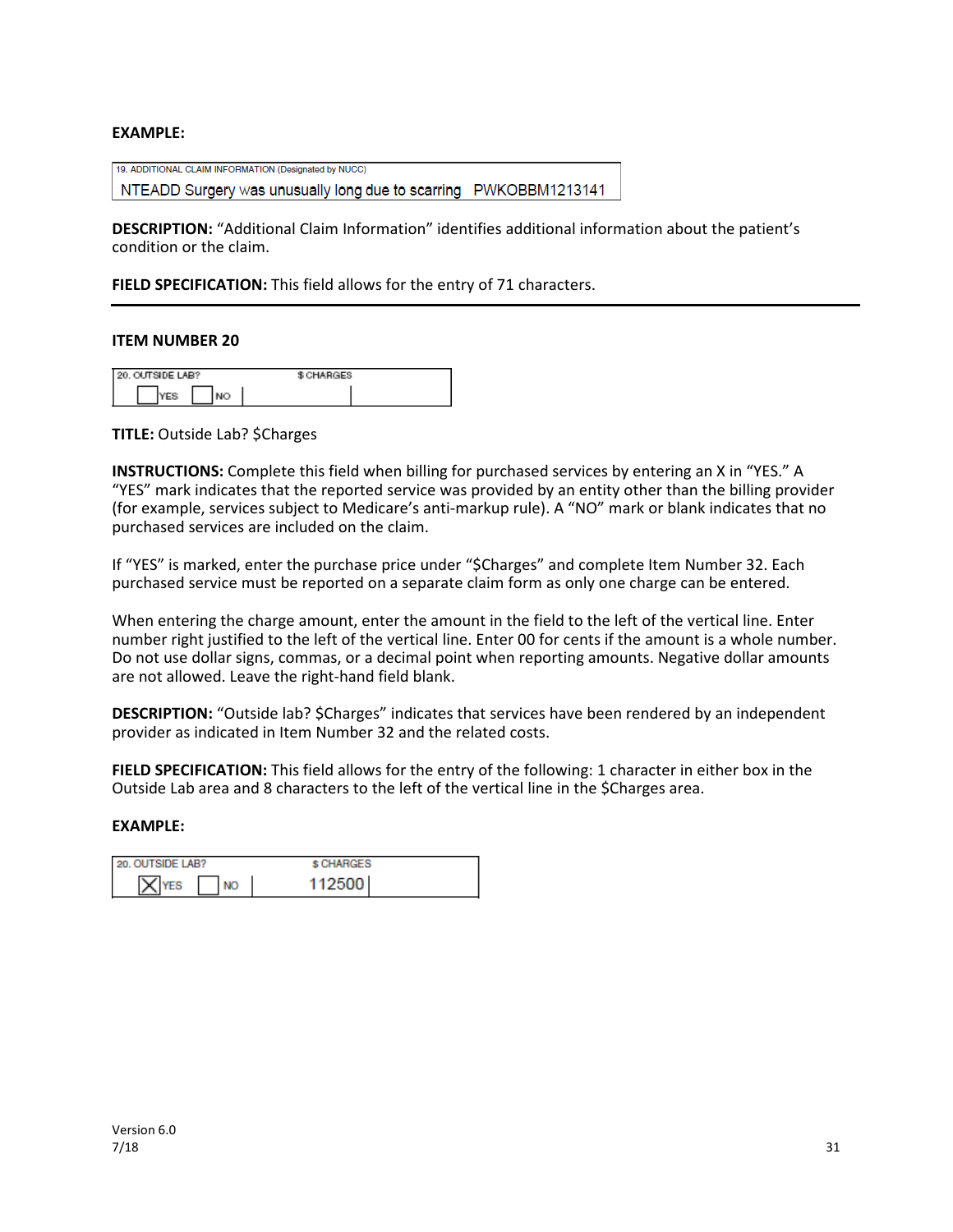|  | 21. DIAGNOSIS OR NATURE OF ILLNESS OR INJURY Relate A-L to service line below (24E) | ICD Ind. |
|--|-------------------------------------------------------------------------------------|----------|
|  |                                                                                     |          |
|  |                                                                                     |          |
|  |                                                                                     |          |

**TITLE:** Diagnosis or Nature of Illness or Injury

**INSTRUCTIONS:** Enter the applicable ICD indicator to identify which version of ICD codes is being reported.

9 ICD-9-CM<br>0 ICD-10-CM **ICD-10-CM** 

Enter the indicator between the vertical, dotted lines in the upper right-hand area of the field.

Enter the codes left justified on each line to identify the patient's diagnosis or condition. Do not include the decimal point in the diagnosis code, because it is implied. List no more than 12 ICD-10-CM or ICD-9- CM diagnosis codes. Relate lines A - L to the lines of service in 24E by the letter of the line. Use the greatest level of specificity. Do not provide narrative description in this field.

**DESCRIPTION:** The "ICD Indicator" identifies the version of the ICD code set being reported. The "Diagnosis or Nature of Illness or Injury" is the sign, symptom, complaint, or condition of the patient relating to the service(s) on the claim.

**FIELD SPECIFICATION:** This field allows for the entry a 1 digit indicator and 12 diagnosis codes at a maximum of 7 characters in length.

#### **EXAMPLE:**

ICD-10-CM:

| 21. DIAGNOSIS OR NATURE OF ILLNESS OR INJURY Relate A-L to service line below (24E) |                | ICD Ind. $\overline{0}$ |
|-------------------------------------------------------------------------------------|----------------|-------------------------|
| O6012x0                                                                             | $_{c}$ , J0190 |                         |
|                                                                                     |                |                         |
|                                                                                     |                |                         |

#### ICD-9-CM:

|       | 21. DIAGNOSIS OR NATURE OF ILLNESS OR INJURY Relate A-L to service line below (24E) |                  | ICD Ind. |
|-------|-------------------------------------------------------------------------------------|------------------|----------|
| 99859 | 7806                                                                                | V <sub>180</sub> | E8788    |
|       |                                                                                     |                  |          |
|       |                                                                                     |                  |          |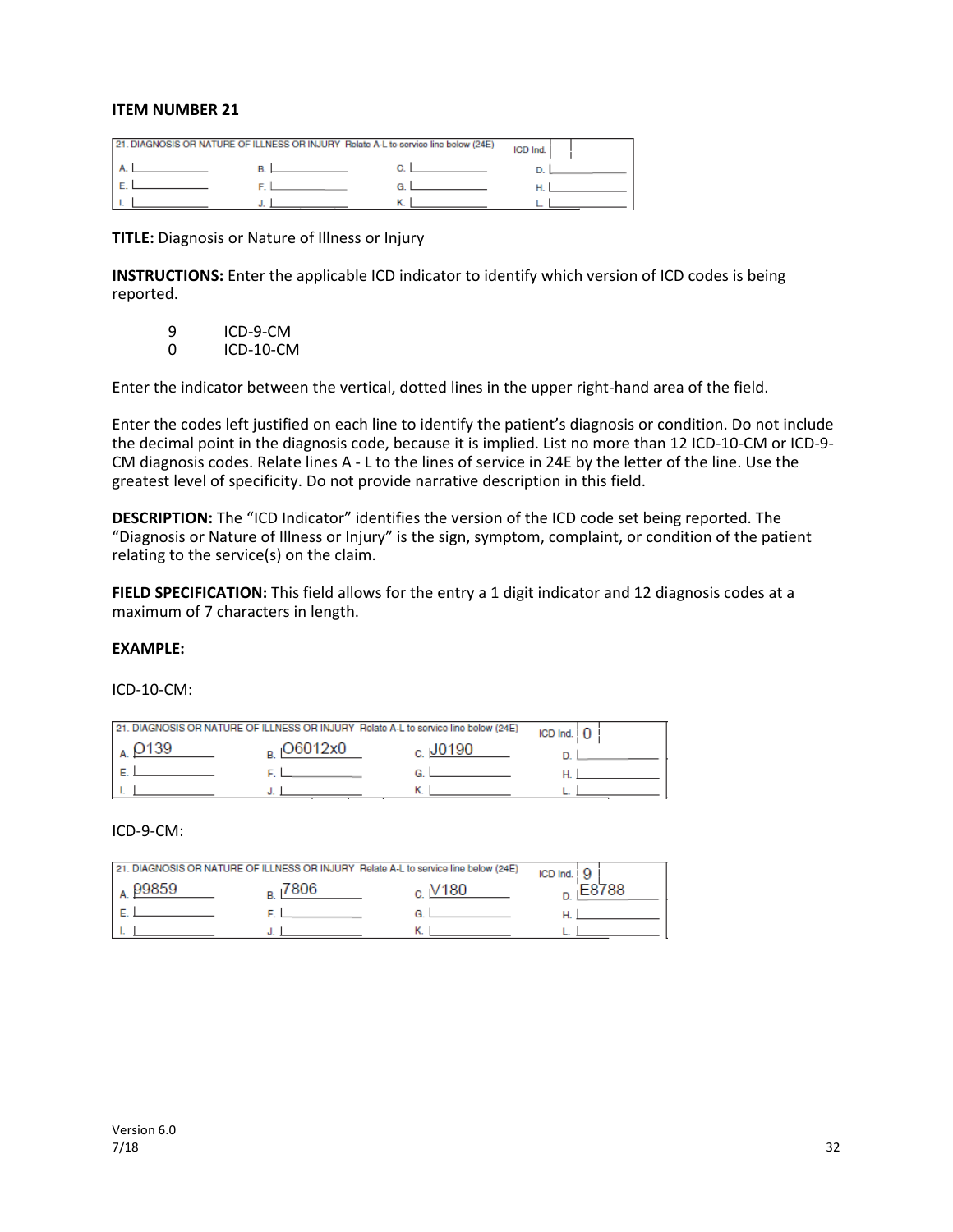22. BESUBMISSION ORIGINAL REF. NO.

**TITLE:** Resubmission and/or Original Reference Number

**INSTRUCTIONS:** List the original reference number for resubmitted claims. Please refer to the most current instructions from the public or private payer regarding the use of this field.

When resubmitting a claim, enter the appropriate bill frequency code left justified in the left-hand side of the field.

- 7 Replacement of prior claim
- 8 Void/cancel of prior claim

This Item Number is not intended for use for original claim submissions.

**DESCRIPTION:** "Resubmission" means the code and original reference number assigned by the destination payer or receiver to indicate a previously submitted claim or encounter.

**FIELD SPECIFICATION:** This field allows for the entry of 11 characters in the Code area and 18 characters in the Original Ref. No. area.

#### **EXAMPLE:**

| п |                                 |  |
|---|---------------------------------|--|
|   | <b><i>DRIGINAL REF. NO.</i></b> |  |
|   | BC1234567890                    |  |

#### **ITEM NUMBER 23**

| <b>23. PRIOR AUTHORIZATION NUMBER</b> |  |
|---------------------------------------|--|
|                                       |  |
|                                       |  |

**TITLE:** Prior Authorization Number

**INSTRUCTIONS:** Enter any of the following: prior authorization number, referral number, mammography pre-certification number, or Clinical Laboratory Improvement Amendments (CLIA) number, as assigned by the payer for the current service.

Do not enter hyphens or spaces within the number.

**DESCRIPTION:** The "Prior Authorization Number" is the payer assigned number authorizing the service(s).

**FIELD SPECIFICATION:** This field allows for the entry of 29 characters.

#### **EXAMPLE:**

23. PRIOR AUTHORIZATION NUMBER 1234567890A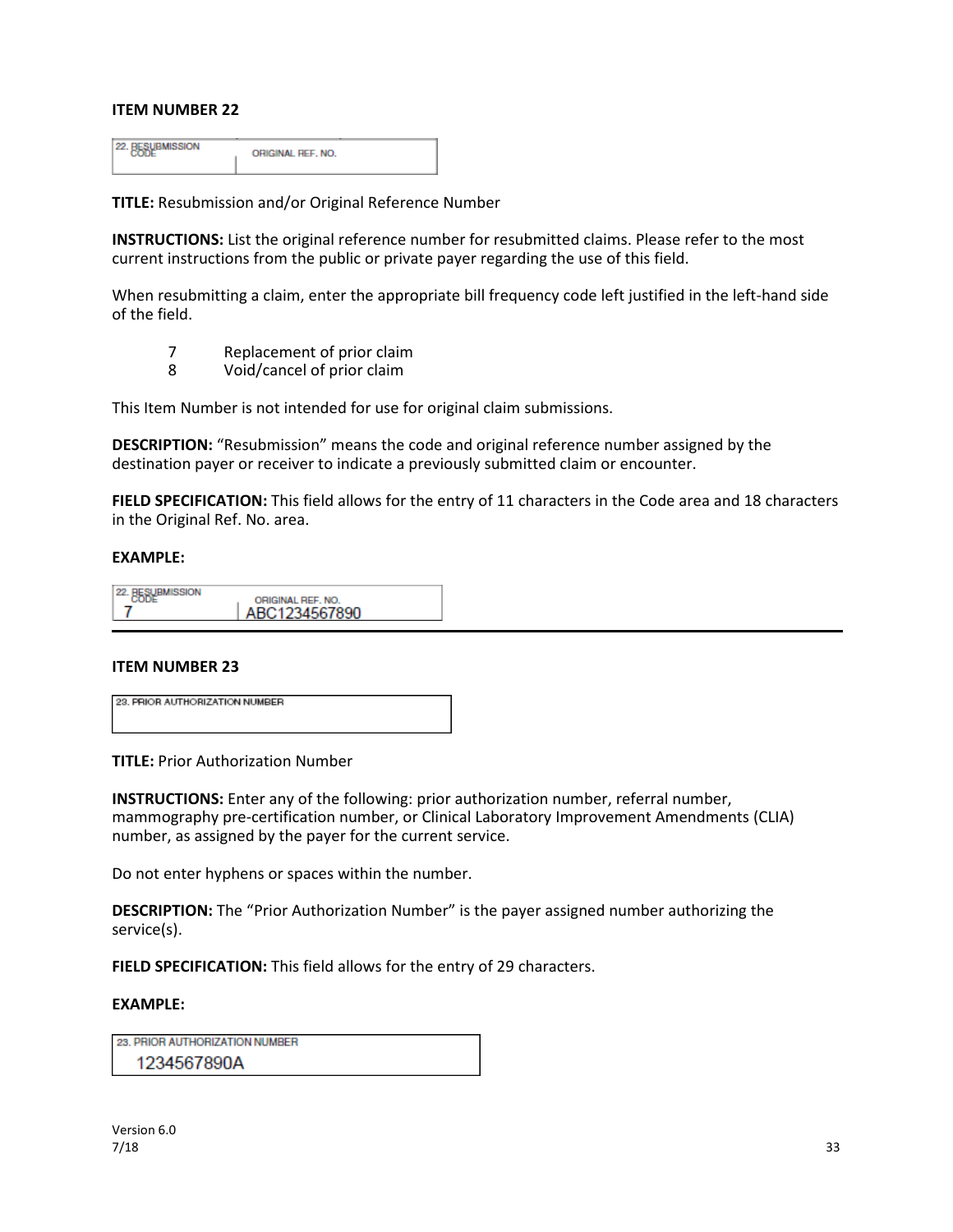#### **SECTION 24**

|   | 24. A<br>MM | From<br>DD | YY | DATE(S) OF SERVICE<br>MМ | To<br>DD | YY | в.<br>PLACE OF<br><b>SERVICE</b> | C.<br><b>EMG</b> | D. PROCEDURES, SERVICES, OR SUPPLIES<br>(Explain Unusual Circumstances)<br>CPT/HCPCS | <b>MODIFIER</b> |  | E.<br><b>DIAGNOSIS</b><br><b>POINTER</b> | F.<br>\$ CHARGES | G.<br>DAYS<br>UNITS | 동맹<br>Panay<br>Ran | ъ.<br>ID.<br>QUAL. | J.<br><b>RENDERING</b><br>PROVIDER ID. # |
|---|-------------|------------|----|--------------------------|----------|----|----------------------------------|------------------|--------------------------------------------------------------------------------------|-----------------|--|------------------------------------------|------------------|---------------------|--------------------|--------------------|------------------------------------------|
|   |             |            |    |                          |          |    |                                  |                  |                                                                                      |                 |  |                                          |                  |                     |                    | <b>NPI</b>         |                                          |
| 2 |             |            |    |                          |          |    |                                  |                  |                                                                                      |                 |  |                                          |                  |                     |                    | <b>NPI</b>         |                                          |
| 3 |             |            |    |                          |          |    |                                  |                  |                                                                                      |                 |  |                                          |                  |                     |                    | <b>NPI</b>         |                                          |
| 4 |             |            |    |                          |          |    |                                  |                  |                                                                                      |                 |  |                                          |                  |                     |                    | <b>NPI</b>         |                                          |
| 5 |             |            |    |                          |          |    |                                  |                  |                                                                                      |                 |  |                                          |                  |                     |                    | <b>NPI</b>         |                                          |
| 6 |             |            |    |                          |          |    |                                  |                  |                                                                                      |                 |  |                                          |                  |                     |                    | <b>NPI</b>         |                                          |

**INSTRUCTIONS:** Supplemental information can only be entered with a corresponding, completed service line. The six service lines in section 24 have been divided horizontally to accommodate submission of both the NPI and another/proprietary identifier and to accommodate the submission of supplemental information to support the billed service. The top area of the six service lines is shaded and is the location for reporting supplemental information. It is not intended to allow the billing of 12 lines of service.

The supplemental information is to be placed in the shaded section of 24A through 24G as defined in each Item Number. Providers must verify requirements for this supplemental information with the payer.

See page 45 for further instructions and examples of how to enter supplemental information.

**FIELD SPECIFICATION:** The shaded area of lines 1 through 6 allow for the entry of 61 characters from the beginning of 24A to the end of 24G.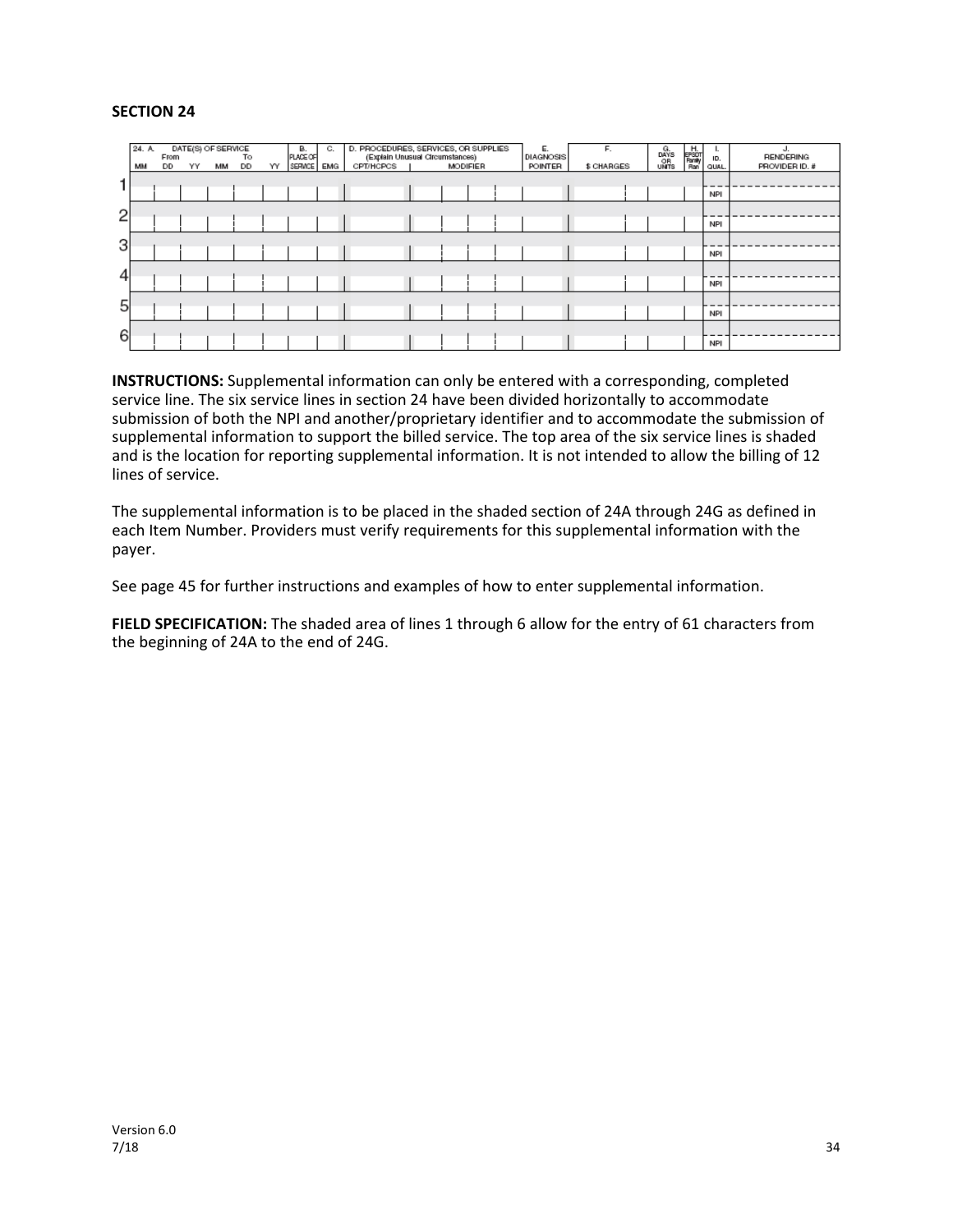#### **ITEM NUMBER 24A**



**TITLE:** Date(s) of Service [lines 1–6]

**INSTRUCTIONS:** Enter date(s) of service, both the "From" and "To" dates. If there is only one date of service, enter that date under "From." Leave "To" blank or re-enter "From" date. If grouping services, the place of service, procedure code, charges, and individual provider for each line must be identical for that service line. Grouping is allowed only for services on consecutive days. The number of days must correspond to the number of units in 24G.

When required by payers to provide additional narrative description of an unspecified code, NDC, contract rate, or tooth numbers and areas of the oral cavity enter the applicable qualifier and number/code/information starting with the first space in the shaded line of this field. Do not enter a space, hyphen, or other separator between the qualifier and the number/code/ information. The information may extend to 24G. Further instructions on entering supplemental information with qualifiers, including examples, are on page 45.

**DESCRIPTION:** "Date(s) of Service" indicates the actual month, day, and year the service(s) was provided. Grouping services refers to a charge for a series of identical services without listing each date of service.

**FIELD SPECIFICATION:** This field allows for the entry of the following in each of the unshaded date fields: 2 digits under MM, 2 digits under DD, and 2 digits under YY.

| 24. A |            | DATE(S) OF SERVICE |          |  |
|-------|------------|--------------------|----------|--|
|       | From<br>DD | MM                 | Тο<br>DD |  |
|       |            |                    |          |  |
| 09    | 30 05      | 09                 | 30       |  |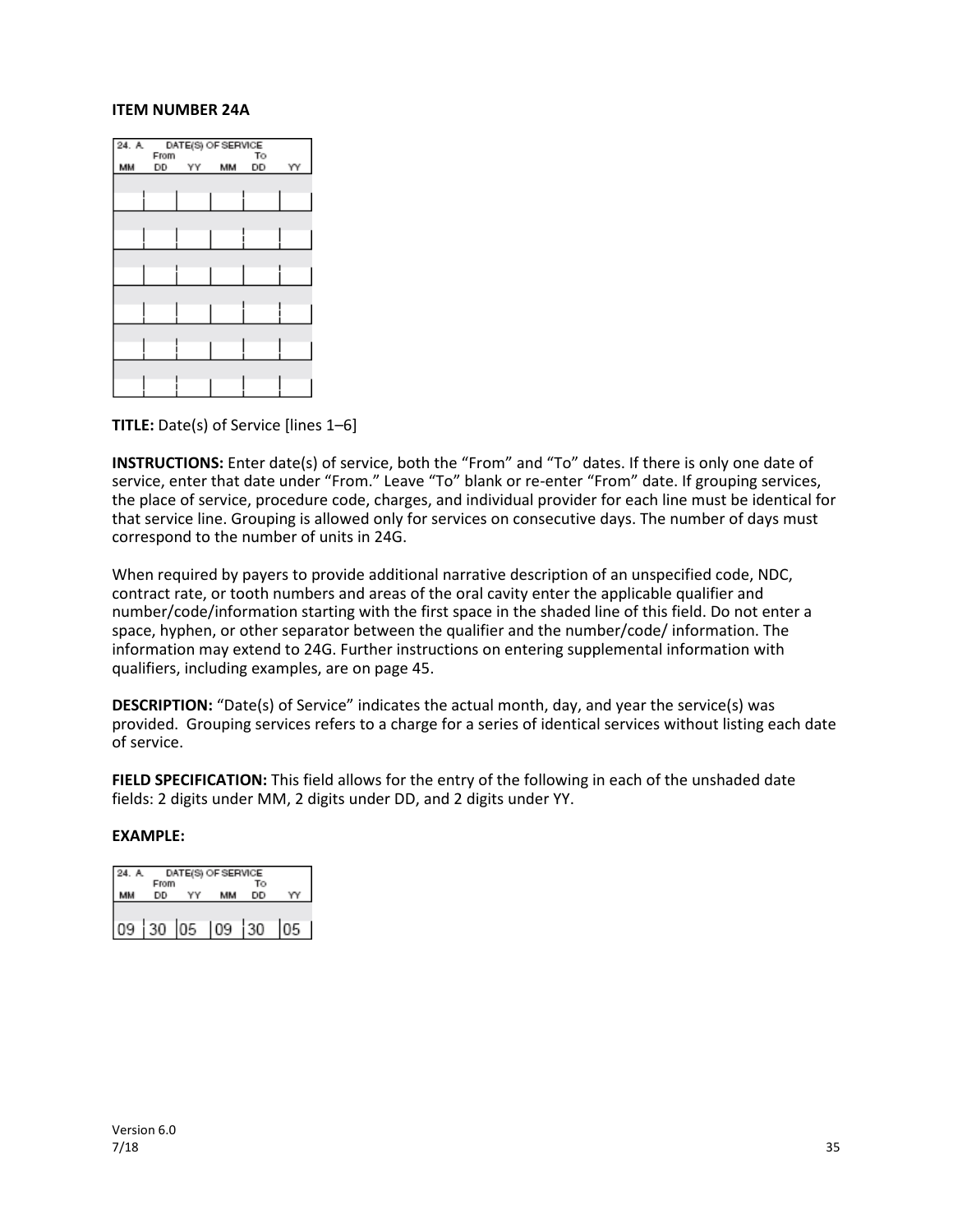#### **ITEM NUMBER 24B**



**TITLE:** Place of Service [lines 1–6]

**INSTRUCTIONS:** In 24B, enter the appropriate two-digit code from the Place of Service Code list for each item used or service performed. The Place of Service Codes are available at: [www.cms.gov/Medicare/Coding/place-of-service-codes/Place\\_of\\_Service\\_Code\\_Set.html.](http://www.cms.gov/Medicare/Coding/place-of-service-codes/Place_of_Service_Code_Set.html)

**DESCRIPTION:** The "Place of Service" Code identifies the location where the service was rendered.

FIELD SPECIFICATION: This field allows for the entry of 2 digits in the unshaded area.

#### **EXAMPLE:**



11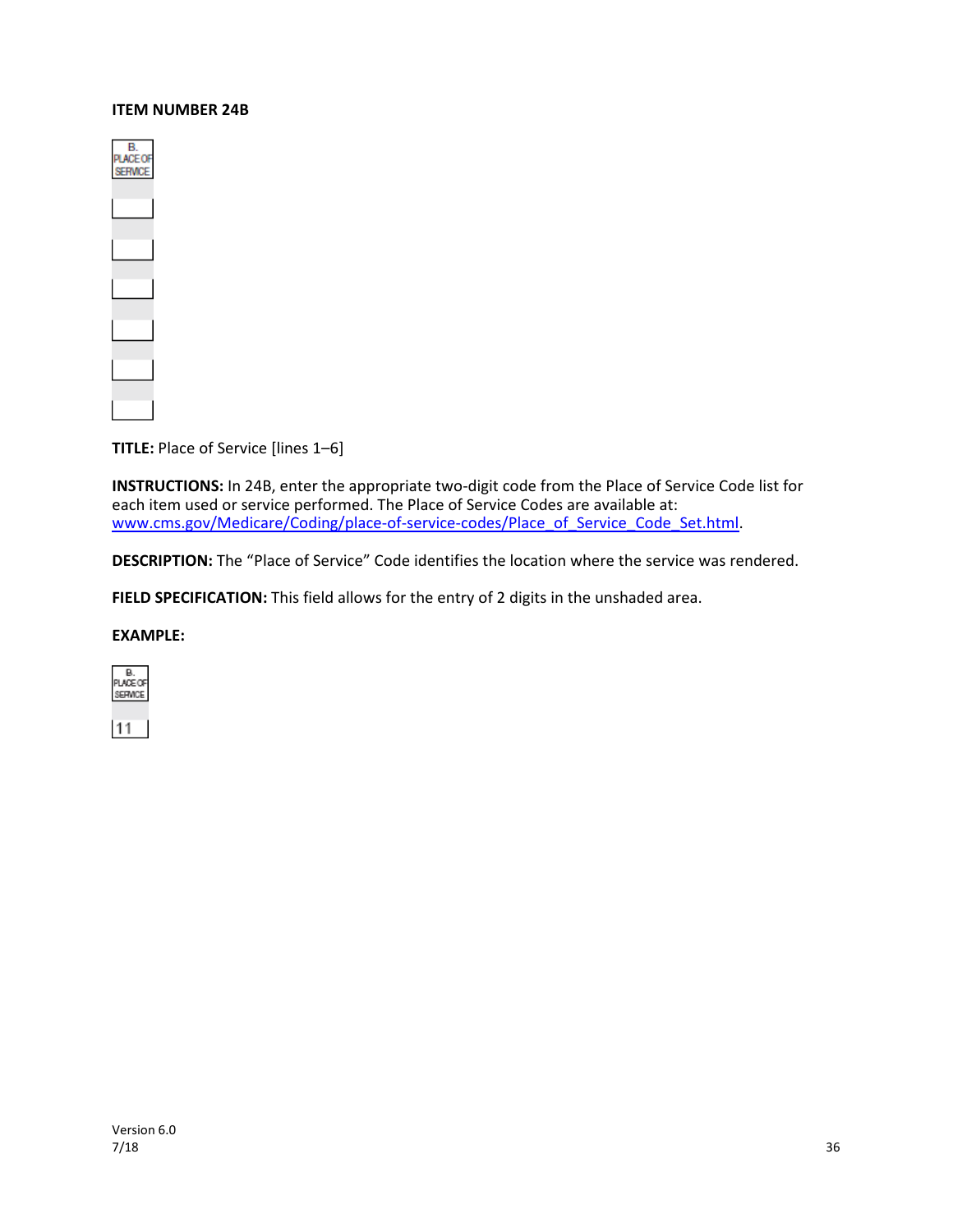#### **ITEM NUMBER 24C**

| U.<br>MG |  |
|----------|--|
|          |  |
| $\sim$   |  |
|          |  |
|          |  |
|          |  |
|          |  |
|          |  |
| ri i     |  |
|          |  |
|          |  |

**TITLE:** EMG [lines 1–6]

**INSTRUCTIONS:** Check with payer to determine if this information (emergency indicator) is necessary. If required, enter Y for "YES" or leave blank if "NO" in the bottom, unshaded area of the field. The definition of emergency would be either defined by federal or state regulations or programs, payer contracts, or as defined in 5010A1.

**DESCRIPTION:** "EMG" identifies if the service was an emergency.

**FIELD SPECIFICATION:** This field allows for the entry of 2 characters in the unshaded area.

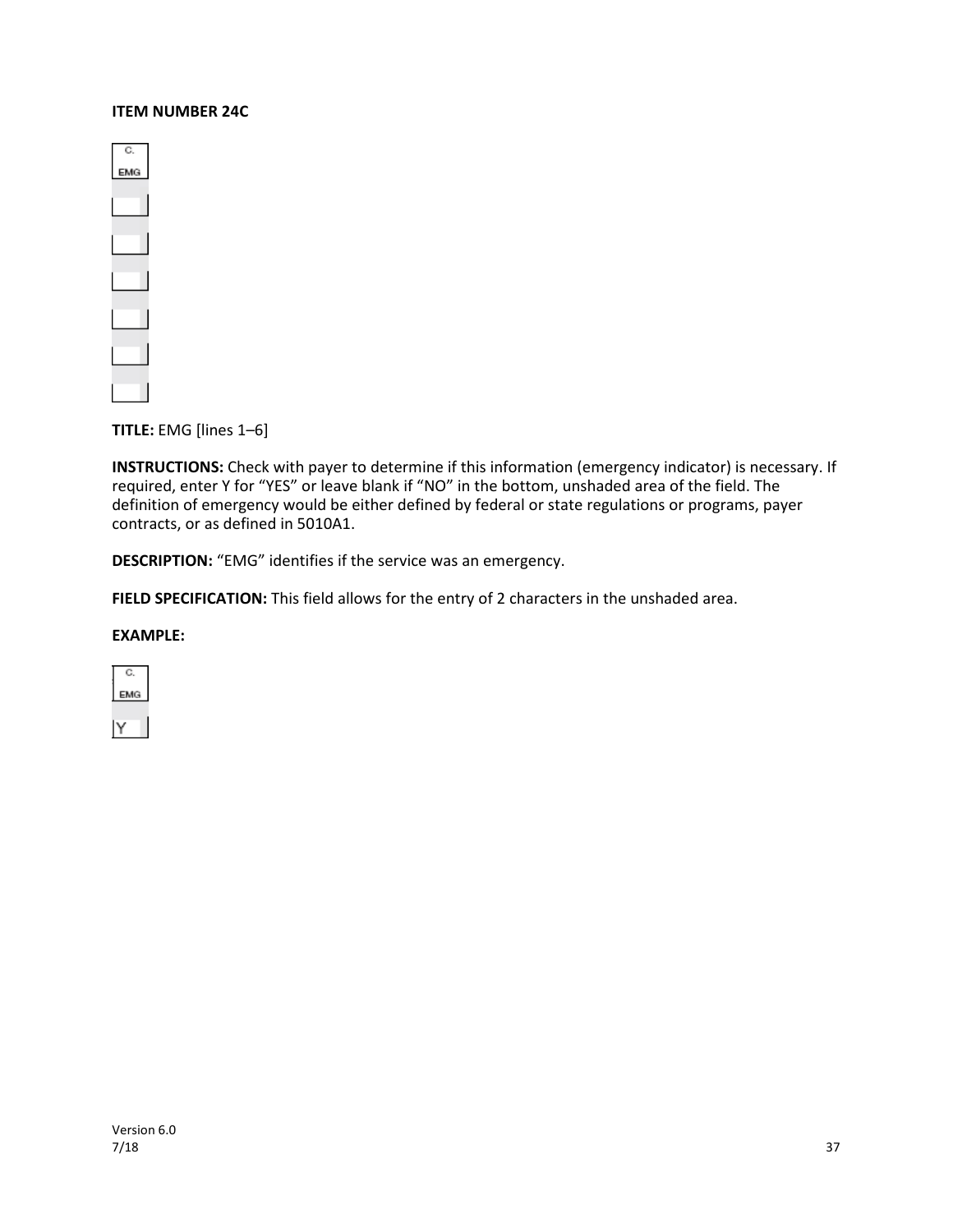#### **ITEM NUMBER 24D**

| сртінсься | D. PROCEDURES, SERVICES, OR SUPPLIES<br>(Explain Unusual Circumstances)<br><b>MODIFIER</b> |
|-----------|--------------------------------------------------------------------------------------------|
|           |                                                                                            |
|           |                                                                                            |
|           |                                                                                            |
|           |                                                                                            |
|           |                                                                                            |
|           |                                                                                            |

**TITLE:** Procedures, Services, or Supplies [lines 1–6]

**INSTRUCTIONS:** Enter the CPT or HCPCS code(s) and modifier(s) (if applicable) from the appropriate code set in effect on the date of service. This field accommodates the entry of up to four 2-character modifiers. The specific procedure code(s) must be shown without a narrative description.

**DESCRIPTION:** "Procedures, Services or Supplies" identify the medical services and procedures provided to the patient.

**FIELD SPECIFICATION:** This field allows for the entry of the following: 6 characters in the unshaded area of the CPT/HCPCS field and four sets of 2 characters in the Modifier area.

| D. PROCEDURES, SERVICES, OR SUPPLIES<br>(Explain Unusual Circumstances) |                 |  |  |  |  |  |  |  |
|-------------------------------------------------------------------------|-----------------|--|--|--|--|--|--|--|
| CPT/HCPCS                                                               | <b>MODIFIER</b> |  |  |  |  |  |  |  |
|                                                                         |                 |  |  |  |  |  |  |  |
| 99241                                                                   |                 |  |  |  |  |  |  |  |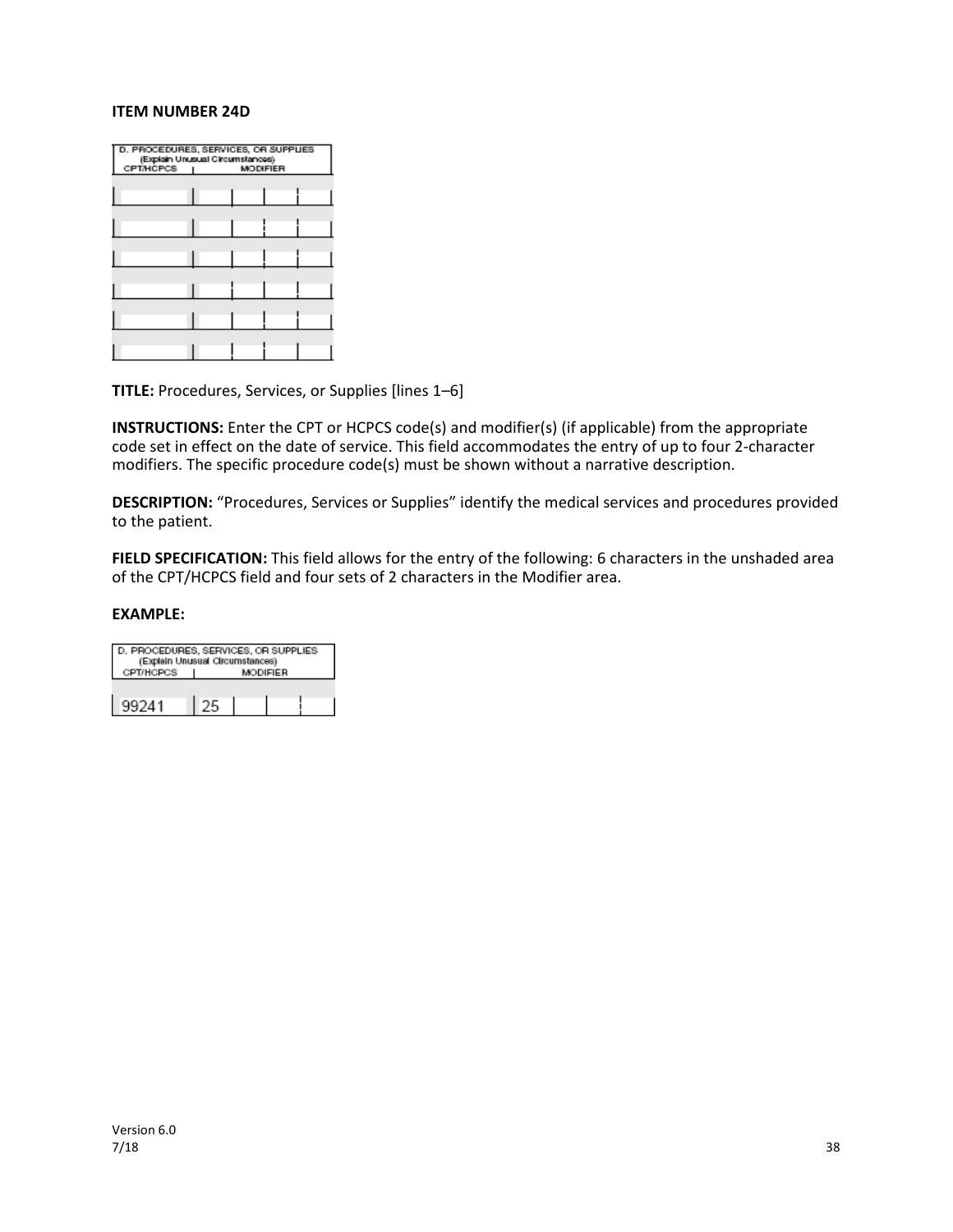#### **ITEM NUMBER 24E**

| E.<br>DIAGNOSIS<br>POINTER |  |
|----------------------------|--|
|                            |  |
|                            |  |
|                            |  |
|                            |  |
|                            |  |
|                            |  |

**TITLE:** Diagnosis Pointer [lines 1–6]

**INSTRUCTIONS:** In 24E, enter the diagnosis code reference letter (pointer) as shown in Item Number 21 to relate the date of service and the procedures performed to the primary diagnosis. When multiple services are performed, the primary reference letter for each service should be listed first, other applicable services should follow. The reference letter(s) should be  $A - L$  or multiple letters as applicable. ICD-10-CM or ICD-9-CM diagnosis codes must be entered in Item Number 21. Do not enter them in 24E.

Enter letters left justified in the field. Do not use commas between the letters.

**DESCRIPTION:** The "Diagnosis Pointer" is the line letter from Item Number 21 that relates to the reason the service(s) was performed.

**FIELD SPECIFICATION:** This field allows for the entry of 4 characters in the unshaded area.

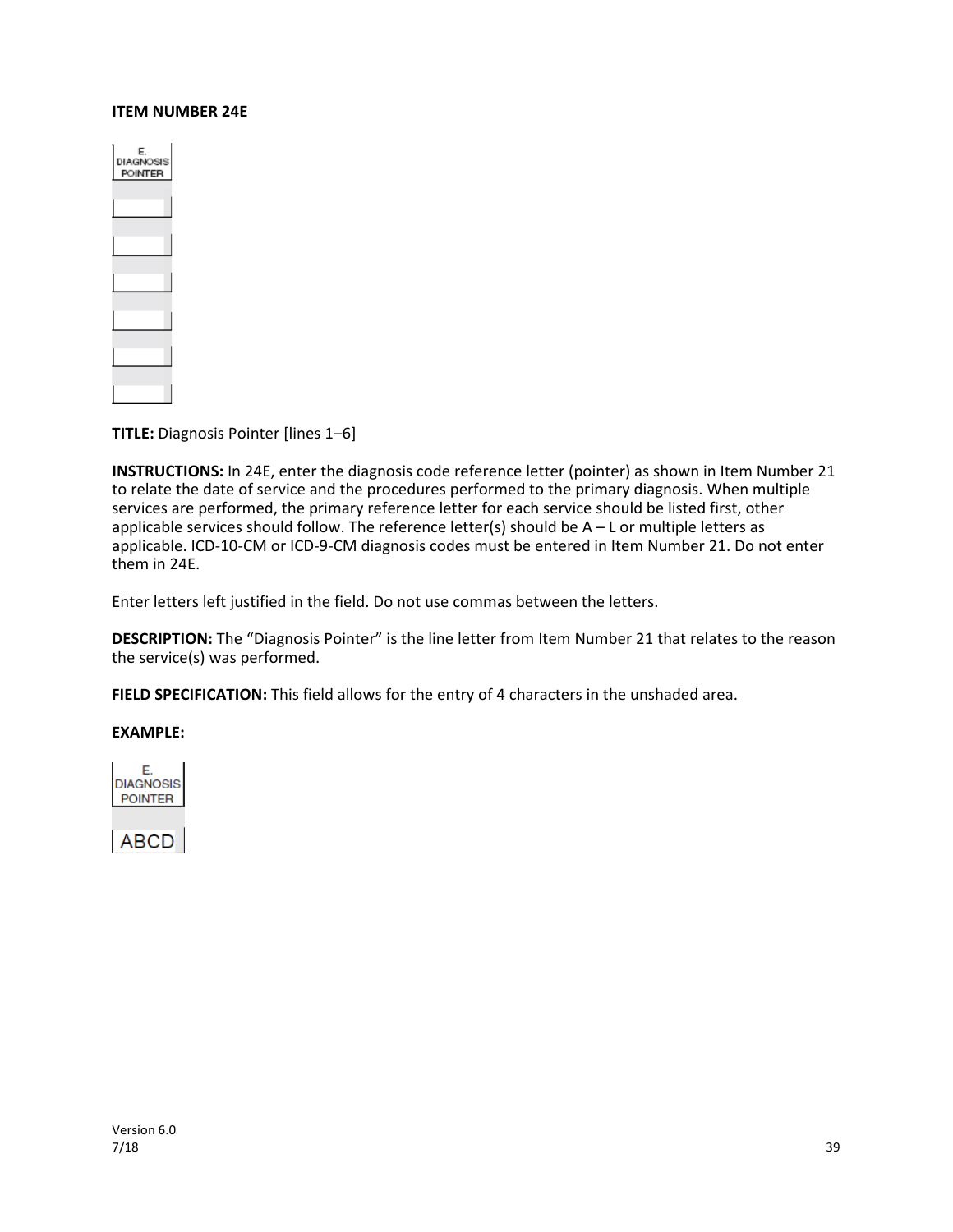#### **ITEM NUMBER 24F**

| F.        |
|-----------|
| S CHARGES |
|           |
|           |
|           |
|           |
|           |
|           |

**TITLE:** \$Charges [lines 1–6]

**INSTRUCTIONS:** Enter the charge amount for each listed service.

Enter the number right justified in the left-hand area of the field. Do not use commas when reporting dollar amounts. Negative dollar amounts are not allowed. Dollar signs should not be entered. Enter 00 in the right-hand area of the field if the amount is a whole number.

**DESCRIPTION:** "\$Charges" is the total billed amount for each service line.

**FIELD SPECIFICATION:** This field allows for the entry of 6 digits to the left of the vertical line and 2 digits to the right of the vertical line in the unshaded area.

| F.         |
|------------|
| \$ CHARGES |
|            |
| 50 I 00    |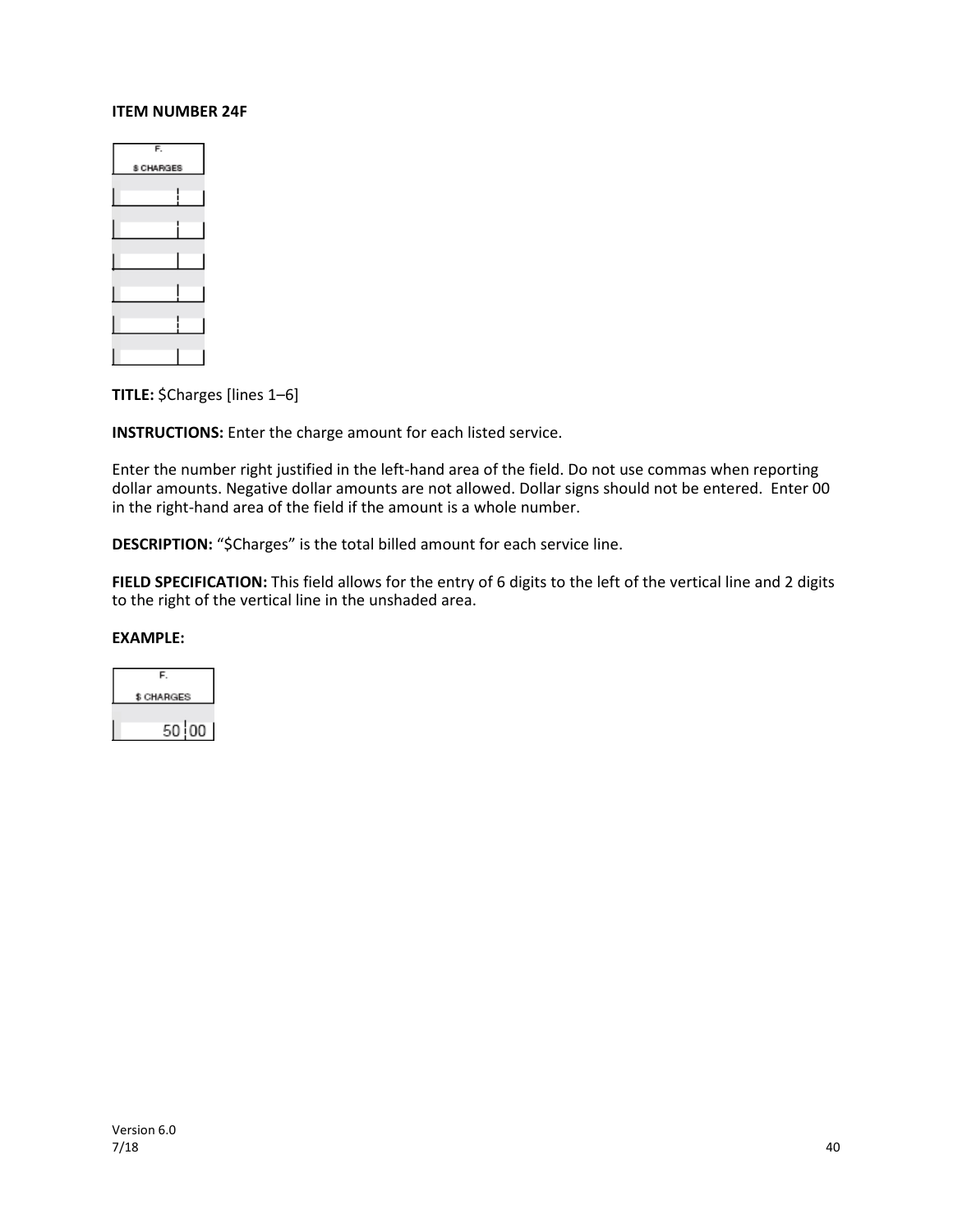#### **ITEM NUMBER 24G**



**TITLE:** Days or Units [lines 1–6]

**INSTRUCTIONS:** Enter the number of days or units. This field is most commonly used for multiple visits, units of supplies, anesthesia units or minutes, or oxygen volume. If only one service is performed, the numeral 1 must be entered.

Enter numbers left justified in the field. No leading zeros are required. If reporting a fraction of a unit, use the decimal point.

Anesthesia services must be reported as minutes. Units may only be reported for anesthesia services when the code description includes a time period (such as "daily management").

**DESCRIPTION:** "Days or Units" is the number of days corresponding to the dates entered in 24A or units as defined in CPT or HCPCS coding manual(s).

FIELD SPECIFICATION: This field allows for the entry of 3 digits in the unshaded area.

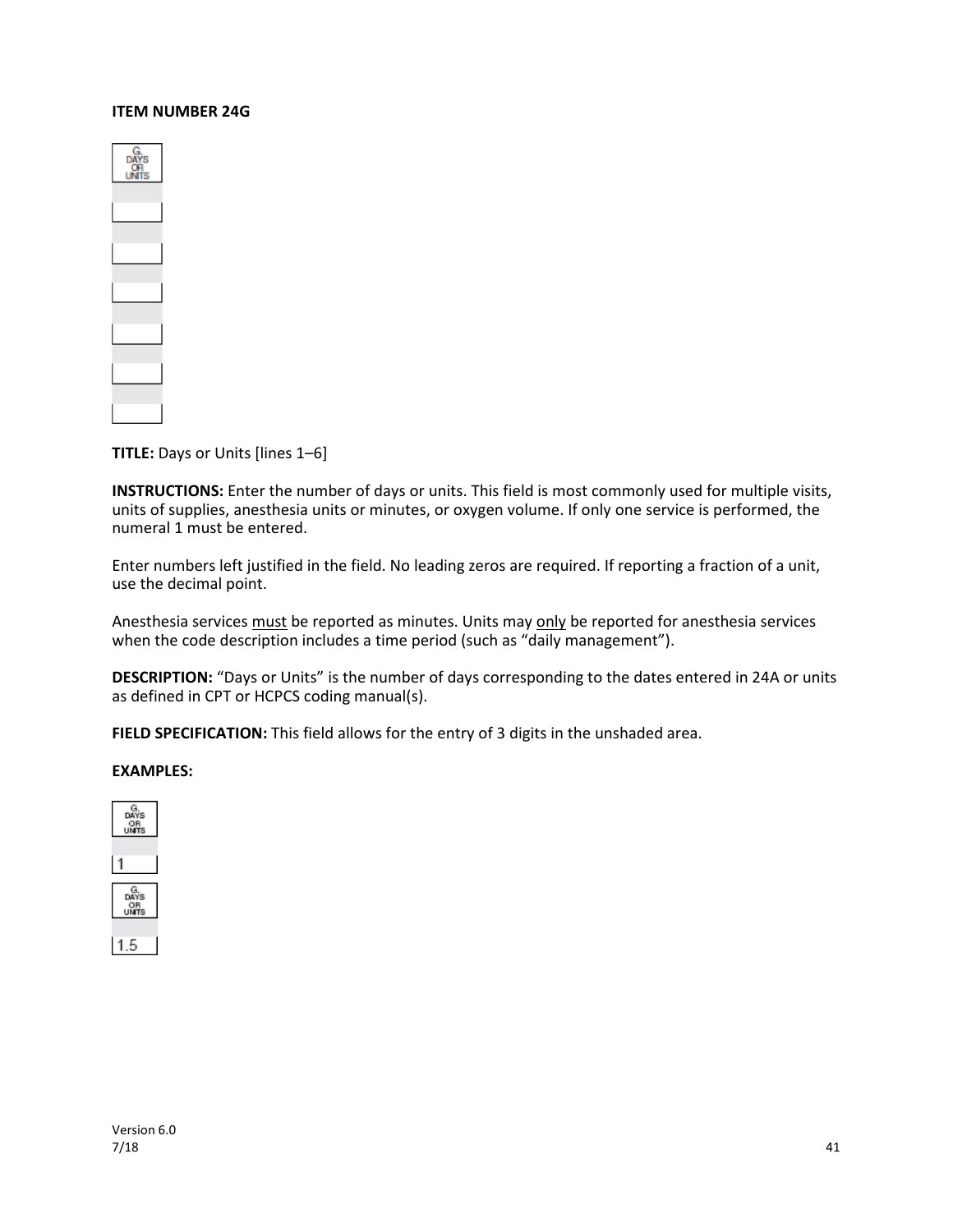#### **ITEM NUMBER 24H**



**TITLE:** EPSDT/Family Plan [lines 1–6]

**INSTRUCTIONS:** For reporting of Early & Periodic Screening, Diagnosis, and Treatment (EPSDT) and Family Planning services, refer to specific payer instructions.

#### EPSDT

When EPSDT services are reported on this claim, identify the status of the referral by entering one of the following reason codes right justified in the shaded area of the field.

The following codes for EPSDT are used in 5010A1:

- AV Available Not Used (Patient refused referral.)
- S2 Under Treatment (Patient is currently under treatment for referred diagnostic or corrective health problem.)
- ST New Service Requested (Referral to another provider for diagnostic or corrective treatment/scheduled for another appointment with screening provider for diagnostic or corrective treatment for at least one health problem identified during an initial or periodic screening service, not including dental referrals.)
- NU Not Used (Used when no EPSDT patient referral was given.)

#### Family Planning

When there is a requirement to report this is a Family Planning service, enter Y for "YES" in the unshaded area of the field.

When there is no requirement to report this is a Family Planning service, leave the field blank.

**DESCRIPTION:** The "EPSDT/Family Plan" identifies certain services that may be covered under some state plans.

**FIELD SPECIFICATION:** This field allows for the entry of 1 character in the unshaded area and 2 characters right justified in the shaded area.

#### **EXAMPLES**

 ${\sf S2}$ 



| Family Planning – N |  |  |  |
|---------------------|--|--|--|
| <del>.</del>        |  |  |  |

| а |
|---|
|   |
|   |

Version 6.0 7/18 42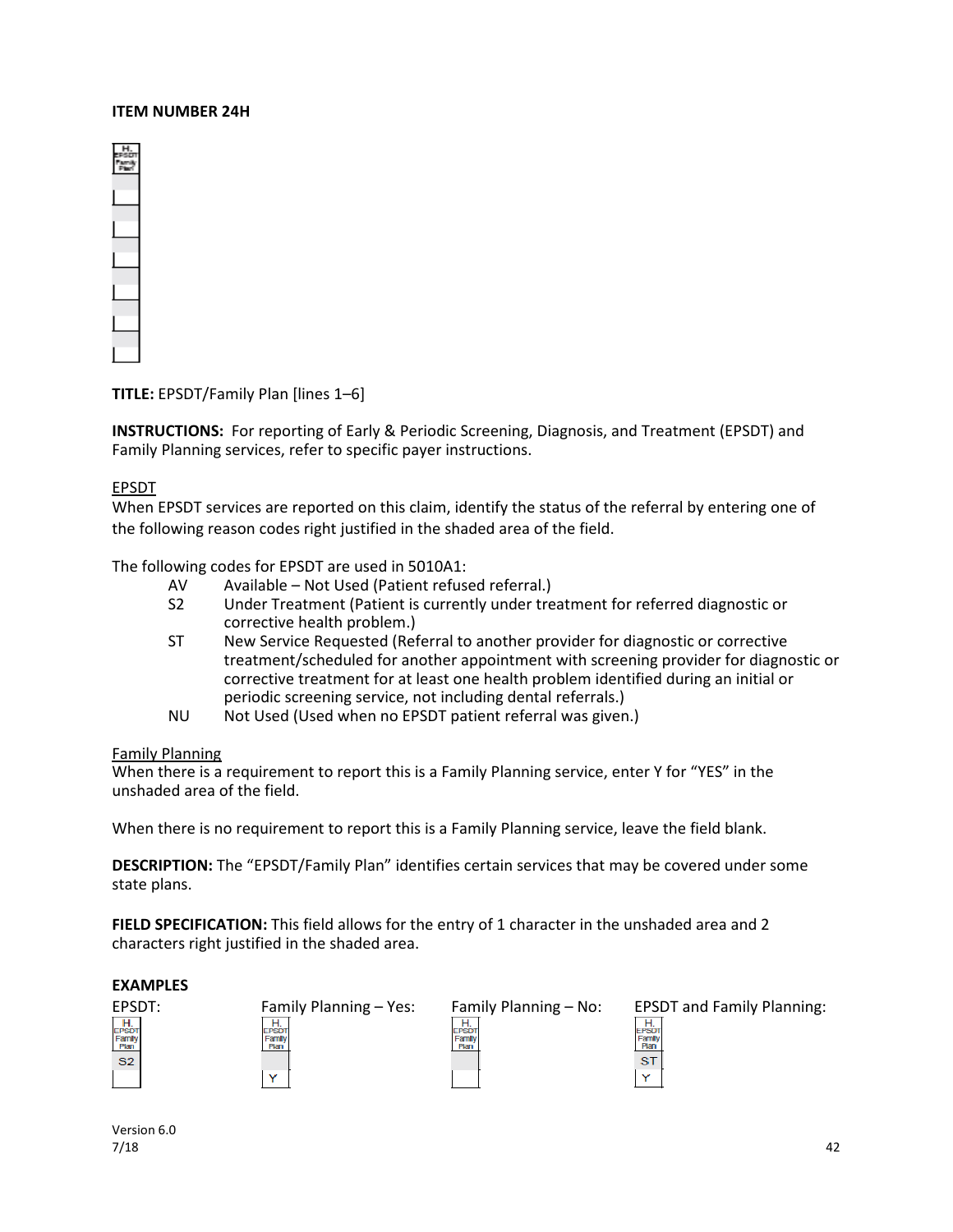#### **ITEM NUMBER 24I**



**TITLE:** ID Qualifier [lines 1–6]

**INSTRUCTIONS:** Enter in the shaded area of 24I the qualifier identifying if the number is a non-NPI. The Other ID# of the rendering provider should be reported in 24J in the shaded area.

The NUCC defines the following qualifiers used in 5010A1:

- 0B State License Number
- 1G Provider UPIN Number
- G2 Provider Commercial Number
- LU Location Number
- ZZ Provider Taxonomy (The qualifier in the 5010A1 for Provider Taxonomy is PXC, but ZZ will remain the qualifier for the 1500 Claim Form.)

The above list contains both provider identifiers, as well as the provider taxonomy code. The provider identifiers are assigned to the provider either by a specific payer or by a third party in order to uniquely identify the provider. The taxonomy code is designated by the provider in order to identify his/her provider grouping, classification, or area of specialization. Both, provider identifiers and provider taxonomy may be used in this field.

The Rendering Provider is the person or company (laboratory or other facility) who rendered or supervised the care. In the case where a substitute provider (locum tenens) was used, enter that provider's information here. Report the Identification Number in Items 24I and 24J only when different from data recorded in items 33a and 33b.

**DESCRIPTION:** If the provider does not have an NPI number, enter the appropriate qualifier and identifying number in the shaded area. There will always be providers who do not have an NPI and will need to report non-NPI identifiers on their claim forms. The qualifiers will indicate the non-NPI number being reported.

**FIELD SPECIFICATION:** This field allows for the entry of a 2 character qualifier in the shaded area.

#### **EXAMPLE:**



Version 6.0  $7/18$  and  $43$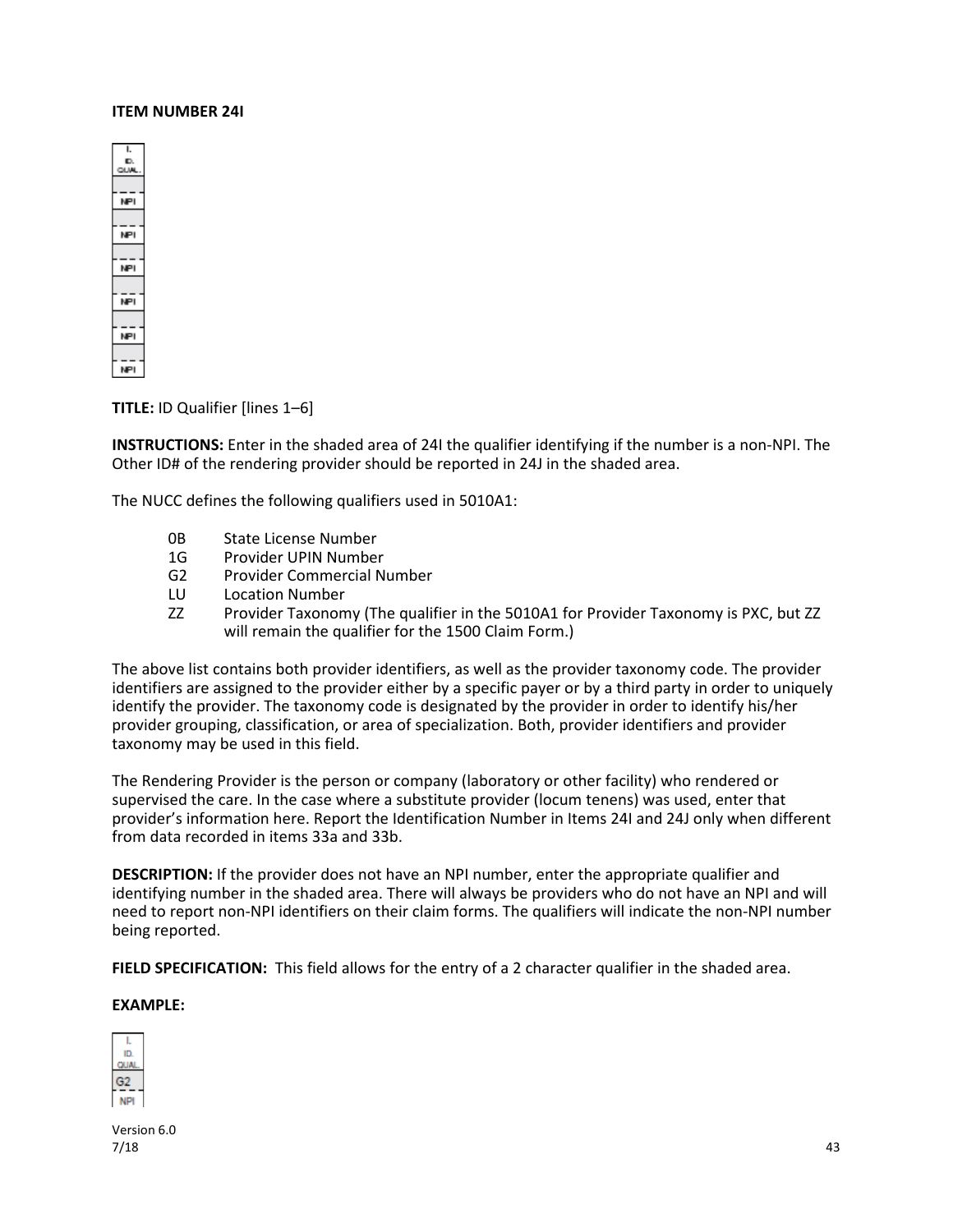#### **ITEM NUMBER 24J**

| J<br><b>RENDERING</b><br>PROVIDER ID. # |
|-----------------------------------------|
|                                         |
|                                         |
|                                         |
|                                         |
|                                         |
|                                         |

**TITLE:** Rendering Provider ID # [lines 1–6]

**INSTRUCTIONS:** The individual rendering the service is reported in 24J. Enter the non-NPI ID number in the shaded area of the field. Enter the NPI number in the unshaded area of the field.

The Rendering Provider is the person or company (laboratory or other facility) who rendered or supervised the care. In the case where a substitute provider (locum tenens) was used, enter that provider's information here. Report the Identification Number in Items 24I and 24J only when different from data recorded in items 33a and 33b.

Enter numbers left justified in the field.

**DESCRIPTION:** The individual performing/rendering the service should be reported in 24J and the qualifier indicating if the number is a non-NPI is reported in 24I. The non-NPI ID number of the rendering provider refers to the payer assigned unique identifier of the professional.

**FIELD SPECIFICATION:** This field allows for the entry of 11 characters in the shaded area and entry of a 10-digit NPI number of the unshaded area.

| <b>RENDERING</b> |
|------------------|
| PROVIDER ID. #   |
|                  |
|                  |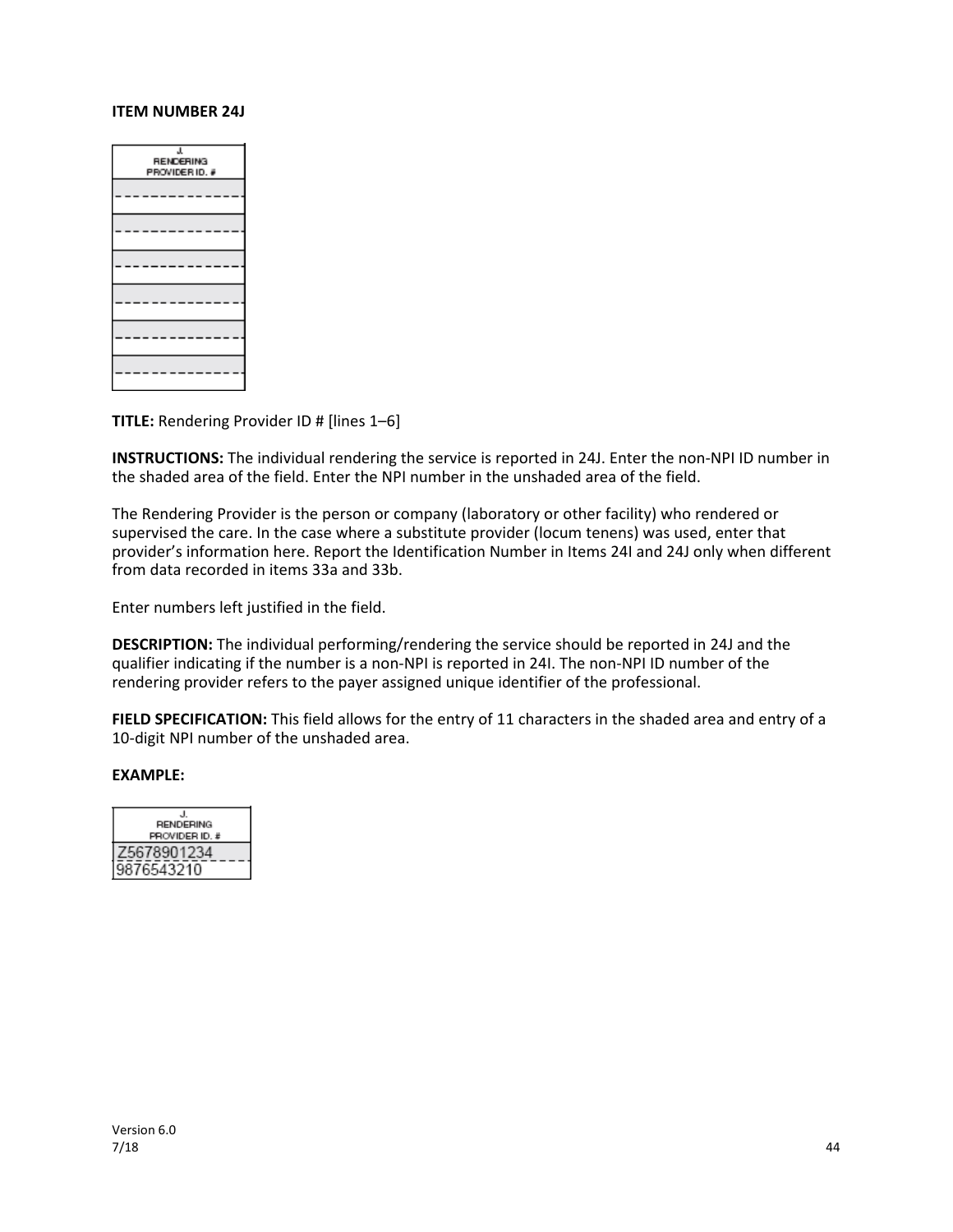### **INSTRUCTIONS AND EXAMPLES OF SUPPLEMENTAL INFORMATION IN ITEM NUMBER 24**

The following are types of supplemental information that can be entered in the shaded areas of Item Number 24:

- Narrative description of unspecified codes
- National Drug Codes (NDC) for drugs
- Device Identifier of the Unique Device Identifier for supplies
- Contract rate
- Tooth numbers and areas of the oral cavity

The following qualifiers are to be used when reporting these services.

- ZZ Narrative description of unspecified code
- N4 National Drug Codes (NDC)
- DI Device Identifier of the Unique Device Identifier (UDI)
- CTR Contract rate
- JP Universal/National Tooth Designation System
- JO ANSI/ADA/ISO Specification No. 3950-1984 Dentistry Designation System for Tooth and Areas of the Oral Cavity

If required to report other supplemental information not listed above, follow payer instructions for the use of a qualifier for the information being reported. When reporting a service that does not have a qualifier, enter two blank spaces before entering the information

To enter supplemental information, begin at 24A by entering the qualifier and then the information. Do not enter a space between the qualifier and the number/code/information. Do not enter hyphens or spaces within the number/code.

More than one supplemental item can be reported in the shaded lines of Item Number 24. Enter the first qualifier and number/code/information at 24A. After the first item, enter three blank spaces and then the next qualifier and number/code/information.

When reporting dollar amounts in the shaded area, always enter dollar amount, a decimal point, and cents. Use 00 for the cents if the amount is a whole number. Do not use commas. Do not enter dollar signs.

Examples: 1000.00 123.45

#### Additional Information for Reporting NDC

When entering supplemental information for NDC, add in the following order: qualifier, NDC code, one space, unit/basis of measurement qualifier, quantity. The number of digits for the quantity is limited to eight digits before the decimal and three digits after the decimal. If entering a whole number, do not use a decimal. Do not use commas.

Examples: 1234.56 2 99999999.999

When a dollar amount is being reported, enter the following after the quantity: one space, dollar amount. Do not enter a dollar sign.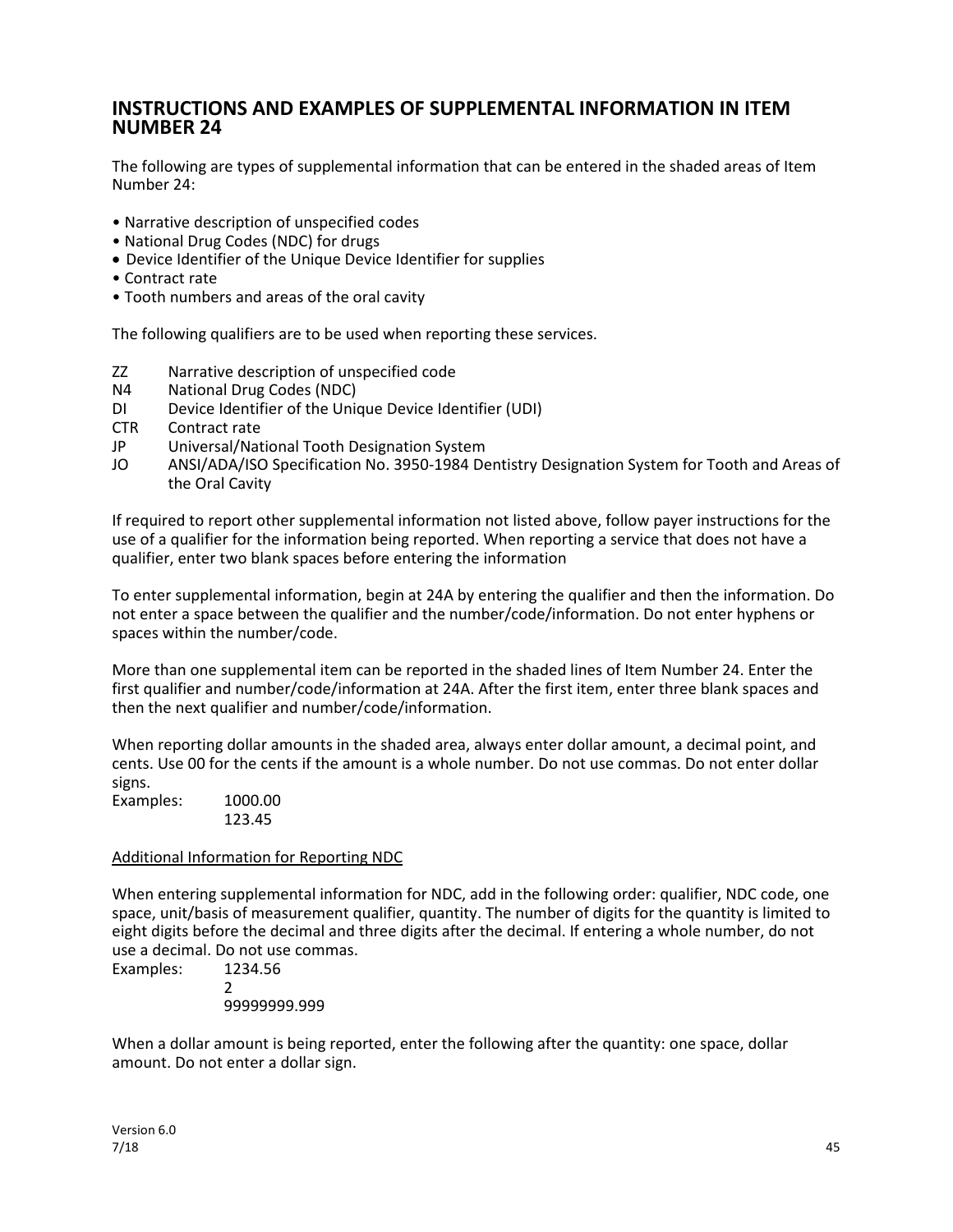The following qualifiers are to be used when reporting NDC unit/basis of measurement:

| F <sub>2</sub> | International Unit | ME | Milligram  | UN | Unit |
|----------------|--------------------|----|------------|----|------|
| GR             | Gram               | ML | Milliliter |    |      |

When reporting compound drugs, a statement of ingredients may be required to be attached to the claim.

When required to report both the repackaged NDC and original NDC of a drug, use the shaded area of 24. Report the information in the following order: qualifier (N4), NDC code, one space, unit/basis of measurement qualifier, quantity, one space, ORIG, qualifier (N4), NDC code.

#### UDI Replacement of NDC for Supplies

National Health Related Items Code (NHRIC) and National Drug Code (NDC) numbers assigned to some supplies/devices are being replaced with a Unique Device Identifier (UDI). When required to report a supply and that supply's NHRIC/NDC has been replaced by a UDI, report the Device Identifier (DI) portion of the UDI.

#### Medical and Surgical Supplies

The following qualifiers are to be used when regulations mandate the use of the Universal Product Number (UPN) for reporting medical and surgical supplies:

EN EAN/UCC - 13 EO EAN/UCC - 8 HI HIBC (Health Care Industry Bar Code)

Supplier Labeling Standard Primary Data Message UK GTIM 14 - digit data structure UP UCC - 12

#### Additional Information for Reporting Tooth Numbers and Areas of the Oral Cavity

When reporting tooth numbers, add in the following order: qualifier, tooth number, e.g., JP16. When reporting an area of the oral cavity, enter in the following order: qualifier, area of oral cavity code, e.g., JO10.

When reporting multiple tooth numbers for one procedure, add in the following order: qualifier, tooth number, blank space, tooth number, blank space, tooth number, etc., e.g., JP1 16 17 32.

When reporting multiple tooth numbers for one procedure, the number of units reported in 24G is the number of teeth involved in the procedure.

When reporting multiple areas of the oral cavity for one procedure, add in the following order: qualifier, oral cavity code, blank space, oral cavity code, etc., e.g., JO10 20.

When reporting multiple areas of the oral cavity for one procedure, the number of units reported in 24G is the number of areas of the oral cavity involved in the procedure.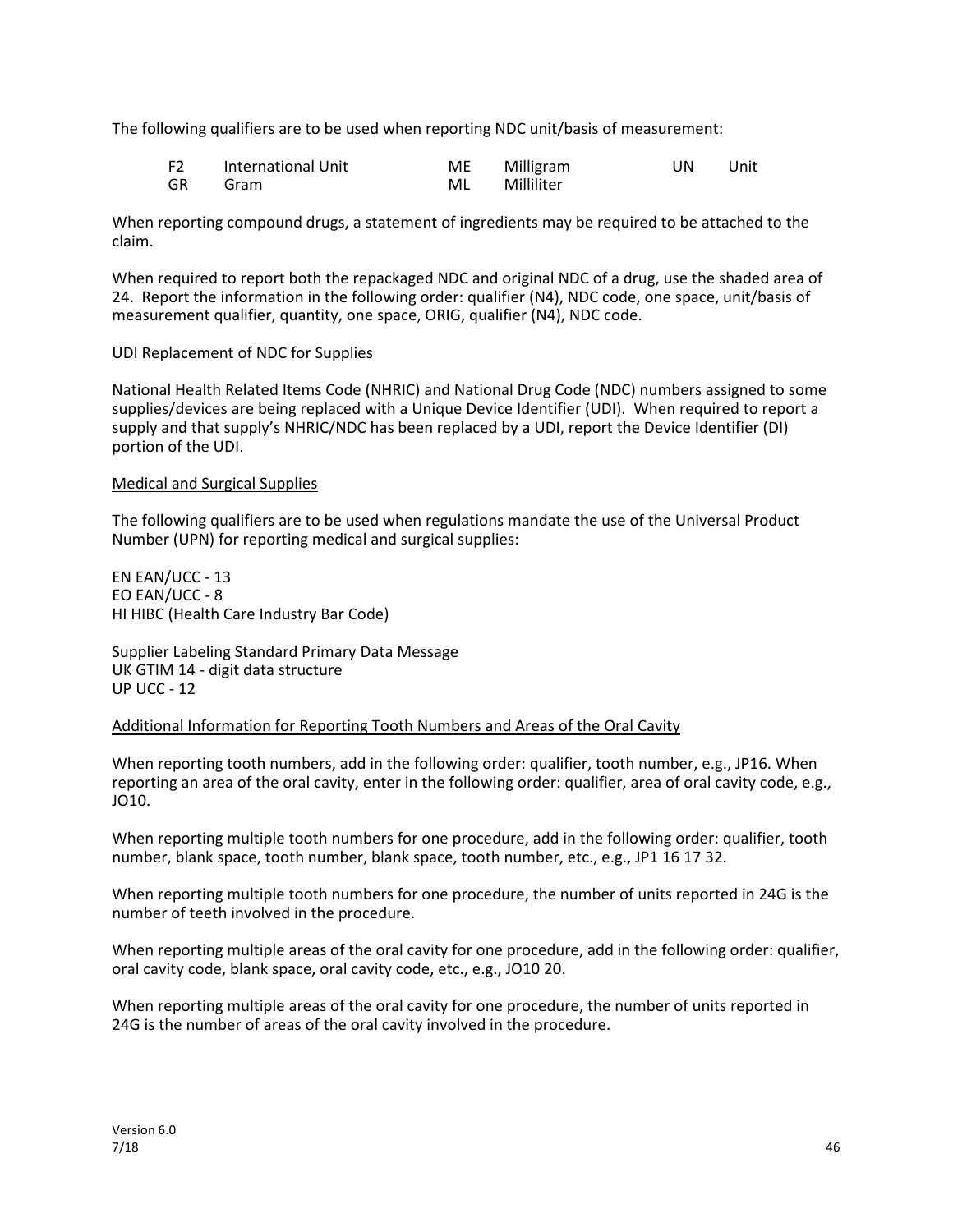The following are the codes for tooth numbers, reported with the JP qualifier:

- 1 32 Permanent dentition
- 51 82 Permanent supernumerary dentition
- $A T$  Primary dentition
- AS TS Primary supernumerary dentition

The following are the codes for areas of the oral cavity, reported with the JO qualifier:

- 00 Entire oral cavity
- 01 Maxillary arch<br>02 Mandibular ard
- Mandibular arch
- 10 Upper right quadrant
- 20 Upper left quadrant
- 30 Lower left quadrant
- 40 Lower right quadrant

For further information on these codes, refer to the Current Dental Terminology (CDT) Manual available from the American Dental Association.

#### **EXAMPLES**

**Please note:** The following examples are of how to enter different types of supplemental information in 24. These examples demonstrate how the data are to be entered into the fields and are not meant to provide direction on how to code for certain services.

#### **UNSPECIFIED CODE:**

| 24. A.    | From                  | DATE(S) OF SERVICE |    | То        |    | В.<br>PLACE OF |            | PROCEDURES, SERVICES, OR SUPPLIES<br>(Explain Unusual Circumstances) |  |                 |  | <br><b>DIAGNOSIS</b> |                   |    | G.<br>DAYS<br>OR   | н.<br>EPSD<br>Family |            | <b>RENDERING</b> |
|-----------|-----------------------|--------------------|----|-----------|----|----------------|------------|----------------------------------------------------------------------|--|-----------------|--|----------------------|-------------------|----|--------------------|----------------------|------------|------------------|
| <b>MM</b> | <b>DD</b>             |                    | MM | <b>DD</b> | w  | SERVICE.       | <b>EMG</b> | <b>CPT/HCPCS</b>                                                     |  | <b>MODIFIER</b> |  | <b>POINTER</b>       | <b>\$ CHARGES</b> |    | <b>UNITS</b>       | Plan                 | QUAL.      | PROVIDER ID. #   |
|           | <b>ZZ Kave Walker</b> |                    |    |           |    |                |            |                                                                      |  |                 |  |                      |                   |    | $N$ G <sub>2</sub> | 12345678901          |            |                  |
| 10        | 01                    | 05                 | 10 | 101       | 05 |                |            | E1399                                                                |  |                 |  | AB                   | 165               | 00 |                    | $\overline{N}$       | <b>NPI</b> | 0123456789       |

#### **NDC CODE:**

| 24. A.    | From | DATE(S) OF SERVICE |    | ١o        |    | В.<br>PLACE OF |            | PROCEDURES, SERVICES, OR SUPPLIES                                      |  |  |  |  | . .<br><b>DIAGNOSIS</b> |                  |     | G.                  | H.<br>EPSDT    |            | <b>RENDERING</b> |
|-----------|------|--------------------|----|-----------|----|----------------|------------|------------------------------------------------------------------------|--|--|--|--|-------------------------|------------------|-----|---------------------|----------------|------------|------------------|
| <b>MM</b> | DD   |                    | ΜM | <b>DD</b> |    | <b>SERVICE</b> | <b>EMG</b> | (Explain Unusual Circumstances)<br><b>CPT/HCPCS</b><br><b>MODIFIER</b> |  |  |  |  | <b>POINTER</b>          | <b>S CHARGES</b> |     | DAYS<br>OR<br>UNITS | Family<br>Plan | QUAL.      | PROVIDER ID. #   |
|           |      | N459148001665 UN1  |    |           |    |                |            |                                                                        |  |  |  |  |                         |                  |     | $N$ G <sub>2</sub>  | 12345678901    |            |                  |
| 10        | 01   | '05                | 10 | i 01      | 05 |                |            | J0400                                                                  |  |  |  |  |                         | 500              | 100 |                     | $\mathsf{N}$   | <b>NPI</b> | 0123456789       |

#### **REPACKAGED NDC:**

| 24. |           |                                      |    | DATE(S) OF SERVICE |                |    | В.              |  | PROCEDURES, SERVICES, OR SUPPLIES |  |                 |  |                  |                  |      | DAYS               | п.                     |            |                       |
|-----|-----------|--------------------------------------|----|--------------------|----------------|----|-----------------|--|-----------------------------------|--|-----------------|--|------------------|------------------|------|--------------------|------------------------|------------|-----------------------|
|     |           | From                                 |    |                    | Ιo             |    | <b>PLACE OF</b> |  | (Explain Unusual Circumstances)   |  |                 |  | <b>DIAGNOSIS</b> |                  |      |                    | <b>IPSDT</b><br>Family |            | <b>RENDERING</b>      |
|     | <b>MM</b> | DD                                   |    | MМ                 | <b>DD</b>      | vv | SERVICE EMG     |  | <b>CPT/HCPCS</b>                  |  | <b>MODIFIER</b> |  | <b>POINTER</b>   | <b>S CHARGES</b> |      | <b>OR</b><br>UNITS | Plan                   | QUAL       | <b>PROVIDER ID. #</b> |
|     |           | N455289047590 UN30 ORIGN400025152531 |    |                    |                |    |                 |  |                                   |  |                 |  |                  |                  |      |                    |                        | G2         | 12345678901           |
|     | 10101     |                                      | 05 | 10                 | 0 <sup>1</sup> | 05 |                 |  | J3490                             |  |                 |  | A                | 500              | 00 l | -30                | N                      | <b>NPI</b> | 0123456789            |

#### **UDI REPLACEMENT OF NDC:**

| 24. A |                                        |    | DATE(S) OF SERVICE |                |    | В.              |  | PROCEDURES, SERVICES, OR SUPPLIES |  |                 |  |                  |                  |    |                     | п.                      |                |                       |
|-------|----------------------------------------|----|--------------------|----------------|----|-----------------|--|-----------------------------------|--|-----------------|--|------------------|------------------|----|---------------------|-------------------------|----------------|-----------------------|
|       | From                                   |    |                    |                |    | <b>PLACE OF</b> |  | (Explain Unusual Circumstances)   |  |                 |  | <b>DIAGNOSIS</b> |                  |    | DAYS<br>OH<br>UNITS | <b>CERSIT</b><br>Family |                | <b>RENDERING</b>      |
| МM    | DD                                     |    | MN                 | <b>DD</b>      |    | SERVICE EMG     |  | <b>CPT/HCPCS</b>                  |  | <b>MODIFIER</b> |  | <b>POINTER</b>   | <b>S CHARGES</b> |    |                     | nan                     | QUAL           | <b>PROVIDER ID. #</b> |
|       | DI123456789123456789123456789123456789 |    |                    |                |    |                 |  |                                   |  |                 |  |                  |                  |    |                     |                         | G <sub>2</sub> | 12345678901           |
| 10 i  | 01                                     | 05 | 10                 | 0 <sup>1</sup> | 05 |                 |  | E0110                             |  |                 |  | А                | 200              | 00 |                     |                         | <b>NPI</b>     | 0123456789            |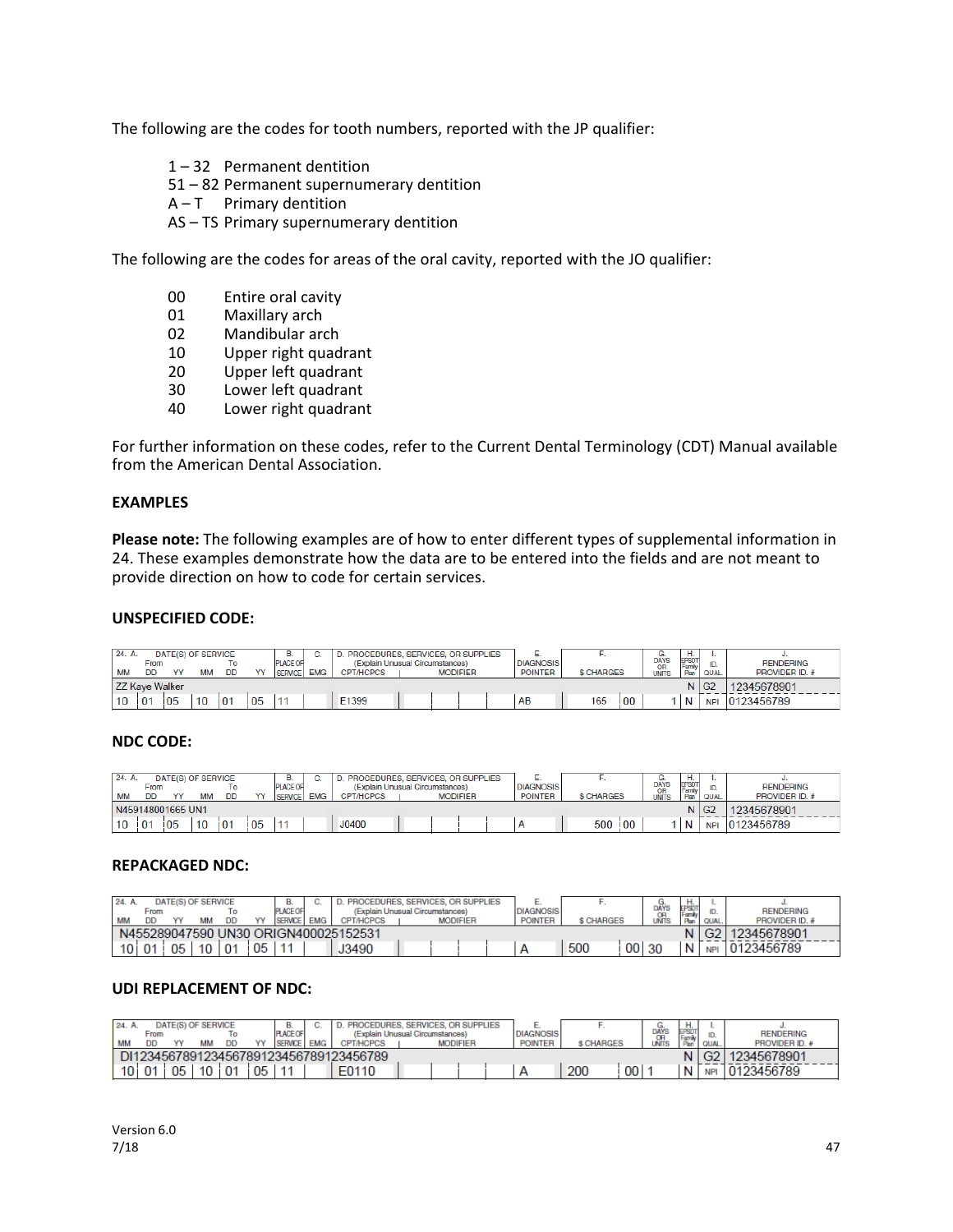#### **TOOTH NUMBER:**

| 24. A.    |                |    | DATE(S) OF SERVICE |           |    | В.              |            | PROCEDURES, SERVICES, OR SUPPLIES |  |                 |  |  |                |                   |    | u.                  | н.              |                    |                  |
|-----------|----------------|----|--------------------|-----------|----|-----------------|------------|-----------------------------------|--|-----------------|--|--|----------------|-------------------|----|---------------------|-----------------|--------------------|------------------|
|           | From           |    |                    |           |    | <b>PLACE OF</b> |            | (Explain Unusual Circumstances)   |  |                 |  |  | DIAGNOSIS,     |                   |    | DAYS<br>OR<br>UNITS | EPSDT<br>Family |                    | <b>RENDERING</b> |
| <b>MM</b> | DD             |    | MM                 | <b>DD</b> | vv | <b>SERVICE</b>  | <b>EMG</b> | <b>CPT/HCPCS</b>                  |  | <b>MODIFIER</b> |  |  | <b>POINTER</b> | <b>\$ CHARGES</b> |    |                     | Plan            | QUAL.              | PROVIDER ID. #   |
| JPI       |                |    |                    |           |    |                 |            |                                   |  |                 |  |  |                |                   |    |                     |                 | $N$ G <sub>2</sub> | 12345678901      |
| 10        | 0 <sup>1</sup> | 05 |                    | i 01      | 05 |                 |            | D7240                             |  |                 |  |  |                | 500               | 00 |                     | N               | <b>NPI</b>         | 0123456789       |

#### **MULTIPLE TOOTH NUMBERS:**

| 24. A.    |                   | DATE(S) OF SERVICE |    |          |    | В.                                |            | PROCEDURES, SERVICES, OR SUPPLIES                                      |  |  |  |  | <b>DIAGNOSIS</b> |                  |    | G.                  | Η.<br><b>EPSDT</b> |            |                                    |
|-----------|-------------------|--------------------|----|----------|----|-----------------------------------|------------|------------------------------------------------------------------------|--|--|--|--|------------------|------------------|----|---------------------|--------------------|------------|------------------------------------|
| <b>MM</b> | From<br><b>DD</b> |                    | MN | ۱о<br>DD |    | <b>PLACE OF</b><br><b>SERVICE</b> | <b>EMG</b> | (Explain Unusual Circumstances)<br><b>CPT/HCPCS</b><br><b>MODIFIER</b> |  |  |  |  | <b>POINTER</b>   | <b>S CHARGES</b> |    | DAYS<br>OR<br>UNITS | Family<br>Plan     | QUAL.      | <b>RENDERING</b><br>PROVIDER ID. # |
|           | JP1 16 17 32      |                    |    |          |    |                                   |            |                                                                        |  |  |  |  |                  |                  |    | $N$ $G2$            | 12345678901        |            |                                    |
| 10        | 01                | '05                | 10 | 101      | 05 |                                   |            | D7240                                                                  |  |  |  |  |                  | 500              | 00 |                     | N                  | <b>NPI</b> | 0123456789                         |

#### **AREA OF ORAL CAVITY:**

| 24. A. |                 | DATE(S) OF SERVICE |     |    |    | В.              |            | PROCEDURES, SERVICES, OR SUPPLIES |  |  |  |  |                  |            |     | G.           | н.                     |                    |                  |
|--------|-----------------|--------------------|-----|----|----|-----------------|------------|-----------------------------------|--|--|--|--|------------------|------------|-----|--------------|------------------------|--------------------|------------------|
|        | <b>From</b>     |                    |     | То |    | <b>PLACE OF</b> |            | (Explain Unusual Circumstances)   |  |  |  |  | <b>DIAGNOSIS</b> |            |     | DAYS<br>OR   | <b>EPSDT</b><br>Family |                    | <b>RENDERING</b> |
| MM     | DD              |                    | MAN | DD |    | <b>SERVICE</b>  | <b>EMG</b> | <b>CPT/HCPCS</b>                  |  |  |  |  | <b>POINTER</b>   | \$ CHARGES |     | <b>UNITS</b> | Plan                   | QUAL.              | PROVIDER ID. #   |
| JO10   | <b>MODIFIER</b> |                    |     |    |    |                 |            |                                   |  |  |  |  |                  |            |     |              |                        | $N$ G <sub>2</sub> | 12345678901      |
| 10     | 0٠ ا            | 05                 | 10  | 01 | 05 |                 |            | 41820                             |  |  |  |  |                  | 500        | :00 |              | N                      | <b>NPI</b>         | 0123456789       |

#### **MULTIPLE AREAS OF ORAL CAVITY:**

| 24. A.  |             |    | DATE(S) OF SERVICE |           |    | в.              |            | PROCEDURES, SERVICES, OR SUPPLIES |                 |  |                    |             |    | G.                  | Н.                     |           |                  |
|---------|-------------|----|--------------------|-----------|----|-----------------|------------|-----------------------------------|-----------------|--|--------------------|-------------|----|---------------------|------------------------|-----------|------------------|
|         | <b>From</b> |    |                    | то        |    | <b>PLACE OF</b> |            | (Explain Unusual Circumstances)   |                 |  | <b>DIAGNOSIS</b>   |             |    | DAYS<br>OR<br>UNITS | <b>EPSDT</b><br>Family |           | <b>RENDERING</b> |
| MM      | DD          |    | MN                 | <b>DD</b> | w  | <b>SERVICE</b>  | <b>EMG</b> | <b>CPT/HCPCS</b>                  | <b>MODIFIER</b> |  | <b>POINTER</b>     | \$ CHARGES  |    |                     | Plan                   | QUAL.     | PROVIDER ID. #   |
| JO10 20 |             |    |                    |           |    |                 |            |                                   |                 |  | $N$ G <sub>2</sub> | 12345678901 |    |                     |                        |           |                  |
| 10      | 0           | 05 |                    | 0         | 05 |                 |            | D7310                             |                 |  |                    | 500         | 00 |                     | N                      | <b>NP</b> | 0123456789       |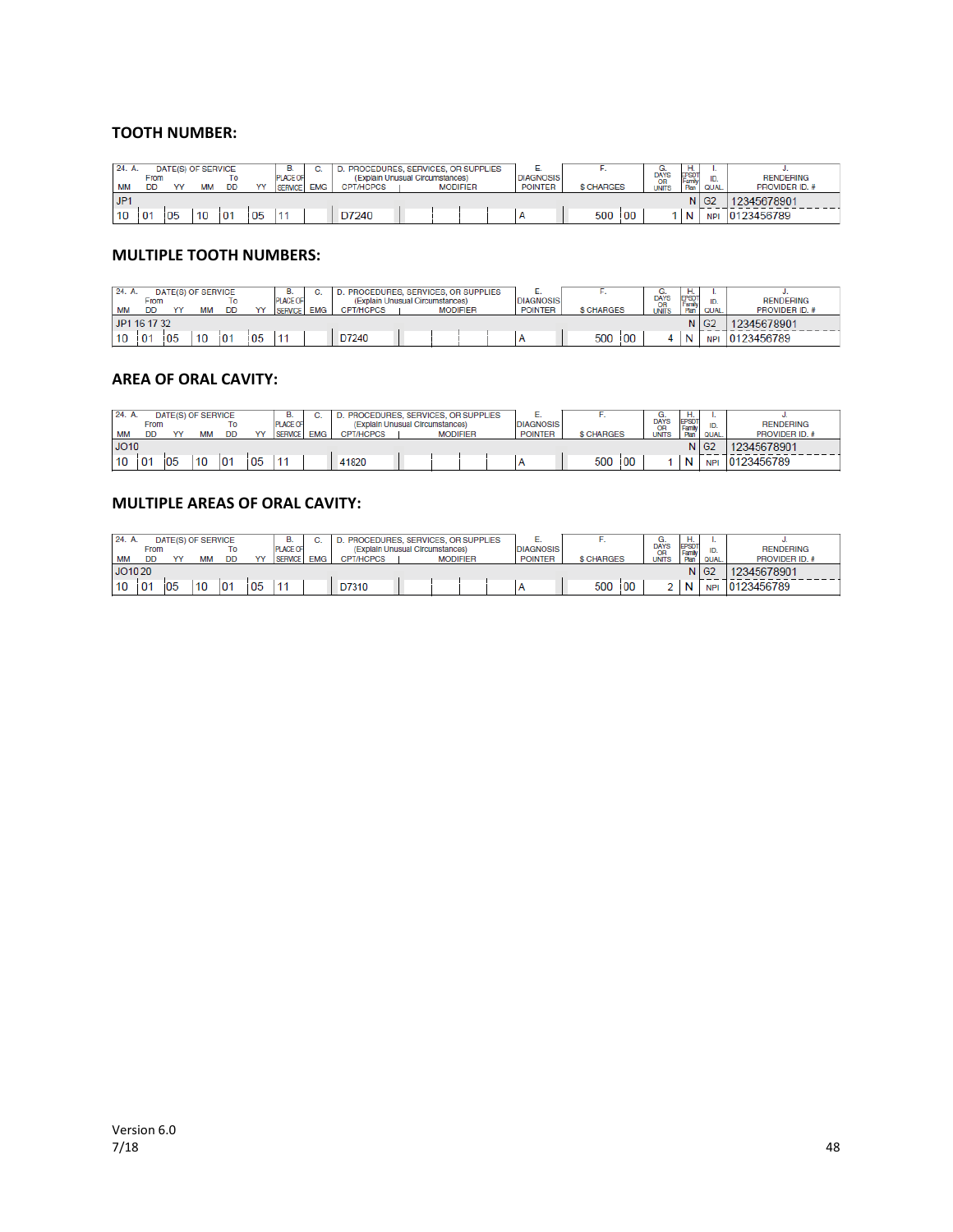| <b>25. FEDERAL TAX I.D. NUMBER</b> | SSN FIN |
|------------------------------------|---------|
|                                    |         |

**TITLE:** Federal Tax ID Number

**INSTRUCTIONS:** Enter the "Federal Tax ID Number" (employer ID number or SSN) of the Billing Provider identified in Item Number 33. This is the tax ID number intended to be used for 1099 reporting purposes. Enter an X in the appropriate box to indicate which number is being reported. Only one box can be marked.

Do not enter hyphens with numbers. Enter numbers left justified in the field.

**DESCRIPTION:** The "Federal Tax ID Number" is the unique identifier assigned by a federal or state agency.

**FIELD SPECIFICATION:** This field allows for the entry of 15 characters for the "Federal Tax ID Number" and 1 character in either box.

#### **EXAMPLE:**

| 25. FEDERAL TAX I.D. NUMBER | SSN FIN |
|-----------------------------|---------|
| 000111222333444             |         |

#### **ITEM NUMBER 26**



**TITLE:** Patient's Account No.

**INSTRUCTIONS:** Enter the patient's account number assigned by the provider of service's or supplier's accounting system.

Do not enter hyphens with numbers. Enter numbers left justified in the field.

**Note:** While the patient's account number is a required data element in the 837P claim transaction, it is strongly encouraged but not required on a paper claim. Payers or their vendors may choose to enter a default into the field if no number is reported by the provider for reporting in the 835 remittance. If no default number is used within the internal processing system, payers would report a single zero on an 835 remittance per the 835 TR3.

**DESCRIPTION:** The "Patient's Account No." is the identifier assigned by the provider.

**FIELD SPECIFICATION:** This field allows for the entry of 14 characters.

#### **EXAMPLE:**

26. PATIENT'S ACCOUNT NO. 12341234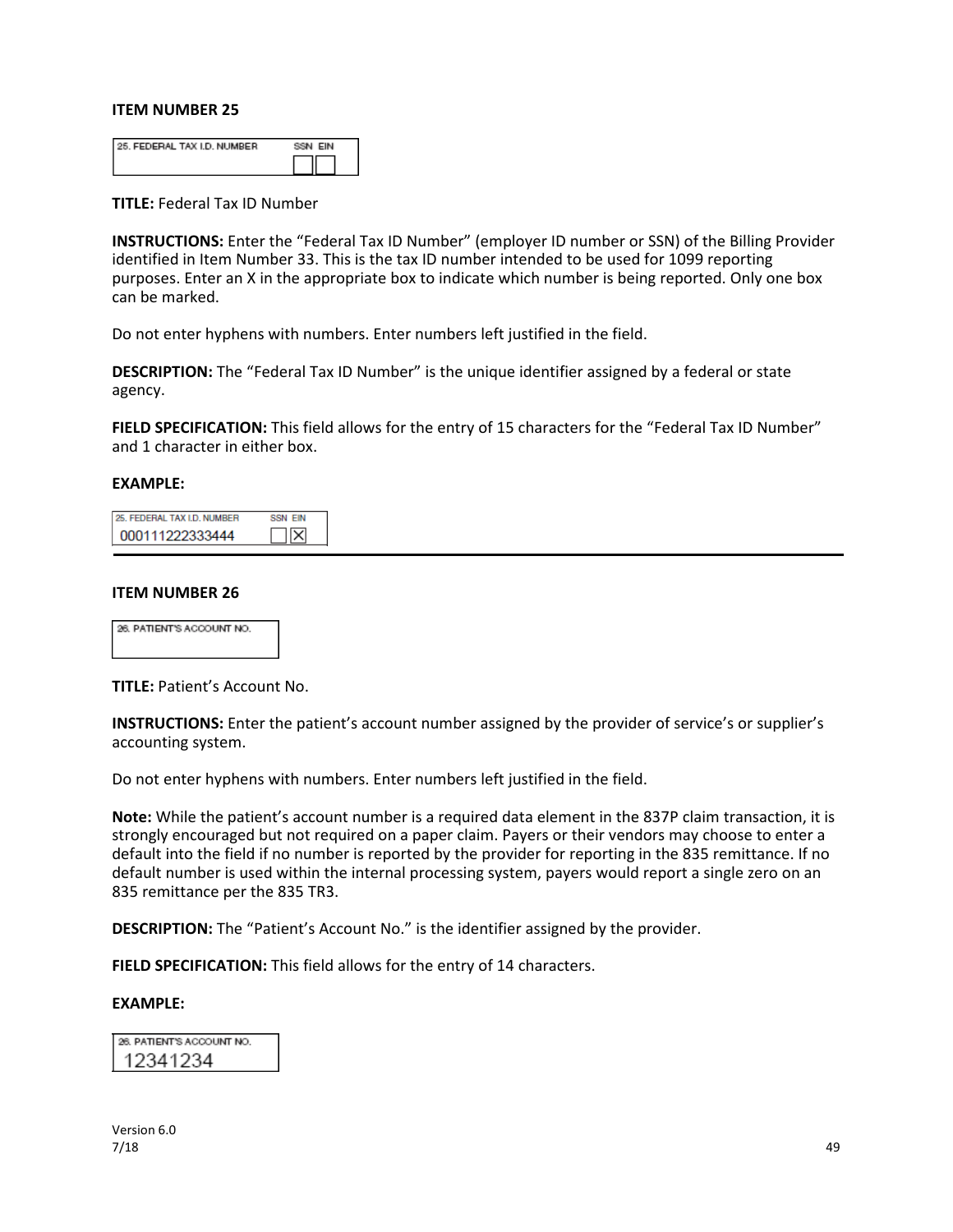**TITLE:** Accept Assignment?

**INSTRUCTIONS:** Enter an X in the correct box. Only one box can be marked.

Report "Accept Assignment?" for all payers.

**DESCRIPTION:** The accept assignment indicates that the provider agrees to accept assignment under the terms of the payer's program.

FIELD SPECIFICATION: This field allows for the entry of 1 character in either box.

#### **EXAMPLE:**

#### **ITEM NUMBER 28**

| 28. TOTAL CHARGE |  |
|------------------|--|
|                  |  |

**TITLE:** Total Charge

**INSTRUCTIONS**: Enter total charges for the services (i.e., total of all charges in 24F).

Enter the amount right justified in the dollar area of the field. Do not use commas when reporting dollar amounts. Negative dollar amounts are not allowed. Dollar signs should not be entered. Enter 00 in the cents area if the amount is a whole number.

**DESCRIPTION:** The "Total Charge" is the total billed amount for all services entered in 24F (lines 1–6).

**FIELD SPECIFICATION:** This field allows for the entry of 7 digits to the left of the vertical line and 2 digits to the right of the vertical line.

| 28. TOTAL CHARGE |
|------------------|
| 125100           |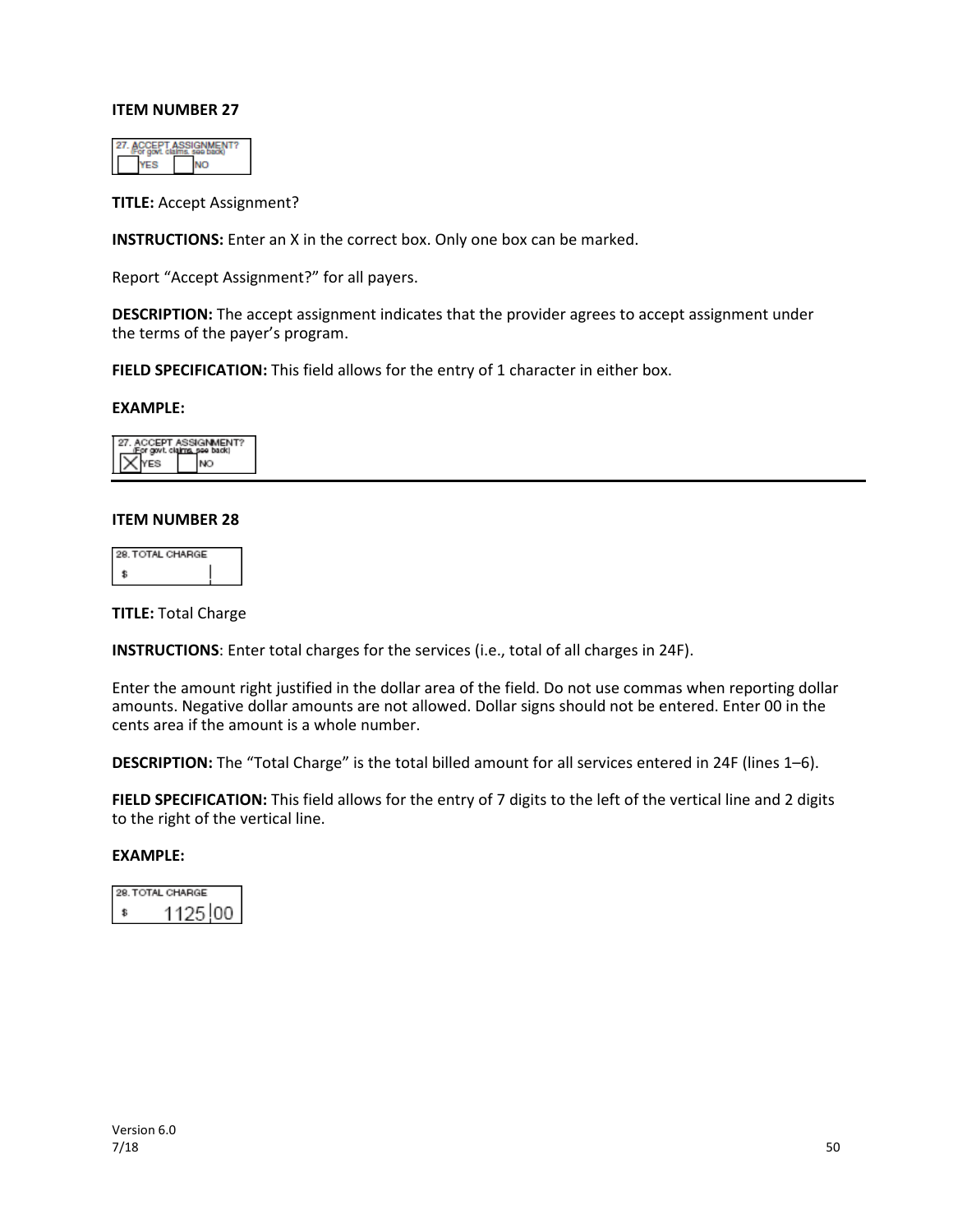| <b>NINT PAID</b> |  |
|------------------|--|
|                  |  |

**TITLE:** Amount Paid

**INSTRUCTIONS:** Enter total amount the patient and/or other payers paid on the covered services only.

Enter the amount right justified in the left-hand area of the field. Do not use commas when reporting dollar amounts. Negative dollar amounts are not allowed. Dollar signs should not be entered. Enter 00 in the right-hand area if the amount is a whole number.

**DESCRIPTION:** The "Amount Paid" is the payment received from the patient or other payers.

**FIELD SPECIFICATION:** This field allows for the entry of 6 digits to the left of the vertical line and 2 digits to the right of the vertical line.

#### **EXAMPLE:**

| <b>JOUNT PAID</b> |
|-------------------|
| 10 00             |

#### **ITEM NUMBER 30**

| <b>Ifor NB</b> | an di |
|----------------|-------|
|                |       |
|                |       |
|                |       |

**TITLE:** Reserved for NUCC Use

**INSTRUCTIONS:** This field was previously used to report "Balance Due." "Balance Due" does not exist in 5010A1, so this field has been eliminated.

This field is reserved for NUCC use. The NUCC will provide instructions for any use of this field.

**DESCRIPTION:** This field is reserved for NUCC use.

**FIELD SPECIFICATION:** None

**EXAMPLE:** None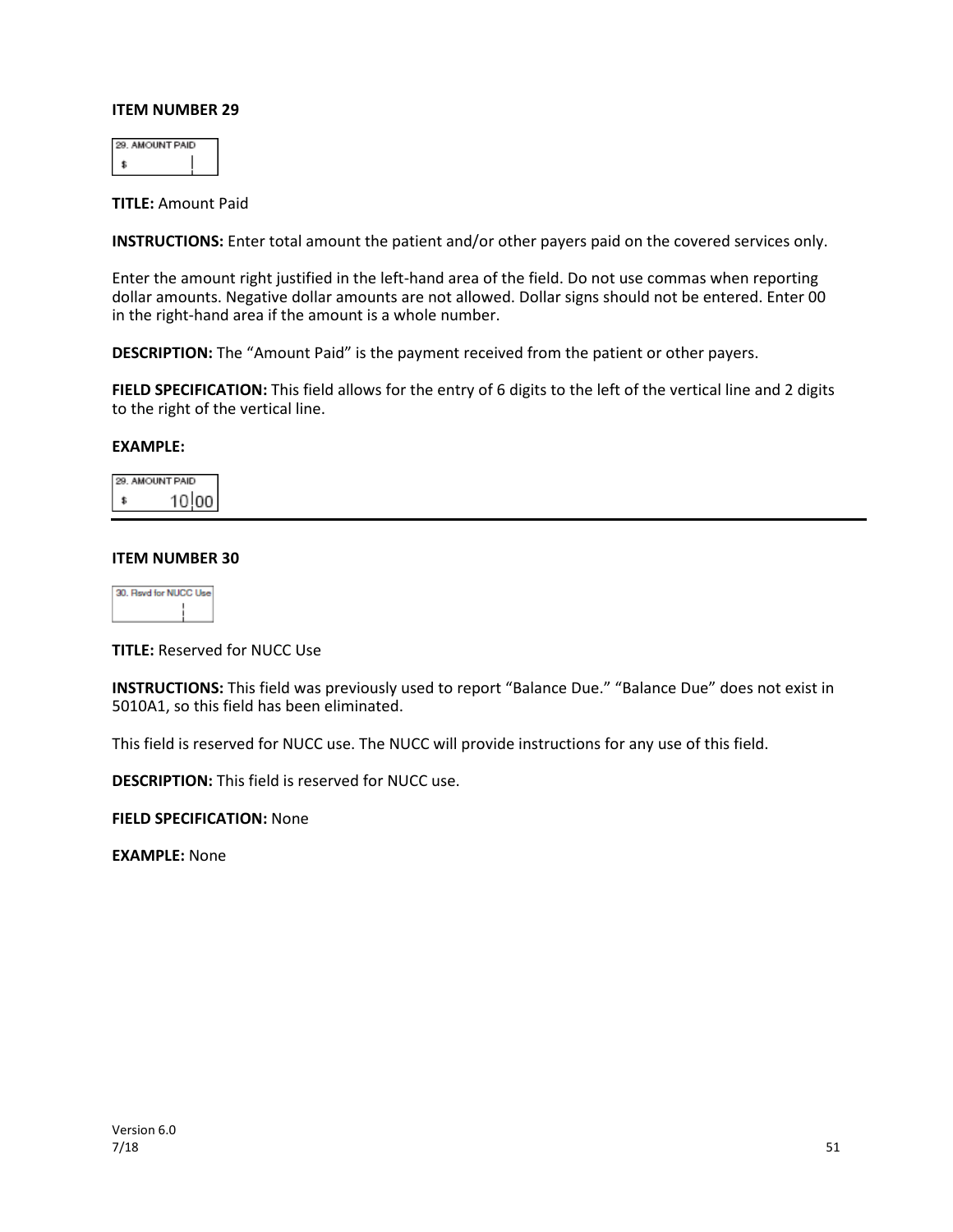| 31. SIGNATURE OF PHYSICIAN OR SUPPLIER<br>INCLUDING DEGREES OR CREDENTIALS<br>(I certify that the statements on the reverse<br>apply to this bill and are made a part thereof.) |      |
|---------------------------------------------------------------------------------------------------------------------------------------------------------------------------------|------|
| SIGNED                                                                                                                                                                          | DATE |

**TITLE:** Signature of Physician or Supplier Including Degrees or Credentials

**INSTRUCTIONS:** "Signature of Physician or Supplier Including Degrees or Credential" does not exist in 5010A1.

Enter the legal signature of the practitioner or supplier, signature of the practitioner or supplier representative, "Signature on File," or "SOF." Enter either the 6-digit date (MM|DD|YY), 8-digit date (MM|DD|YYYY), or alphanumeric date (e.g., January 1, 2003) the form was signed.

**DESCRIPTION:** The "Signature of the Physician or Supplier Including Degrees or Credentials" refers to the authorized or accountable person and the degree, credentials, or title.

**FIELD SPECIFICATION:** Use the space available to enter signature and date.

| 31. SIGNATURE OF PHYSICIAN OR SUPPLIER<br>INCLUDING DEGREES OR CREDENTIALS<br>(I certify that the statements on the reverse |          |  |  |  |  |
|-----------------------------------------------------------------------------------------------------------------------------|----------|--|--|--|--|
| apply to this bill and are made a part thereof.)                                                                            |          |  |  |  |  |
| Joe Smith MD                                                                                                                | 09/30/05 |  |  |  |  |
| SIGNED                                                                                                                      | DATE     |  |  |  |  |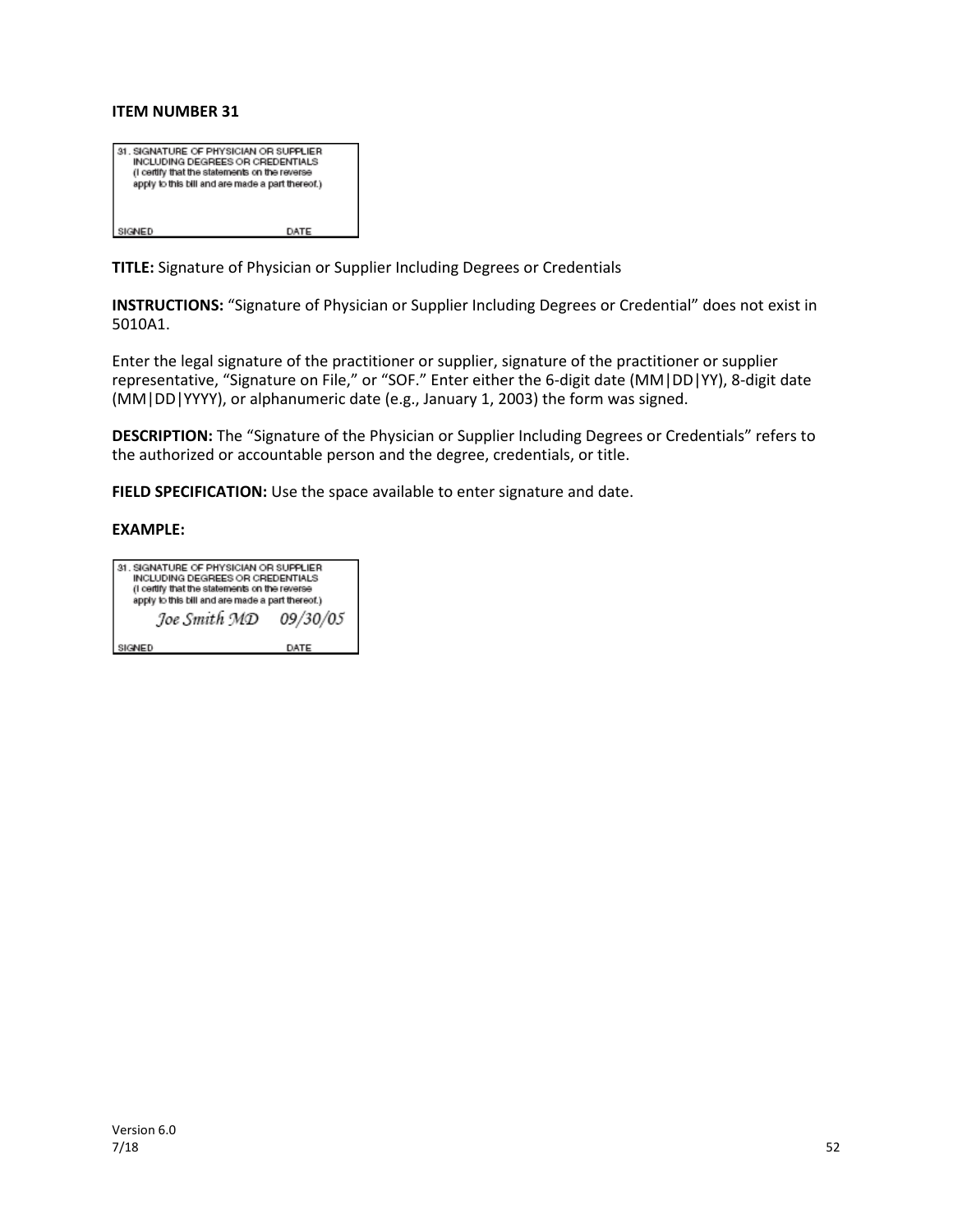#### **ITEM NUMBER 32, 32a, AND 32b**

| 32. SERVICE FACILITY LOCATION INFORMATION |  |  |  |  |
|-------------------------------------------|--|--|--|--|
|                                           |  |  |  |  |
|                                           |  |  |  |  |
|                                           |  |  |  |  |
|                                           |  |  |  |  |

**TITLE 32:** Service Facility Location Information

**INSTRUCTIONS:** Enter the name, address, city, state, and ZIP code of the location where the services were rendered. Providers of service (namely physicians) must identify the supplier's name, address, ZIP code, and NPI number when billing for purchased diagnostic tests. When more than one supplier is used, a separate 1500 Claim Form should be used to bill for each supplier.

If the "Service Facility Location" is a component or subpart of the Billing Provider and they have their own NPI that is reported on the claim, then the subpart is reported as the Billing Provider and "Service Facility Location" is not used. When reporting an NPI in the "Service Facility Location," the entity must be an external organization to the Billing Provider.

Enter the name and address information in the following format:

 $1<sup>st</sup>$  Line – Name  $2^{nd}$  Line – Address 3<sup>rd</sup> Line – City, State and ZIP code

Do not use punctuation (i.e., commas, periods) or other symbols in the address (e.g., 123 N Main Street 101 instead of 123 N. Main Street, #101). Enter a space between town name and state code; do not include a comma. Report a 9-digit ZIP code. Enter the 9-digit ZIP code without the hyphen.

If reporting a foreign address, contact payer for specific reporting instructions.

**DESCRIPTION:** The name and address of facility where services were rendered identifies the site where service(s) were provided.

**FIELD SPECIFICATION:** This field allows for the entry of three lines of 26 characters each in the Service Facility Location Information area.

**TITLE 32a:** NPI#

**INSTRUCTIONS:** Enter the NPI number of the service facility location in 32a.

Only report a Service Facility Location NPI when the NPI is different from the Billing Provider NPI.

**DESCRIPTION:** The NPI number refers to the HIPAA National Provider Identifier number.

**FIELD SPECIFICATION:** This field allows for the entry of a 10-digit NPI number.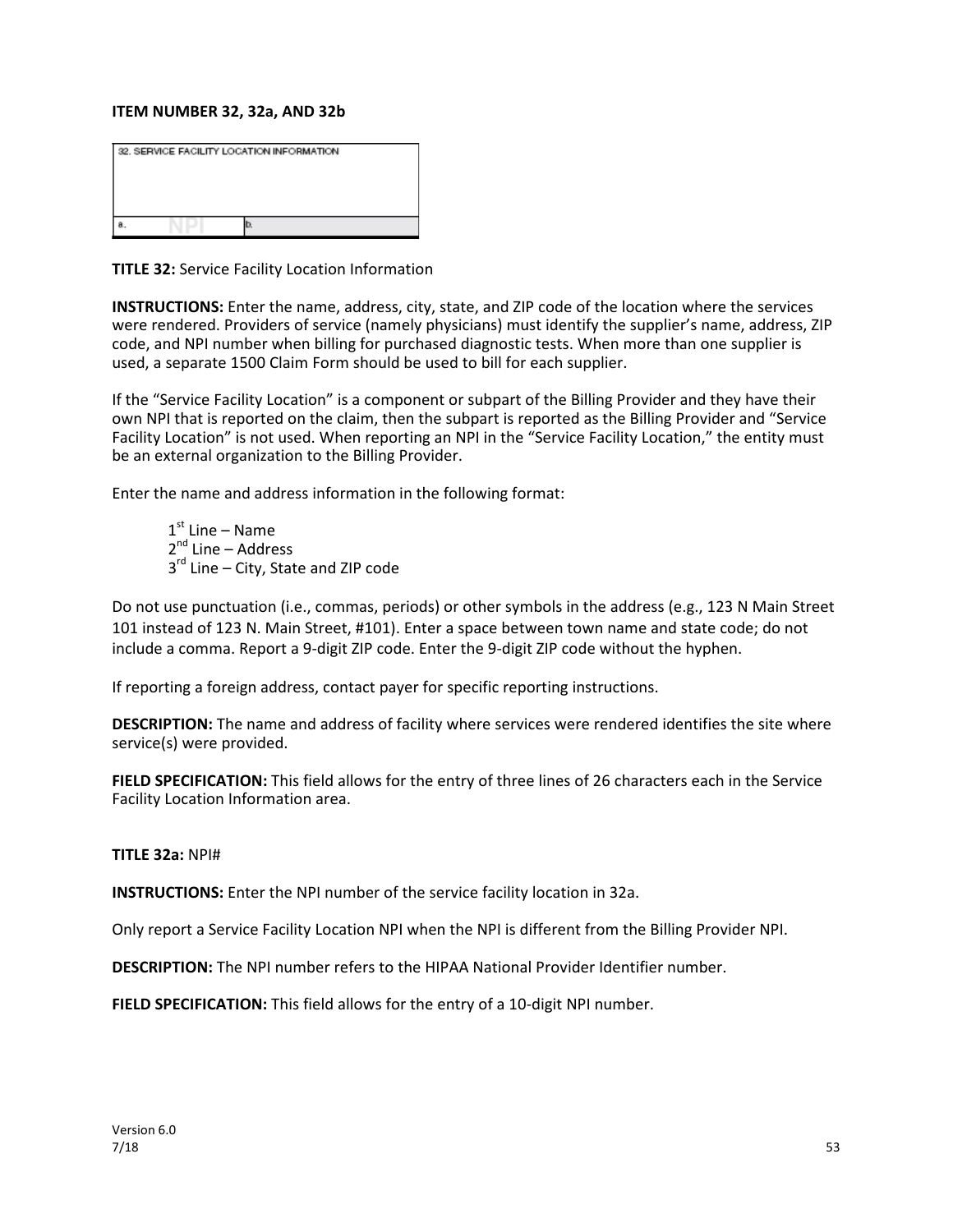**TITLE 32b:** Other ID#

**INSTRUCTIONS:** Enter the qualifier identifying the non-NPI number followed by the ID number. Do not enter a space, hyphen, or other separator between the qualifier and number.

The NUCC defines the following qualifiers used in 5010A1:

- 0B State License Number
- G2 Provider Commercial Number<br>LU Location Number
- Location Number

**DESCRIPTION:** The non-NPI ID number of the service facility is the payer assigned unique identifier of the facility.

**FIELD SPECIFICATION:** This field allows for the entry of 14 characters in 32b.

| 32. SERVICE FACILITY LOCATION INFORMATION |               |  |  |  |
|-------------------------------------------|---------------|--|--|--|
| General Hospital                          |               |  |  |  |
| 9876 Hospital Street                      |               |  |  |  |
| Anytown IL 60610-9876                     |               |  |  |  |
|                                           |               |  |  |  |
| a. 5678901234                             | G2A1234567890 |  |  |  |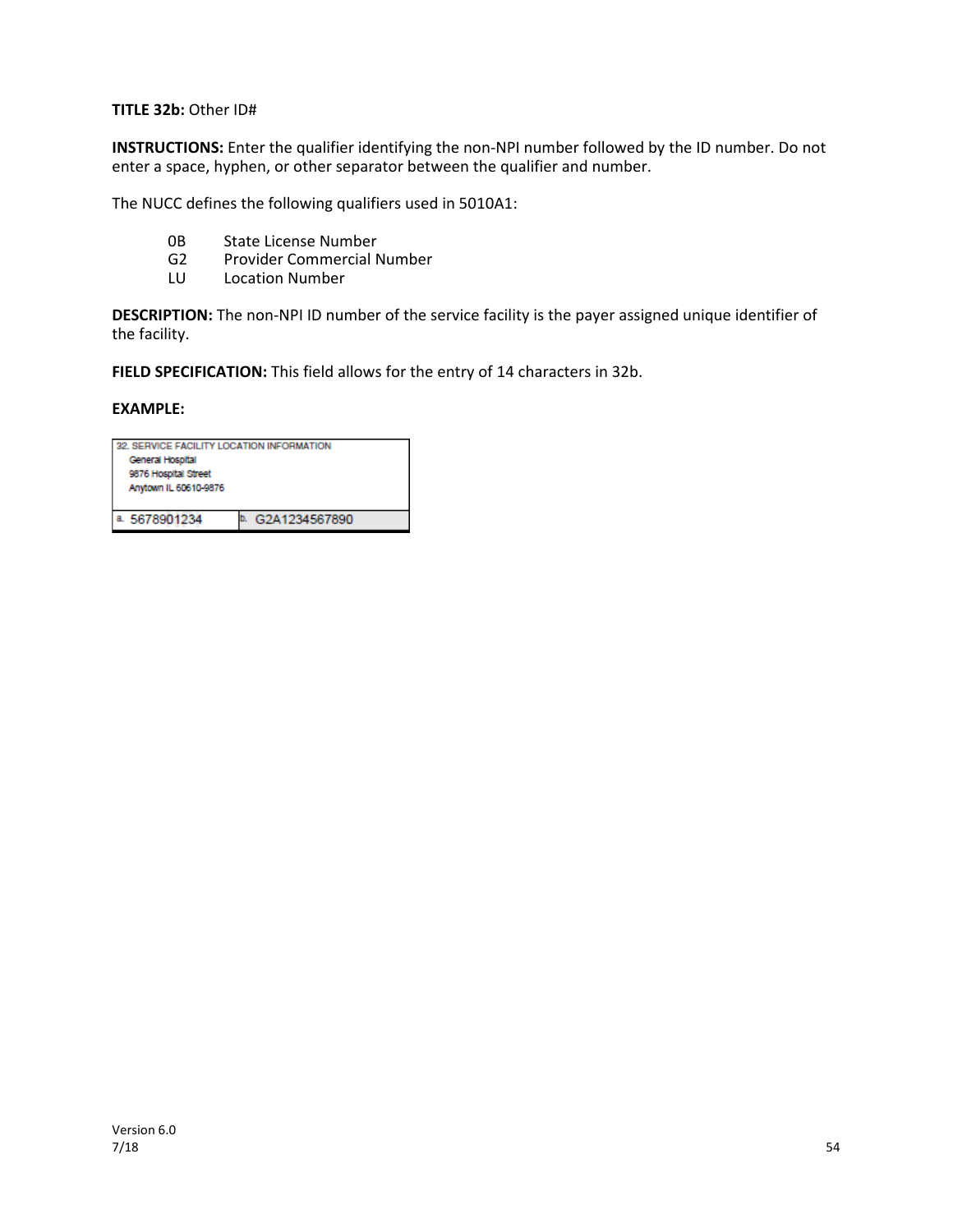#### **ITEM NUMBER 33, 33a, AND 33b**

| 33. BILLING PROVIDER INFO & PH # |  |
|----------------------------------|--|
|                                  |  |

**TITLE 33:** Billing Provider Info & Ph #

**INSTRUCTIONS:** Enter the provider's or supplier's billing name, address, ZIP code, and phone number. The phone number is to be entered in the area to the right of the field title. Enter the name and address information in the following format:

 $1<sup>st</sup>$  Line – Name  $2^{nd}$  Line – Address  $3<sup>rd</sup>$  Line – City, State and ZIP code

Item 33 identifies the provider that is requesting to be paid for the services rendered and should always be completed.

Do not use punctuation (i.e., commas, periods) or other symbols in the address (e.g., 123 N Main Street 101 instead of 123 N. Main Street, #101). Enter a space between town name and state code; do not include a comma. Report a 9-digit ZIP code. Enter the 9-digit ZIP code without the hyphen. Do not use a hyphen or space as a separator within the telephone number.

If reporting a foreign address, contact payer for specific reporting instructions.

5010A1 requires the "Billing Provider Address" be a street address or physical location. The NUCC recommends that the same requirements be applied here.

**DESCRIPTION:** The billing provider's or supplier's billing name, address, ZIP code, and phone number is the billing office location and telephone number of the provider or supplier.

**FIELD SPECIFICATION:** This field allows for the entry of the following: 3 characters for area code, 9 characters for phone number, and 3 lines of 29 characters in the Billing Provider Info area.

#### **TITLE 33a:** NPI#

**INSTRUCTIONS:** Enter the NPI number of the billing provider in 33a.

**DESCRIPTION:** The NPI number refers to the HIPAA National Provider Identifier number.

**FIELD SPECIFICATION:** This field allows for the entry of a 10-digit NPI number.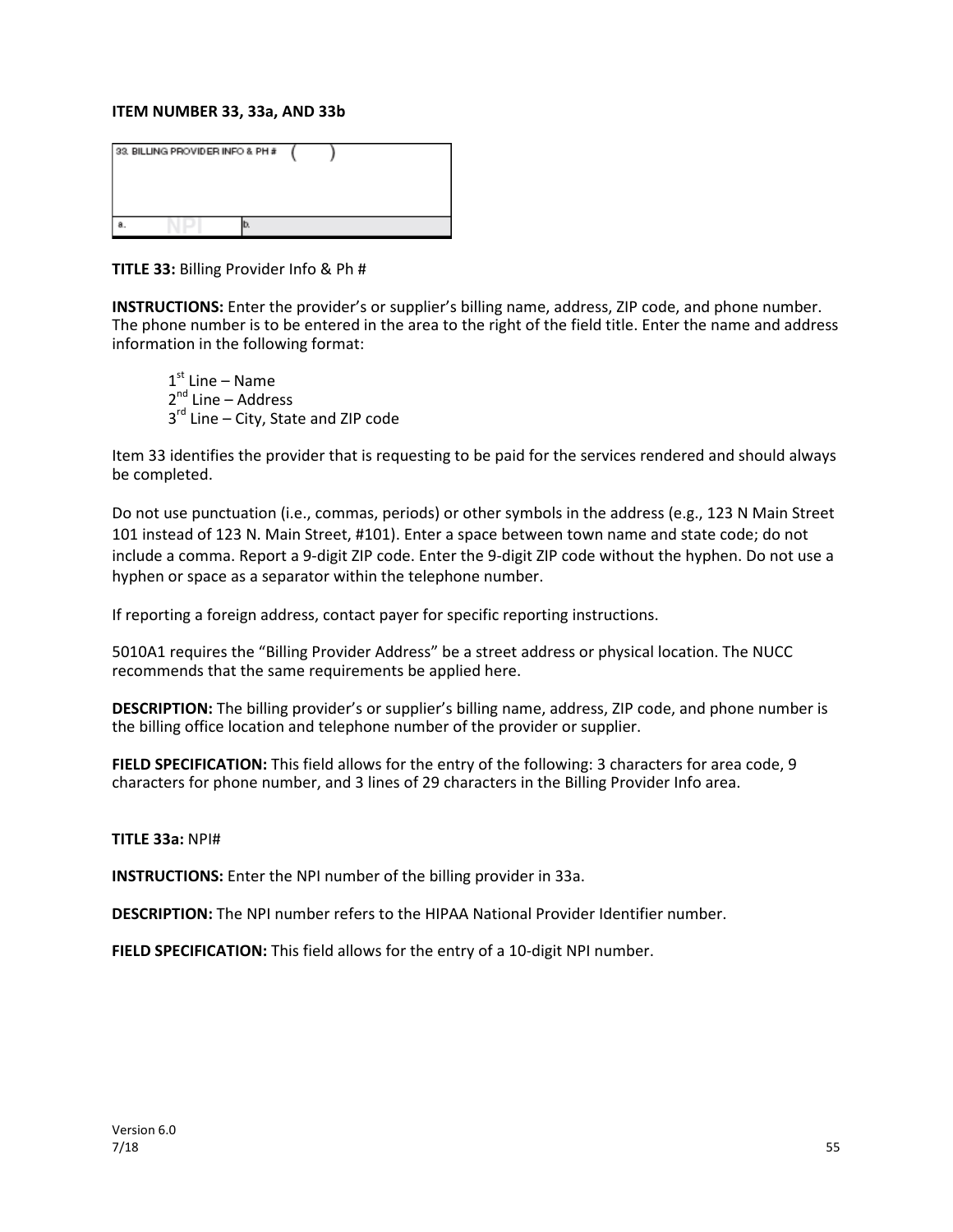**TITLE 33b:** Other ID#

**INSTRUCTIONS:** Enter the qualifier identifying the non-NPI number followed by the ID number. Do not enter a space, hyphen, or other separator between the qualifier and number.

The NUCC defines the following qualifiers used in 5010A1:

- 0B State License Number
- G2 Provider Commercial Number
- ZZ Provider Taxonomy (The qualifier in the 5010A1 for Provider Taxonomy is PXC, but ZZ will remain the qualifier for the 1500 Claim Form.)

The above list contains both provider identifiers, as well as the provider taxonomy code. The provider identifiers are assigned to the provider either by a specific payer or by a third party in order to uniquely identify the provider. The taxonomy code is designated by the provider in order to identify his/her provider grouping, classification, or area of specialization. Both, provider identifiers and provider taxonomy may be used in this field.

**DESCRIPTION:** The non-NPI ID number of the billing provider refers to the payer assigned unique identifier of the professional.

**FIELD SPECIFICATION:** This field allows for the entry of 17 characters in 33b.

| 33. BILLING PROVIDER INFO & PH #<br>Physician Practice Inc.<br>1234 Healthcare Street<br>Anytown IL 60610-1234 |  |               |  |  |
|----------------------------------------------------------------------------------------------------------------|--|---------------|--|--|
| 9876543210                                                                                                     |  | G2Z5678901234 |  |  |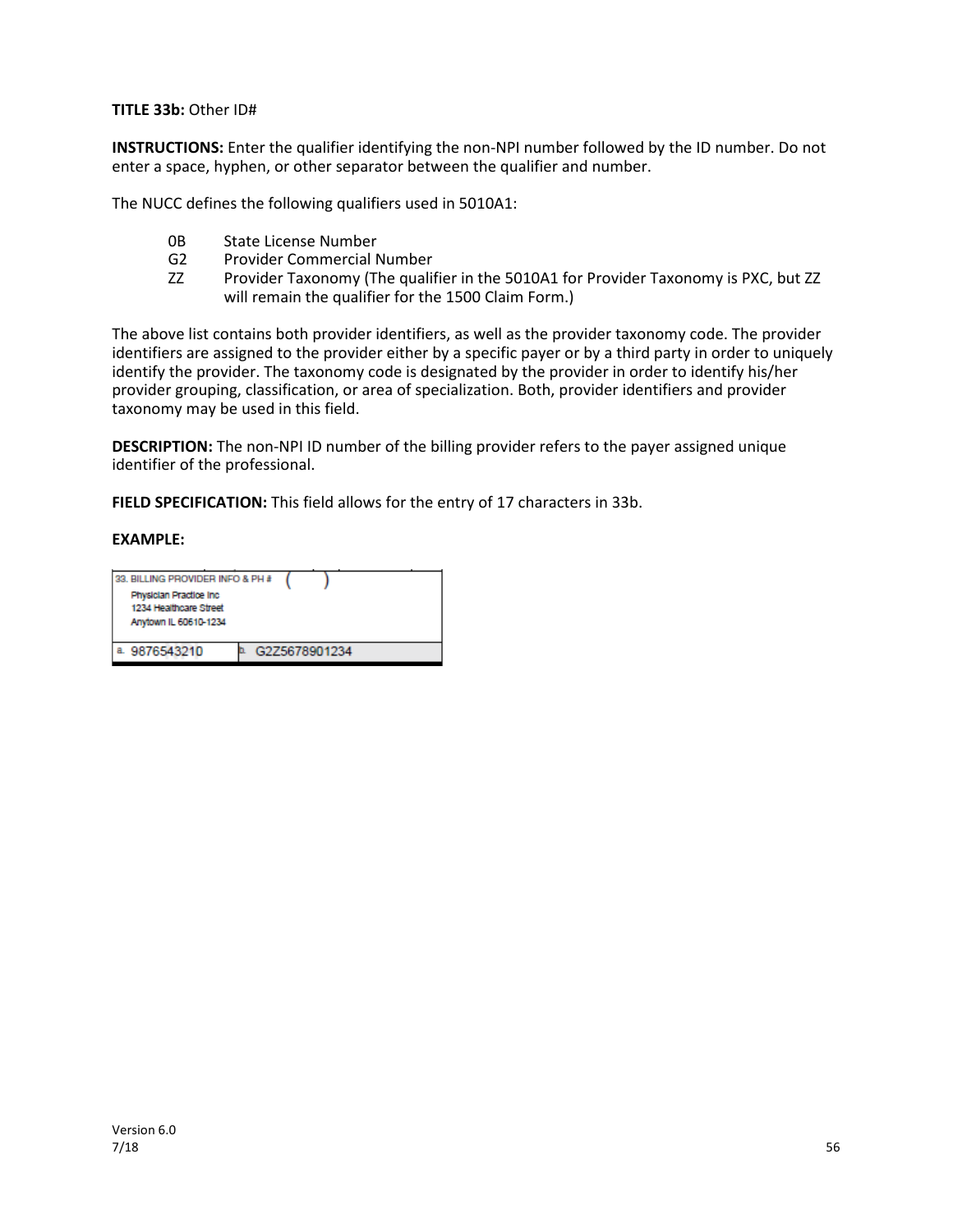## **REFERENCES**

Accredited Standards Committee X12, Insurance Subcommittee, ASC X12N. Health Care Claim: Professional (837), 005010X222. Washington Publishing Company, May 2006. <http:www.wpcedi.com>.

Accredited Standards Committee X12, Insurance Subcommittee, ASC X12N. Type 1 Errata to Health Care Claim: Professional (837), 005010X222A1. Washington Publishing Company, June 2010. <http:www.wpc-edi.com>.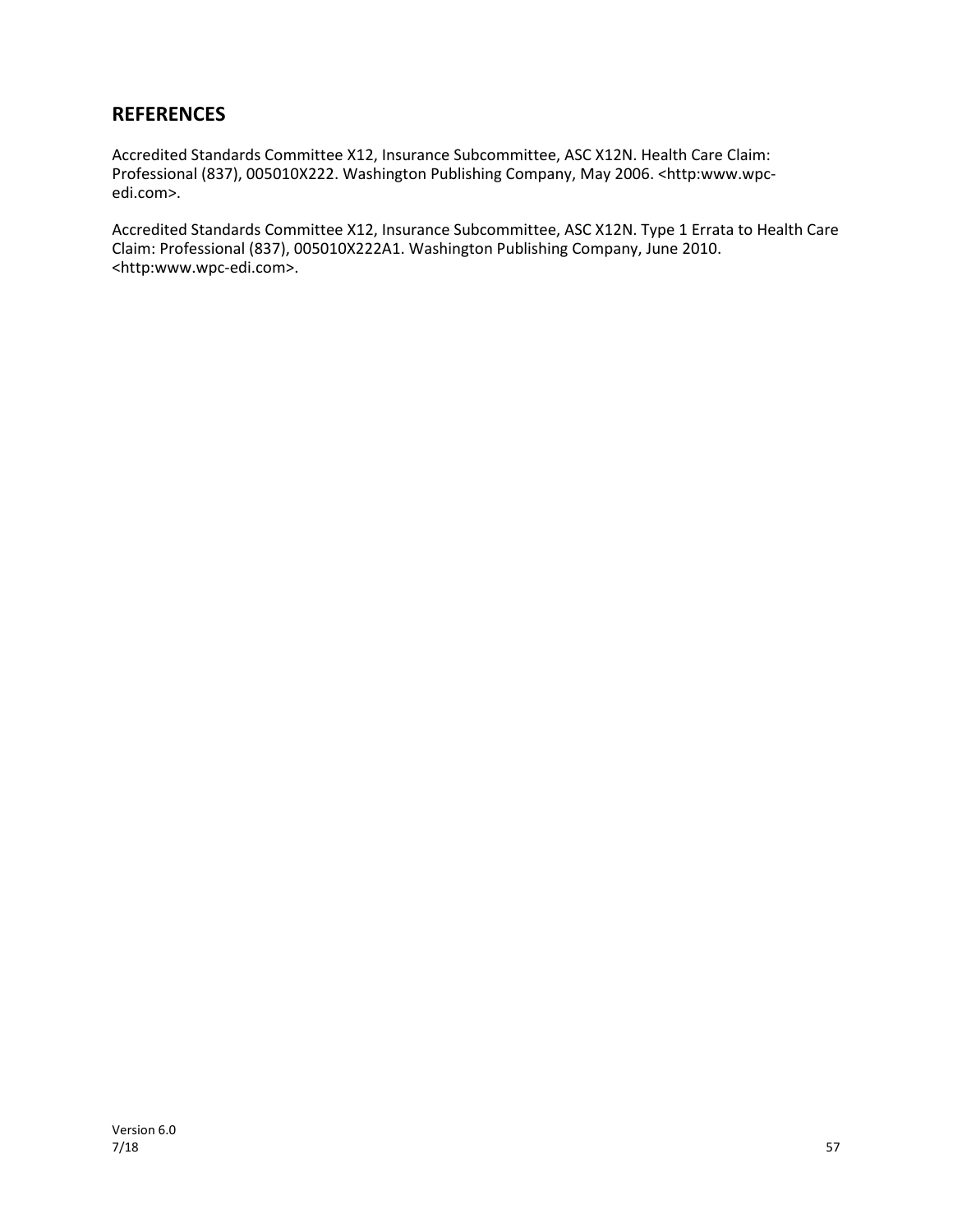## **APPENDIX A: DEFINITIONS**

The following definitions apply to terms used on the 1500 Claim Form.

#### **PROVIDER TERMS**

#### **Referring Provider**

The Referring Provider is the individual who directed the patient for care to the provider rendering the services being reported.

Examples include, but are not limited to, primary care provider referring to a specialist; orthodontist referring to an oral and maxillofacial surgeon; physician referring to a physical therapist; provider referring to a home health agency.

#### **Ordering Provider**

The Ordering Provider is the individual who requested the services or items being reported on this service line.

Examples include, but are not limited to, provider ordering diagnostic tests and medical equipment or supplies.

#### **Rendering Provider**

#### 5010A1 837P

The Rendering Provider is the person or company (laboratory or other facility) who rendered the care. In the case where a substitute provider (locum tenens) was used, enter that provider's information here.

#### Future Versions of 837P

The Rendering Provider is the individual who provided the care. In the case where a substitute provider (locum tenens) was used, that individual is considered the Rendering Provider.

The Rendering Provider does not include individuals performing services in support roles, such as lab technicians or radiology technicians.

#### **Supervising Provider**

The Supervising Provider is the individual who provided oversight of the Rendering Provider and the care being reported.

An example includes, but is not limited to, supervision of a resident physician.

#### **Purchased Service Provider**

A Purchased Service Provider is an individual or entity that performs a service on a contractual or reassignment basis for a separate provider who is billing for the service.

Examples of services include, but are not limited to: (a) processing a laboratory specimen; (b) grinding eyeglass lenses to the specifications of the Rendering Provider; or (c) performing diagnostic testing services (excluding clinical laboratory testing) subject to Medicare's anti-markup rule. In the case where a substitute provider (a locum tenens physician) is used, that individual is not considered a Purchased Service Provider.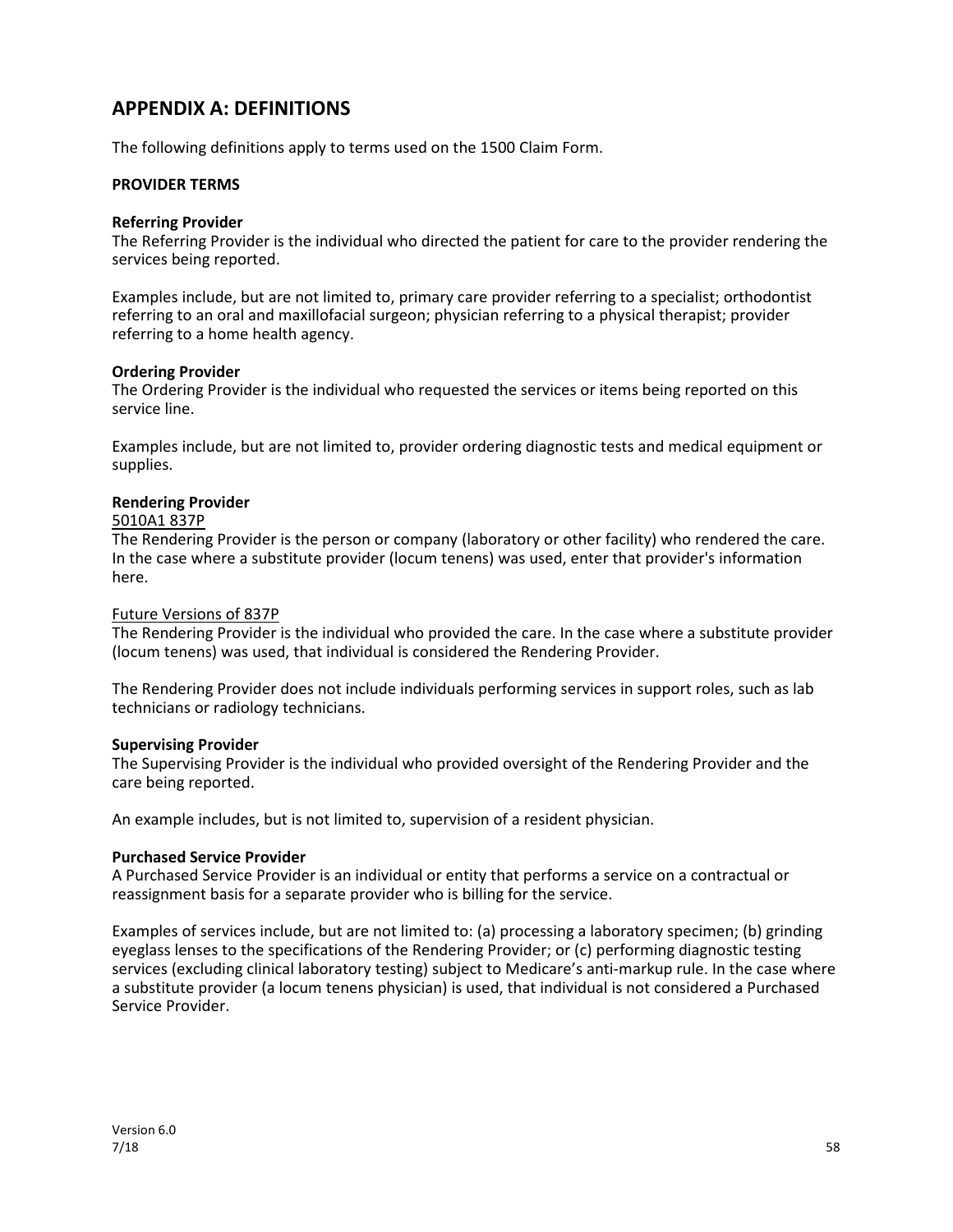#### **INDIVIDUAL TERMS**

#### **Patient**

An individual who has received, is receiving, or intends to receive health care services. (Health care services as defined by federal and state regulations.)

#### **Dependent**

An individual who has insurance coverage under the policy of another individual.

#### **Subscriber**

An individual or entity that is the holder of an insurance policy (including health, property and casualty, auto, workers' compensation, or other liability) for the purposes of health care services.

#### **Insured**

An individual or entity that has insurance coverage.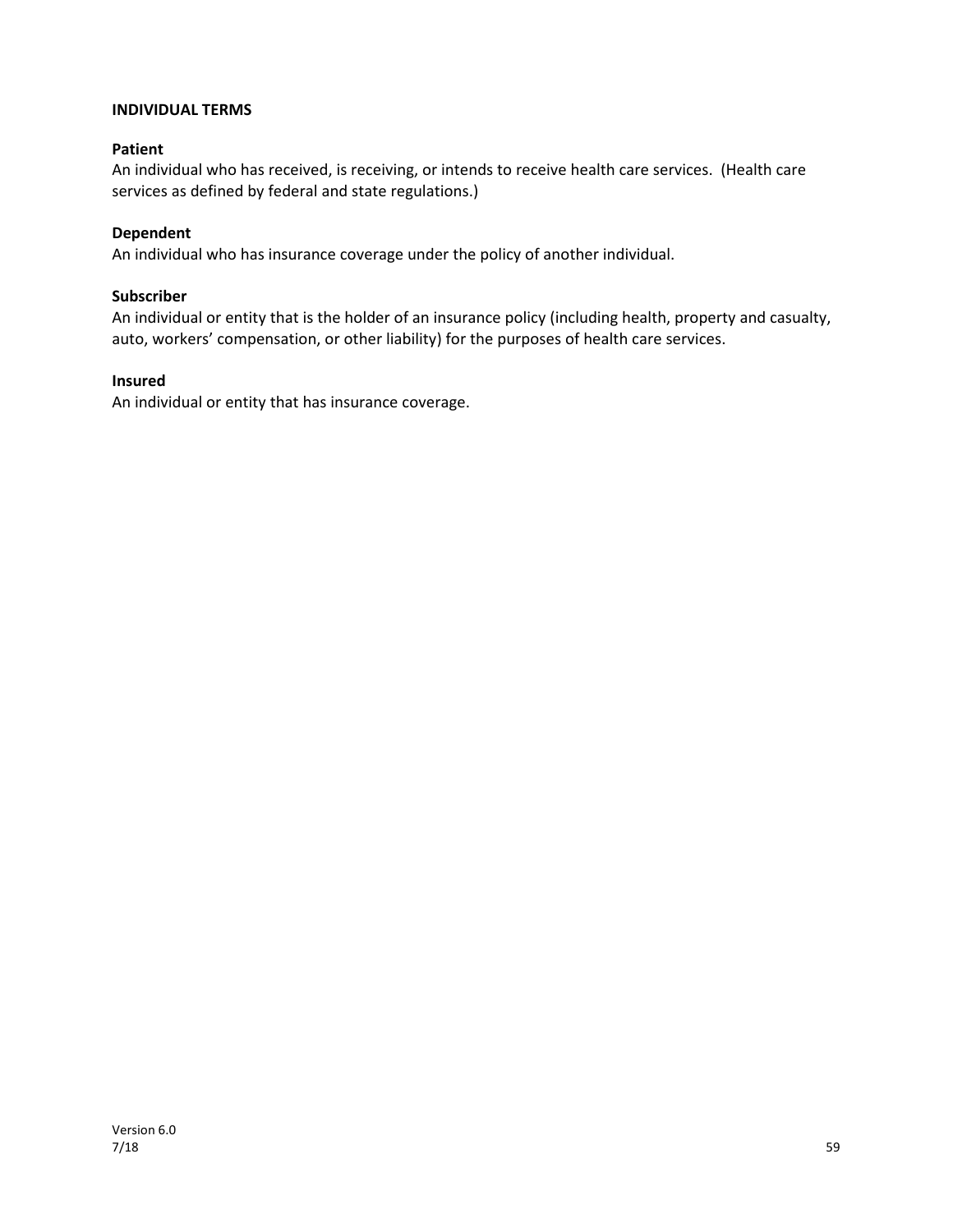## **APPENDIX B: ABBREVIATIONS**

- AMA American Medical Association
- BLK Lung Black Lung
- CHAMPVA Civilian Health and Medical Program of the Department of Veterans Affairs
- CLIA Clinical Laboratory Improvement Amendments
- CMS Centers for Medicare & Medicaid Services, formerly HCFA
- COB Coordination of Benefits
- $CPT^*$  Current Procedural Terminology,  $4<sup>th</sup>$  Edition
- DD Day, indicates entry of two digits for the day
- DME Durable Medical Equipment
- EIN Employer Identification Number
- EMG Emergency
- EPSDT Early & Periodic Screening, Diagnosis, and Treatment
- F Female
- FECA Federal Employees' Compensation Act
- GTIN Global Trade Item Number
- HCFA Health Care Financing Administration, currently CMS
- HCPCS HCFA Common Procedural Coding System
- HIBCC Health Industry Business Communications Council
- HIPAA Health Insurance Portability and Accountability Act of 1996
- HMO Health Maintenance Organization
- ICD-9-CM Internal Classification of Disease, Revision 9, Clinical Modification
- ICD-10-CM Internal Classification of Disease, Revision 10, Clinical Modification
- I.D. or ID Identification
- I.D. # or ID# Identification Number
- INFO Information
- LMP Last Menstrual Period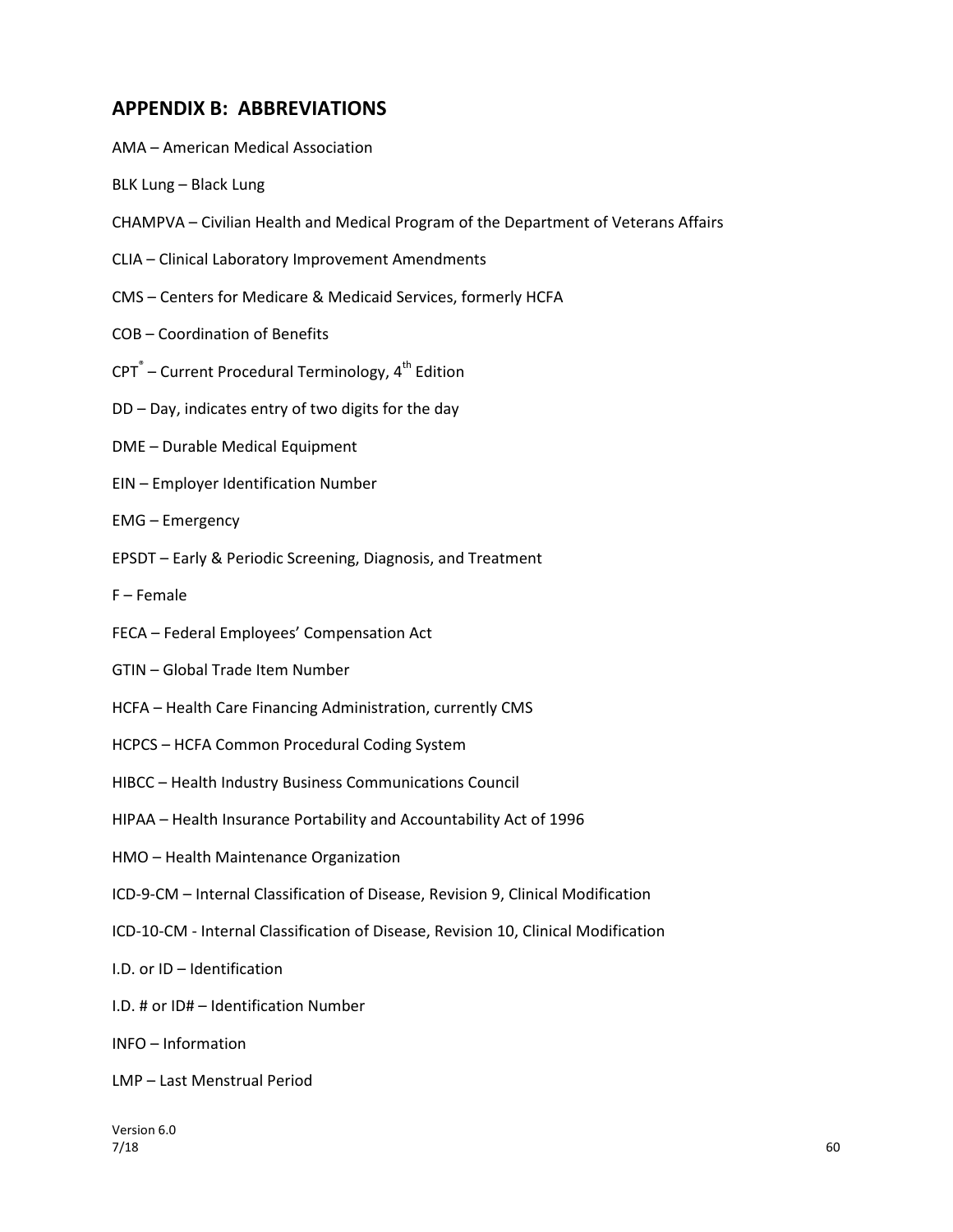#### M – Male

- MM Month, indicates entry of two digits for the month
- NDC National Drug Codes
- No. Number
- NUCC National Uniform Claim Committee
- NUCC-DS National Uniform Claim Committee Data Set
- NPI National Provider Identifier
- OMB Office of Management and Budget
- OZ Product number Health Care Uniform Code Council
- PH # Phone Number
- QUAL. Qualifier
- REF. Reference
- SOF Signature on File
- SSN Social Security Number
- UPC Universal Product Code
- UPIN Unique Physician Identification Number
- USIN Unique Supplier Identification Number
- VP Vendor Product Number
- YY Year, indicates entry of two digits for the year
- YYYY Year, indicates entry of four digits for the year (YYYY)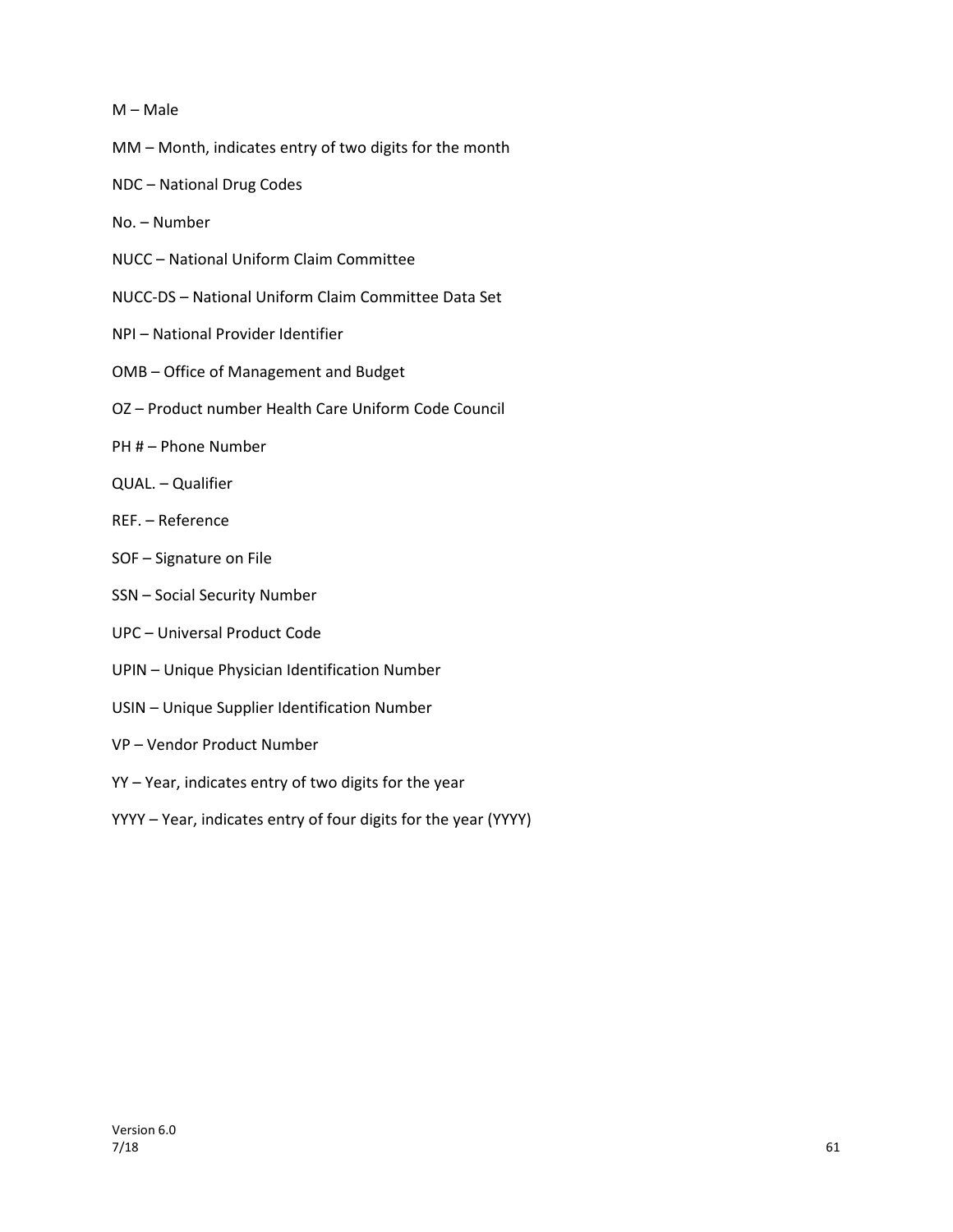## **APPENDIX C: GUIDELINES FOR MODIFYING THE 1500 (02/12) CLAIM FORM**

The following are the National Uniform Claim Committee's (NUCC) recommended guidelines for making modifications to the 1500 (02/12) Claim Form.

#### **PRINTER-SPECIFIC/SUPPLIER-SPECIFIC INFORMATION**

Any printer-specific/supplier-specific information (e.g., logo, reorder number, phone number) that is preprinted on the form must be placed in a manner in which it will not interfere with the data content of the form. Data content includes the carrier information at the top of the page and any other preprinted text in the margins. (See the instructions for the location of the carrier information within the carrier block of the form.)

#### **TRACKING INFORMATION ADDED BY CLEARINGHOUSES, PAYERS, OR OTHER PROCESSORS**

Any tracking information (e.g., time stamp, tracking number) that is added by clearinghouses, payers, or other claims processors must be placed in a manner in which it will not interfere with the data content of the form. Data content includes the carrier information at the top of the page. (See the instructions for the location of the carrier information within the carrier block of the form.)

#### **BARCODES**

Any barcodes added to the form, either pre-printed or during processing, must be placed in a manner in which it will not interfere with the data content of the form. Data content includes the carrier information at the top of the page. (See the instructions for the location of the carrier information within the carrier block of the form.)

#### **ADDITIONAL DATA ELEMENTS**

The NUCC strongly discourages required or optional reporting of any data elements in addition to the data content fields on the form.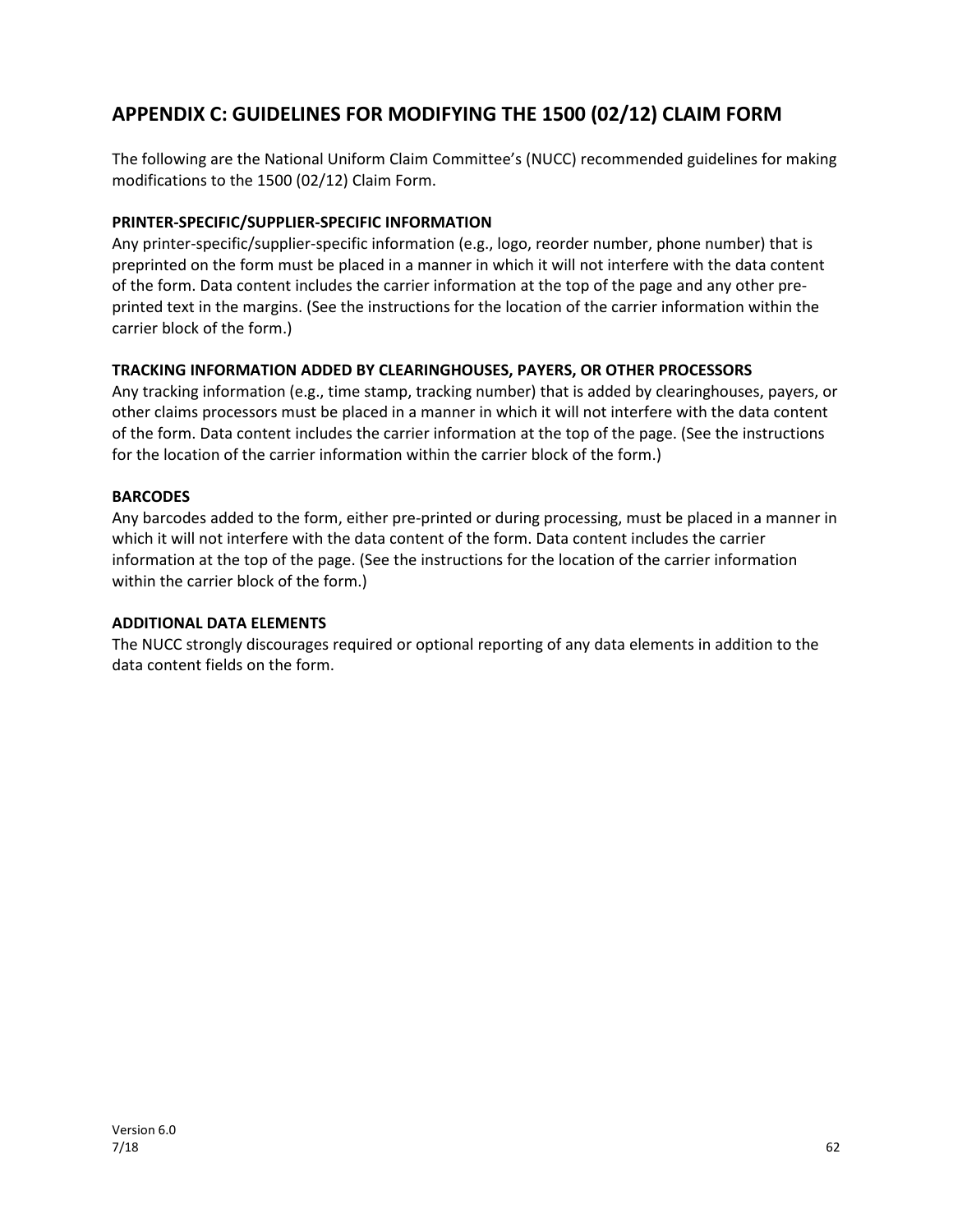## **APPENDIX D: CHANGE REQUEST FORM FOR 1500 CLAIM FORM AND INSTRUCTIONS**

## **PLEASE REVIEW THE 1500 CLAIM FORM AND INSTRUCTIONS CRITERIA IN ITS ENTIRETY BEFORE COMPLETING THE REQUEST FORM.**

Questions about the 1500 Claim Form and 1500 Reference Instruction Manual can be emailed to [nuccinfo@nucc.org.](mailto:nuccinfo@nucc.org) The request form is not needed to ask questions.

## **1500 CLAIM FORM REQUEST CRITERIA**

The following criteria are used by the NUCC when considering requests for changes to the 1500 Claim Form.

**Note:** Revisions to the 1500 Claim Form occur infrequently (e.g., every 5 – 10 years) if at all due to the impact on the industry to implement a revised form. Requests for changes to the form will be reviewed and held until the next potential revision. In addition, form space constraints limit the ability to accommodate requests for revision.

- Data being requested has been added to the X12 Health Care Claim: Professional (837P) electronic transaction.
- The need to report the data is national and not local or state specific.
- The change to the form will not significantly impact current users.
- The request includes specific information on how the current form is negatively impacting claims processing or adjudication.
- The proposed change is within the scope of work being done to revise the form. (The NUCC may limit the scope of changes it will consider during a revision of the form, based on industry feedback of the impact of implementing the changes.)

## **1500 INSTRUCTIONS REQUEST CRITERIA**

The following criteria are used by the NUCC when considering requests for changes to the 1500 Reference Instruction Manual.

- The instruction for reporting the data aligns with data reported in the X12 Health Care Claim: Professional (837P) electronic transaction.
- The need for the instruction is national and not local or state specific.
- The change to the instructions will not significantly impact current users of the instructions.
- The request includes specific information on how the current instructions are negatively impacting claims processing or adjudication.
- The request is to clarify current instructions.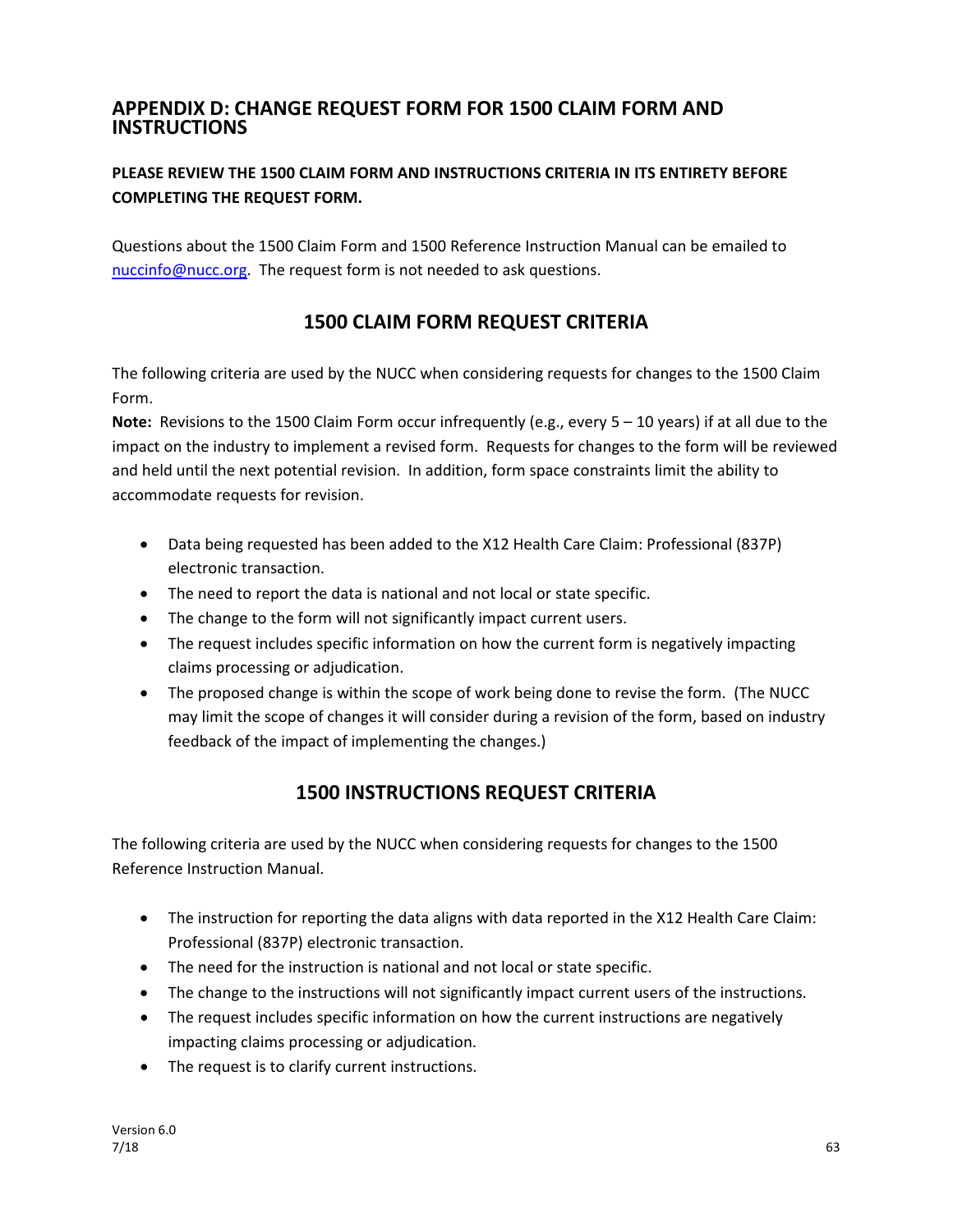## **NUCC REVIEW OF REQUESTS**

The applicant is responsible for submitting appropriate information and documentation that demonstrates the need for the change to the 1500 form or instructions. During its review, the NUCC may, but is not required to, complete independent research, which it may share with the requester.

#### **ADDITIONAL INFORMATION**

- Updated versions of the 1500 Claim Form Reference Instruction Manual are released yearly on July 1.
- Any changes, clarifications, and errata for the instructions are posted to the NUCC website, at [www.nucc.org](http://www.nucc.org/) under the 1500 Claim Form tab, with the issue and effective date of the change.
- Revision of the 1500 Claim Form is done infrequently (e.g., every  $5 10$  years) due to the impact on the industry to implement a revised form. Information will be posted on the NUCC website when the form is under review for revision.
- If a request for a change is denied, the requester may not submit a new request for the same or substantially similar change for a period of one (1) year from the date of denial.

## **INSTRUCTIONS FOR SUBMITTING REQUESTS**

- 1. After reading the 1500 Claim Form and Instructions Criteria, complete all sections of the form and be as thorough as possible explaining the request.
- 2. Include specific information and documentation that supports the need for the change and how the criteria are met. Requests lacking supporting information or documentation will be returned to the requester and will not be reviewed by the NUCC until the necessary information or documentation, as the case may be, is provided.
- 3. **Submit completed forms to [nuccinfo@nucc.org.](mailto:nuccinfo@nucc.org)**